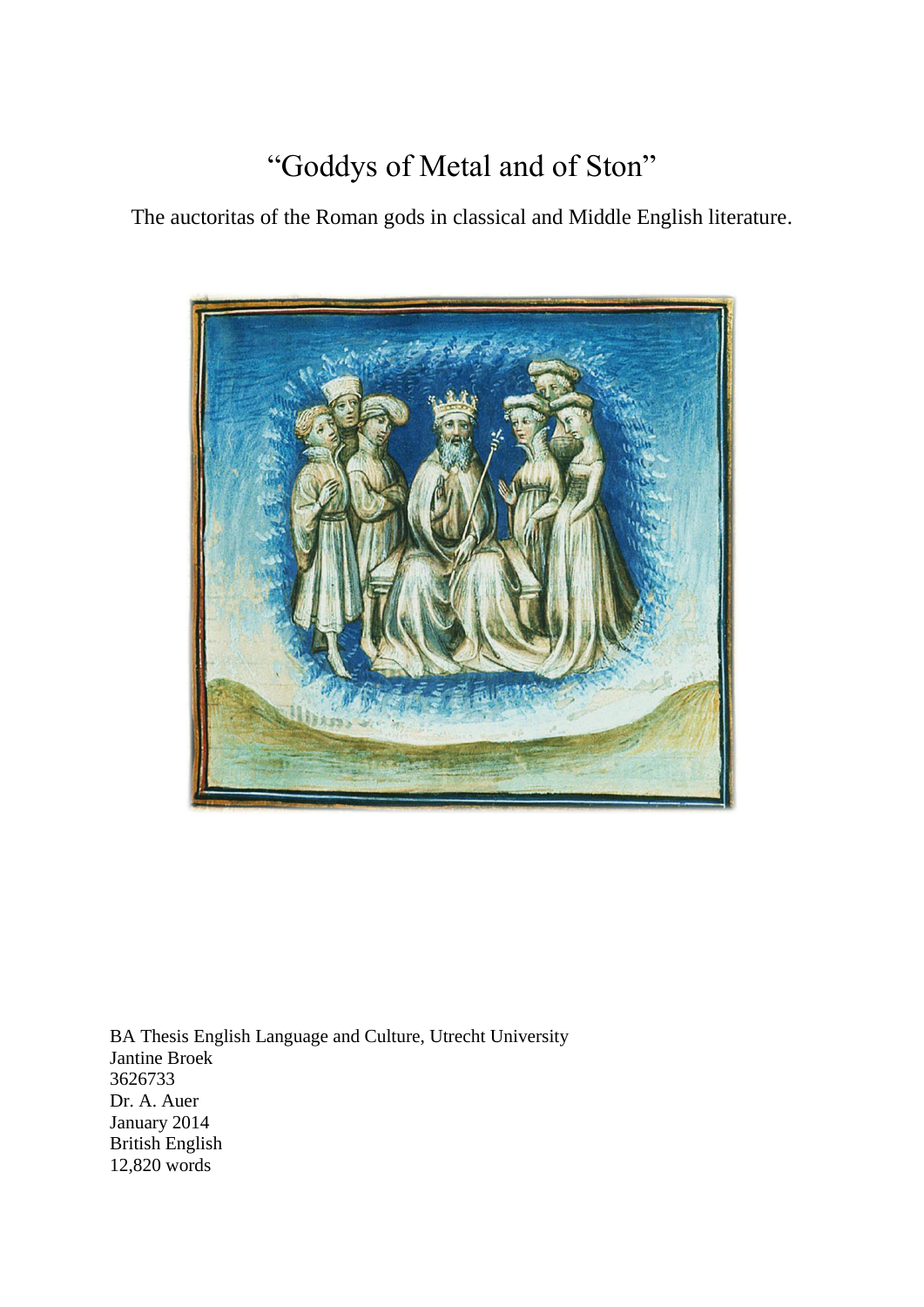# **Index.**

# *Jupiter*

# *Mars*

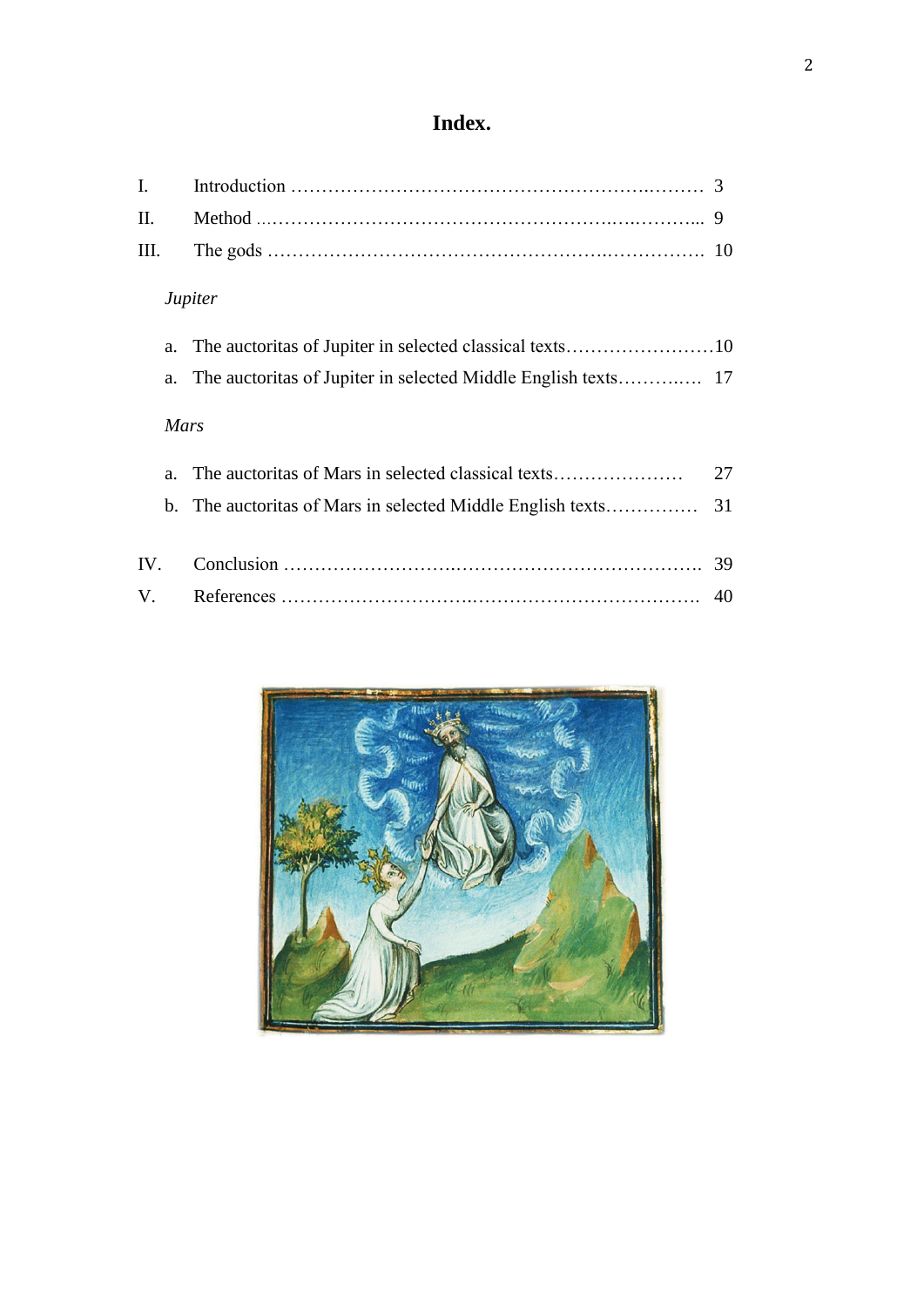## **I. Introduction**

The fascination with classical Greek and Roman legends has persisted in English literature from classical times into the Middle Ages, and reached its peak in the Renaissance. The polytheistic and idolatrous religious beliefs of ancient Greece and Rome, grouped together as pagan religions, were the subject matter of classical literature and greatly influenced it. Greek gods were assimilated into Roman culture and given different names, and several indigenous Roman gods were added to the pantheon. Knowledge of the Mediterranean pagan myths and legends was brought to Great Britain by the Romans in the first century AD, and then again when Christianity was introduced to Anglo-Saxon Britain in the sixth century. Despite the popularity and the doctrines of this monotheistic Christian religion, the remaining works of classical Roman and Greek writers were still widely read. Much of this literature, such as Ovid's *Metamorphoses* and Hesiod's *Works and Days,* included stories about the pagan gods and their relationships with mortals. Furthermore, these writers were considered to be great authorities on subjects like philosophy, politics, and science (Minnis 1). For example, as part of his programme to educate the English people, King Alfred the Great of the southern Anglo-Saxon kingdom Wessex had works from fourth- and fifth-century Roman writers translated, such as Boethius' *Consolation of Philosophy* and St. Augustine's *Soliloquies*. In the Middle Ages, many elements of classical philosophies were incorporated into Christian literature. Some Middle English writers, such as John Lydgate and John Gower, tended to view pagan writings through moralistic Christian eyes, and they would often imitate or borrow story lines or characters from classical writers to suit their own purpose, sometimes taking them completely out of context. They proposed the virtues of Christianity, while rejecting the religious pagan doctrine of their sources. However, as McCall points out, Christianized interpretations of classical mythology and literature were not the norm. Moral, etymological and naturalistic interpretations of the gods were also common, just as they had been in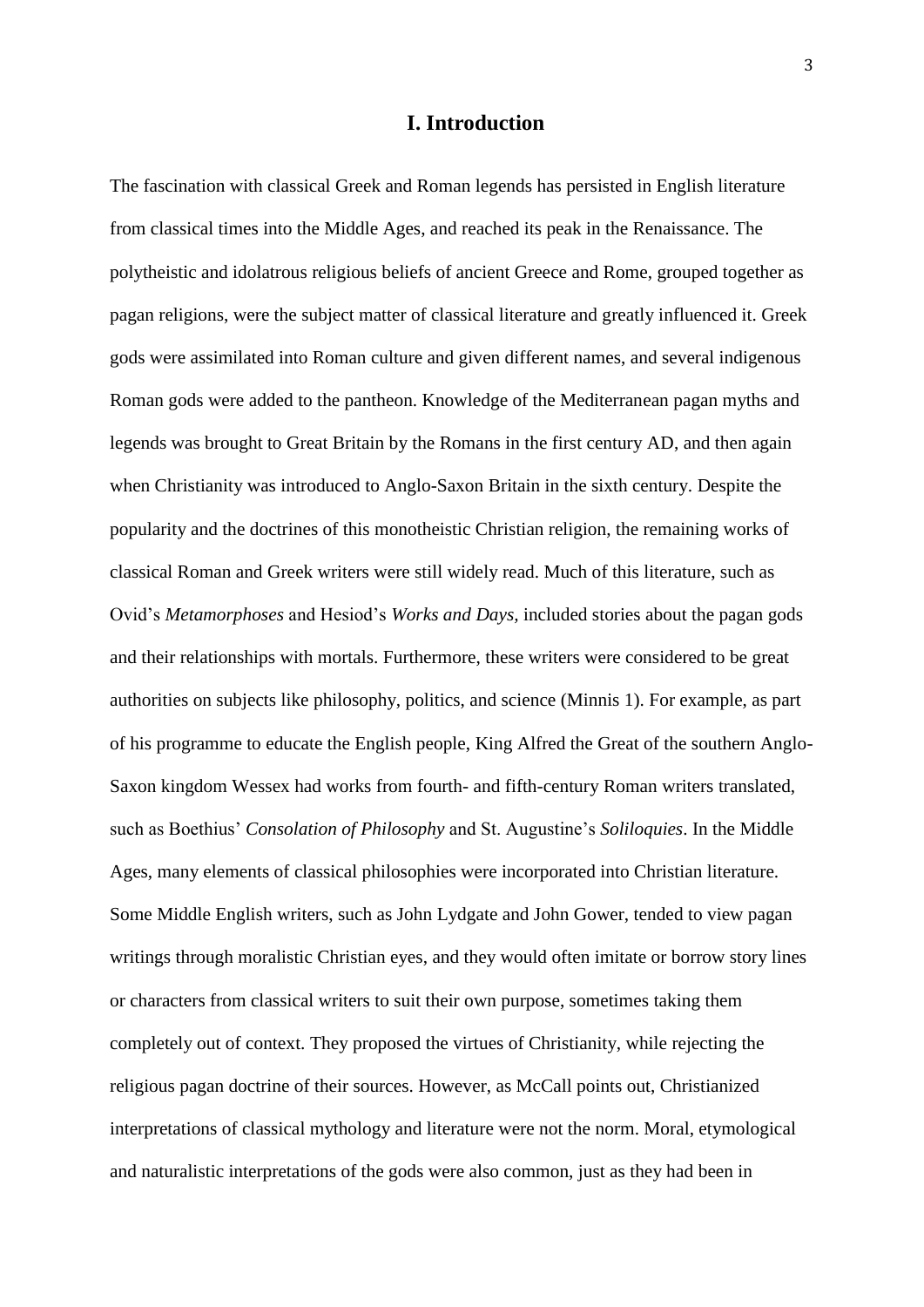classical times. (6-7) Thus, while classical writers were considered authoritative on subjects that did not abjectly have to do with religion, their religious convictions were interpreted differently in medieval English society. (idem 1) The Renaissance brought a true revival of classical literature and art, as ancient manuscripts were studied and translated anew by scholars and freed from medieval interpretations. (Morford et al. 705-6)

The role of Greek and Roman gods in Middle English literature has already drawn much scholarly attention. Some relevant studies will be discussed below. Several studies have investigated the roles of individual deities, such as Venus, Cupid, Saturn, Fortuna and Jupiter in Middle English literature, regarding the themes of courtly love and sexuality, melancholy, fatalism, and common fortune, respectively<sup>1</sup>. Attention has also been paid to astrology in connection with the pagan legends, based on the medieval belief that the nine most important planets, named after nine pagan gods, influenced people's lives and decided their Fate. This function of the planets was incorporated in studies of medicine, astronomy, astrology, religion and natural science.<sup>2</sup> In Middle English literature, there is a close correlation between the planets and the deities they were named after, as they share characteristics and are equally powerful.<sup>3</sup> This belief was assimilated in Christian thought, where the planets and their corresponding pagan deities became angels of God. They still influenced people's lives, by carrying out God's will.<sup>4</sup> Medieval attitudes towards life, death, age and youth, and gods like Fortuna and Venus as found in Middle English literature have been compared to the same

-

<sup>1</sup> See Tinkle, Theresa. *Medieval Venuses and Cupids: Sexuality, Hermeneutics, & English Poetry.* Stanford Press: 1996. Print.; Brown, Peter and Andrew Butcher. *The Age of Saturn: Literature and History in the Canterbury Tales.* Basil Blackwell: 1991. Print.; Patch, Howard R. *The Goddess Fortuna in Mediaeval Literature.* Harvard University Press: 1927. Print.; Kurose, Tamotsu. "Rhetorical use of 'Jupiter' in Medieval and Elizabethan Literature". *Anglica*: 1964. Web.

<sup>2</sup> North, J.D. *Chaucer's Universe.* Oxford; Oxford University Press, 1988. Print.

<sup>3</sup> See Moseley, Charles. *The Knight's Tale: A Critical Study.* Penguin Press: 1987. Print.; Rivers, Isabel. *Classical and Christian Ideas in Renaissance Poetry: A Students' Guide.* 2nd ed. Routledge: New York, 1994. Print.

<sup>4</sup> Rivers, Isabel. *Classical and Christian Ideas in Renaissance Poetry: A Students' Guide.* 2nd ed. Routledge: New York, 1994. Print.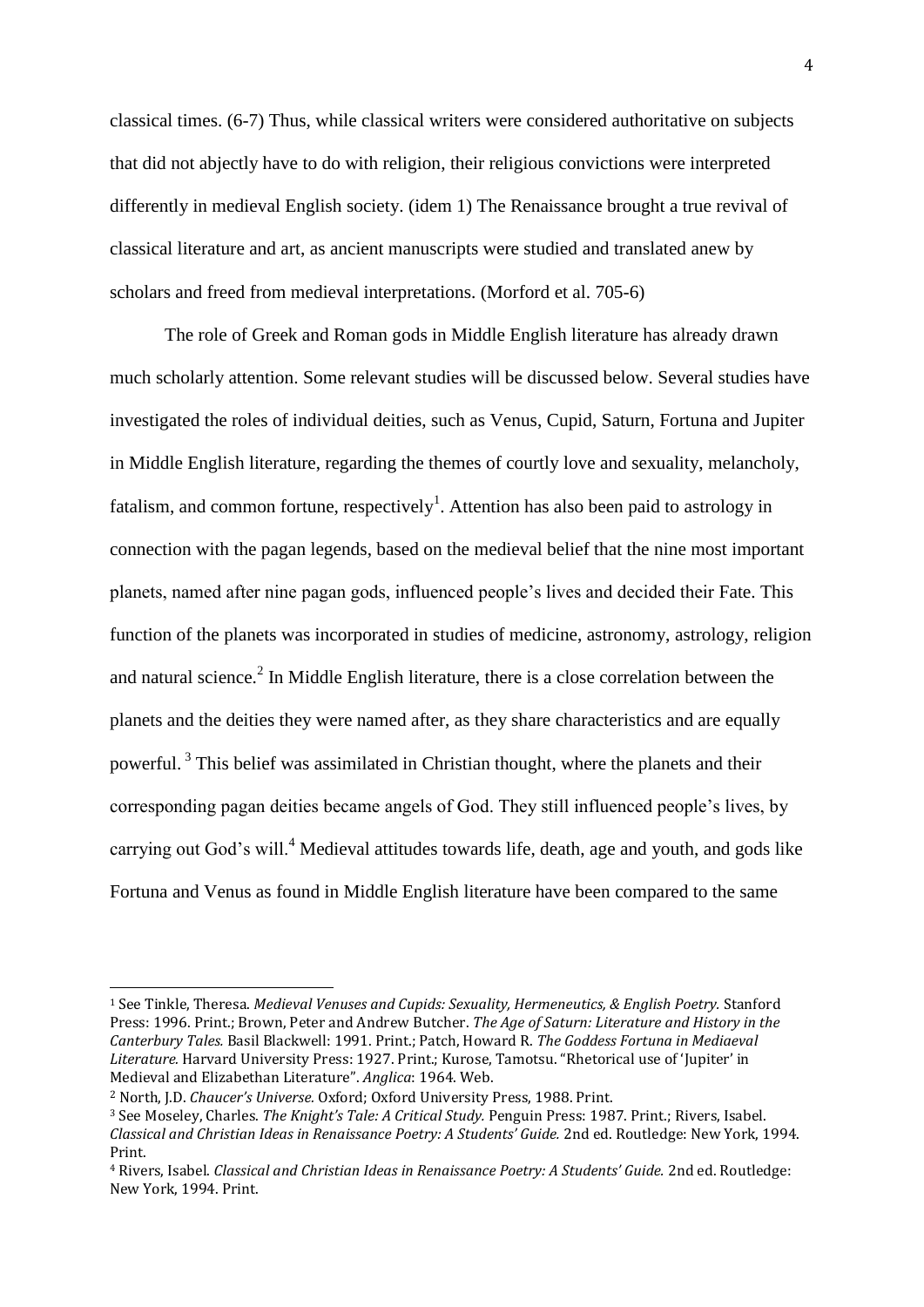attitudes in classical literature by Tristam.<sup>5</sup> A large and growing body of literature has investigated Chaucer, his writings, and his influences. Geoffrey Chaucer (1343-1400) was a late medieval English writer and author of *The Canterbury Tales,* a collection of stories told by travellers on their pilgrimage towards Canterbury. Chaucer's literary works can be divided in three periods: French, Italian, and English.<sup>6</sup> In the first two periods, Chaucer's writings were inspired by French sources, such as the *romans classiques<sup>7</sup> ,* and in his Italian period he was influenced by writers such as Dante and Boccacio. *The Canterbury Tales* is the key work of Chaucer's English period, and shows that by then he had come into his own as a writer and had developed an independent style.<sup>8</sup> Still, his reliance on earlier medieval and classical sources was evident. Chaucer's interest in pagan myth pervades all three periods. From classical writers such as Cicero, Virgil, Ovid and Statius<sup>9</sup>, whose morals, values, rhetorical and literary skills he admired and imitated, he learnt about the classical deities and how they were typically associated with certain aspects of human nature and morality, and often became personified as certain ideas. (McCall 15) A study by Minnis<sup>10</sup> discusses Chaucer's interpretations of pagan mythology, and stresses the lack of Christian bias in selected works by Chaucer. By using their stories and characters in his own works, knowledge of classical literature became widespread among his peers and audience. Scholars agree that Chaucer himself was a great influence on his contemporary John Lydgate<sup>11</sup> (c.1370-c.1451), a former

<sup>5</sup> Tristam, Philippa. *Figures of Life and Death in Medieval English Literature.* New York: New York University Press, 1976. Print.

<sup>6</sup> Pollard, A.W. "Geoffrey Chaucer." *Encyclopedia Britannica,* 11th Ed. Vol. VI. Cambridge: Cambridge University Press, 1910. Web.

<sup>7</sup> See Nolan, Barbara. *Chaucer and the Tradition of the Roman Antique.* Cambridge and New York: Cambridge University Press: 2008. Print.; *Writers and their Background: Geoffrey Chaucer.* Ed. Derek Brewer. London: Bell & Sons Ltd, 1974. Print.

<sup>8</sup> Huntington Fletcher, Robert. *A History of English Literature.* Boston: R. G. Bader, 1916. Web. <sup>9</sup> See Moseley, Charles. *The Knight's Tale: A Critical Study.* Penguin Press: 1987. Print.; McCall, John. *Chaucer Among the Gods: The Poetics of Classical Myth.* Pennsylvania University Press: 1979. Print.; Guidry, Mark S. "The Parliament of Gods and Men in *The Knight's Tale*". *The Chaucer Review*. Vol. 43, nr. 2. Penn State University Press: 2008. Web.; Fyler, John M. *Chaucer and Ovid*. Yale University Press: 1979. Print.; <sup>10</sup> Minnis, A.J. *Chaucer and Pagan Antiquity.* D.S. Brewer: 1982. Print.

<sup>11</sup> See Schirmer, Walter F. *John Lydgate: A Study in the Culture of the 15th Century.* Transl. Ann E. Keep. London: Methuen & Co, 1979. Print.; Renoir, Alain. *The Poetry of John Lydgate*. Cambridge, Massachusetts: Harvard University Press, 1967. Print.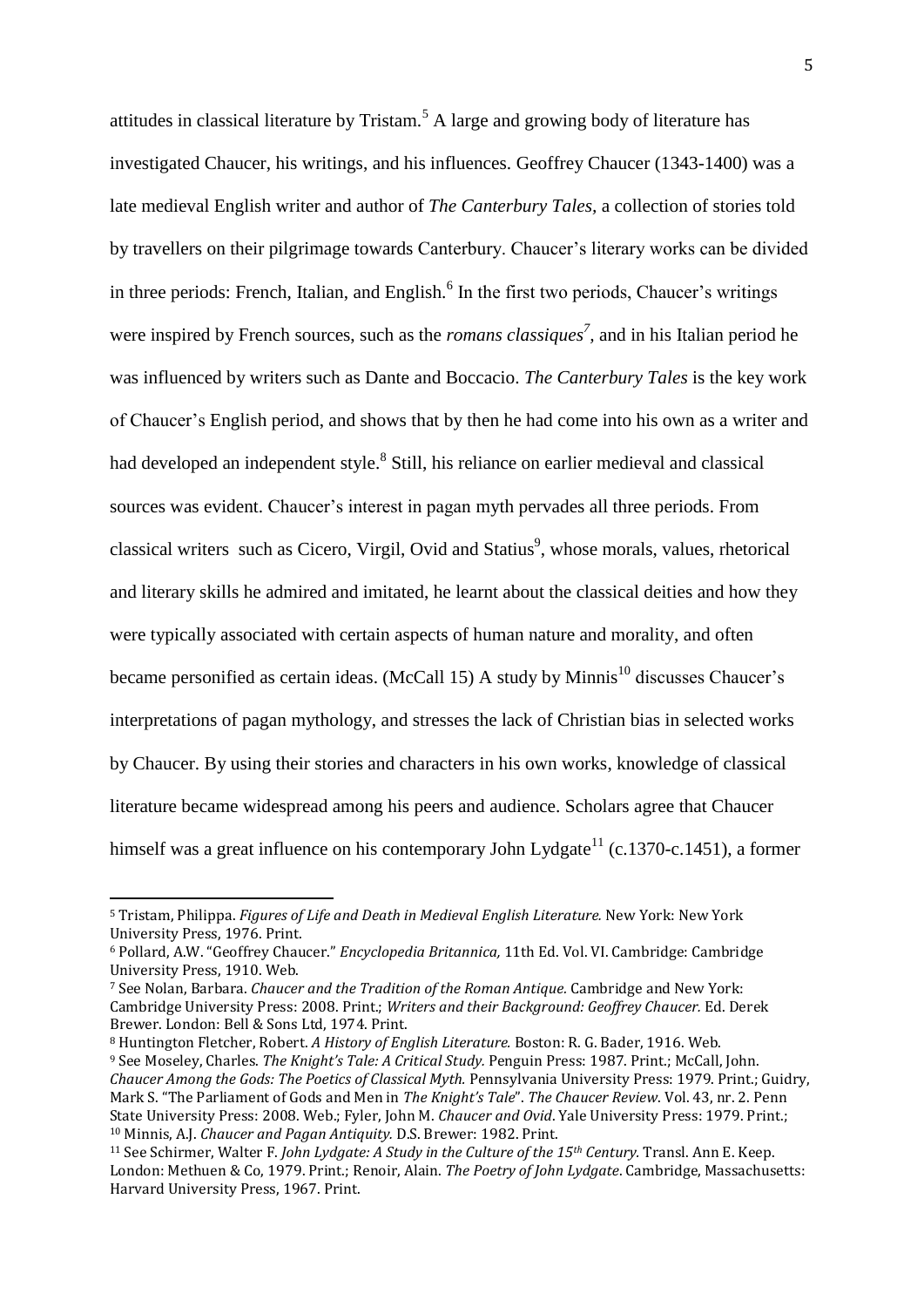monk. Lydgate wrote his *Siege of Thebes* as an additional Canterbury Tale, in imitation of Chaucer's *Knight's Tale*. *Siege of Thebes* became more of a historical account than an epic and is interspersed with the author's moralistic and philosophical views of the pagan legends he treated, and reads like a manual for rulers on the subject of war and peace and the relationship with his people.<sup>12</sup> Lydgate's knowledge of classical writers was slim, and he shows an altogether ungracious attitude towards the classical deities, excepting his treatment of them in his other major classical adaptation, the *Troy Book*<sup>13</sup> .

Several studies have discussed the roles of the pagan gods in both classical and Middle English literature. A comprehensive study is provided by McCall<sup>14</sup> who discusses the widely variant moral, etymologist and naturalistic interpretations of the pagan gods in Middle English literature. Seznec<sup>15</sup> traces interpretations of the gods from classical times into the renaissance, and provides a useful overview of the role of the pagan gods in Roman times. He first proposes that the gods functioned as explanations of the natural world. The myths that featured the gods had the greatest effect on the pagans when they were still ignorant of the laws of the natural world and believed only in the divine, but as Seznec points out, this "primitive mentality" disappeared long before paganism came to an end as the ruling religion. He then distinguishes three main functions of the gods according to the ancient pagans themselves: 1) They are mere men who have been raised up to be immortals, and the myths are distortions of historical facts; 2) They are cosmic symbols who express the union or conflict of the elementary powers which created the universe; 3) The gods are allegories, which constitute moral or philosophical ideas in fable. (4) A study by  $F\alpha x^{16}$  examines Roman

<sup>12</sup> Schirmer, Walter F. *John Lydgate: A Study in the Culture of the 15th Century.* Transl. Ann E. Keep. London: Methuen & Co, 1979. Print

<sup>13</sup> Pearsall, Derek. *John Lydgate.* London: Routledge & Kegan Paul, 1970. Print.

<sup>14</sup> McCall, John. *Chaucer Among the Gods: The Poetics of Classical Myth.* Pennsylvania University Press: 1979. Print.

<sup>15</sup> Seznec, Jean. *The Survival of the Pagan Gods: The Mythological Tradition and its Place in Renaissance Humanism and Art.* Transl. Barbara F. Sessions. Princeton University Press; 1953. Web.

<sup>16</sup> Fox, Robin L. *Pagans and Christians.* New York: Penguin Group, 1986. Web.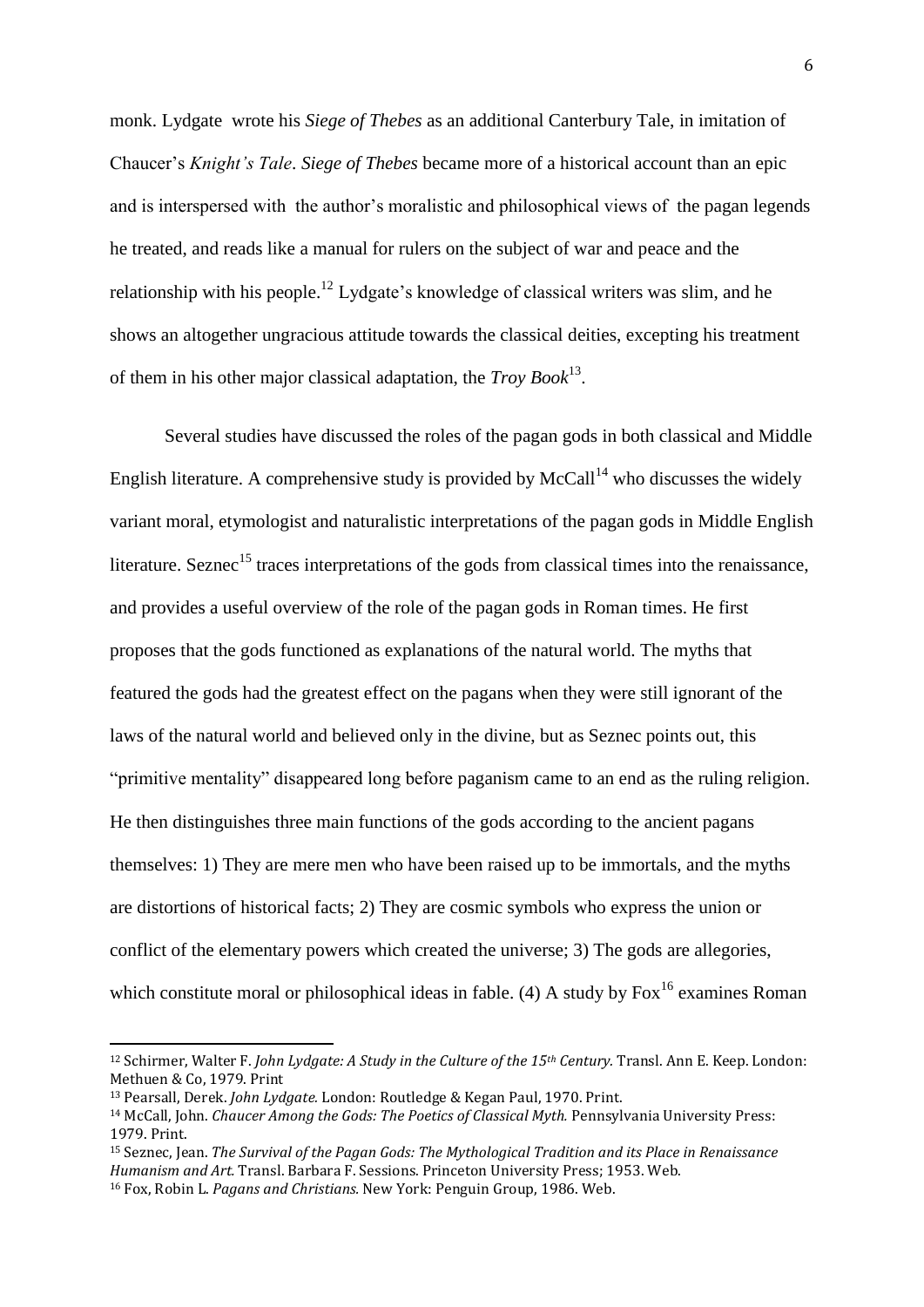worship and rituals in detail, and he emphasises tradition and the mirroring of human relationships as key components of the gods' authority. The gods were "old and proven companions" who were revered and respected for their claims to tradition and antiquity, and expected to give their believers protection wherever they went. The traditions of the cults of the gods had become commonplace in pagan literature and seen as inseparable from the growth of cities and its inhabitants. However, change was also welcomed, as new gods were accepted and elements of worship and ritual were added or forgotten. The gods themselves, Fox argues, were modelled on the social relationships which mortals experienced amongst themselves on earth. A god might become the main protector of an individual, but not be the only god the individual was converted to. This helped people account for their misfortunes by error rather than sin: if one deity was neglected in worship, the individual's hardship could be blamed on that. The gods were not just superior patrons, but powers of immense superiority: they were concerned with honour and the due offering of gifts, and not committed to returning gifts.

I believe that what I have previously referred to as the 'function' or 'role' of the gods can also be referred to as 'auctoritas'. Auctoritas in its broadest translation means 'authority', but it is a multi-faceted concept which originated in Roman times, and it is difficult to define because it depends on the context in which it is used. "It could describe a judgment, advice, persuasion, a command, political influence, and constitutional power" (Scilon 39), and was used for persons—in case of ownership, for example—but also for texts and institutions. Thus auctoritas can be applied to political artefacts, but also to religion. A study by Pollmann argues that *auctoritas* was a concept rarely applied to the pagan gods at that time, and says the gods were viewed as "large-scale magistrates". (170) Auctoritas in Middle English literature occurs in several forms. It was used to ascribe authority to classical writers, as Chaucer does when he mentions "auctoritee" (Moseley 21); in the Middle Ages, classical writers such as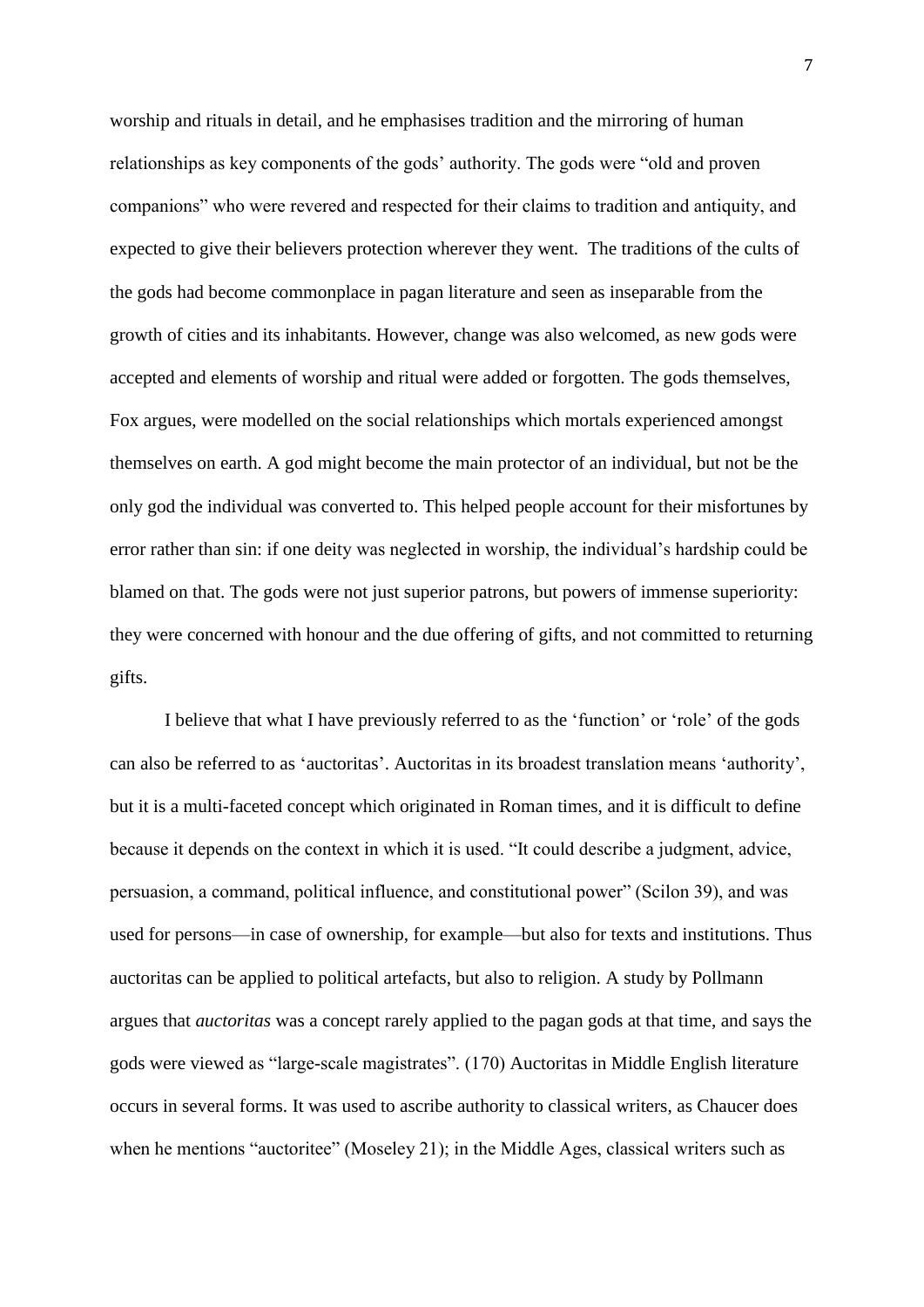Ovid and Virgil were not only widely read, but also respected and believed.<sup>17</sup> Auctoritas divina*,* or divine authority, was in the time of Chaucer and Lydgate connected to the Christian god: by this term was meant either the overriding power of the Church or of a more spiritual form of Christianity over Christian society. (Scanlon 39) As a study by Pollmann points out, the authority of the Christian god is different from the authority we have seen ascribed to the pagan gods. The Christian god's authority is more compassionate and emphasises the consent and self-fulfilment of the Christian believers, whereas the pagan gods' authority comes down mostly to the overpowering of the believers. While much has been written about *auctoritas* in medieval literature on early Christian Italian and French writers<sup>18</sup> and about Chaucer as an *auctor* himself, *auctoritas* has not been studied in either the *Knight's Tale* or the *Siege of Thebes.* Attention has been paid to the role of the gods in the *Knight's Tale,* and I would like to compare this role, corroborated by already existing studies, to the role of the gods in Lydgate's *Siege of Thebes.* Furthermore, based on my readings of *auctoritas* in antiquity, I shall compare these two Middle English texts to two of their classical Roman sources, Ovid's *Metamorphoses* (c. 8 AD) and Statius' *Thebaid* (c. 80—92 AD). I will single out the two pagan gods Jupiter and Mars and compare the role that they play in these four tales, which all have a similar theme, namely the Fate of the ancient Greek city of Thebes. Though the cults of the gods often differed per region and many aspects and attributes can present a muddled picture of their exact function, I shall focus on their aspects which are most highlighted when discussing the cycle of Thebes. Thus, I will investigate in what way these texts exhibit a transformation of the notion of *auctoritas divina,* and how the perception of the pagan gods

<sup>17</sup> See Dimmick, Jeremy. "Ovid in the Middle Ages: authority and poetry." *The Cambridge Companion to Ovid.* Ed. Philip Hardie. Cambridge: Cambridge University Press, 2002. Web.

<sup>18</sup> See Seznec, Jean. *The Survival of the Pagan Gods: The Mythological Tradition and its Place in Renaissance Humanism and Art.* Transl. Barbara F. Sessions. Princeton University Press; 1953. Web.; Pollmann, Karla. "Christianity and Authority in Late Antiquity: The Transformation of the Concept of Auctoritas." *Being Christian in Late Antiquity: A Festschrift for Gillian Clark.* Eds. Harrison, Humfress & Sandwell. Oxford: Oxford University Press, 2014. Web.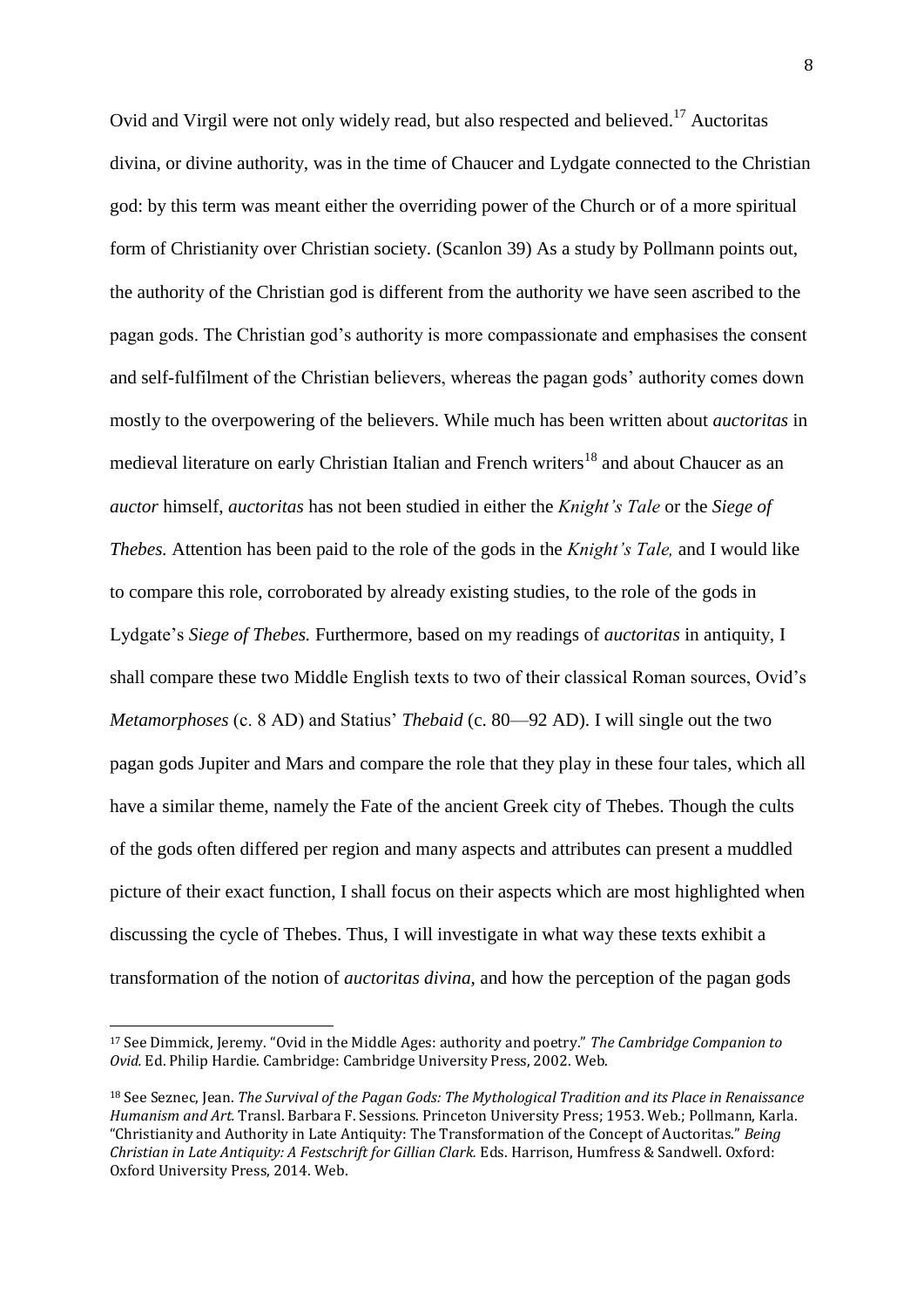by their pagan believers has changed in the Middle English adaptations compared to the original classical sources.

## **II. Method**

I will use the philological approach in this thesis. I will compare the following texts by way of close reading and selecting passages that illustrate parallels between the classical and the medieval texts. Moreover, I will make use of secondary literature that is relevant to my research. I will make use of the Penguin edition of Ovid's *Metamorphoses,* translated from the original Latin into English by David Raeburn, because it is faithful to the original and accessible to read. For Statius' *Thebaid* I will rely on D. R. Shackleton Bailey's English translation for Harvard University, a modern and very readable edition of the epic. I will use these two sources to provide the required background information of the tales of Thebes. As the two classical texts are originally Latin texts, I will use the Roman names of the gods. Each god will be introduced by a brief summary of its character and then discussed individually to trace its particular metamorphosis through Chaucer's and Lydgate's texts. For my brief introductions of the persona of the Roman gods, Morford, Lenardon and Sham's *Classical Mythology* will be my main source as it provides an excellent comprehensive overview of classical literature, and incorporates translated accounts of numerous different writers in composing the most accurate summaries of the Greek and Roman myths. For Chaucer's *Knight's Tale* I will use Charles Moseley's Penguin Masterstudies edition, which features the text in the original Middle English and also provides some historical background for the text, as well as critical notes and appendices. My research of the *Siege of Thebes* will be based upon Robert R. Edwards' edition. He has kept the Middle English intact, based on the 1430 Arundel 119 manuscript, and has made only minor spelling corrections. Furthermore, he has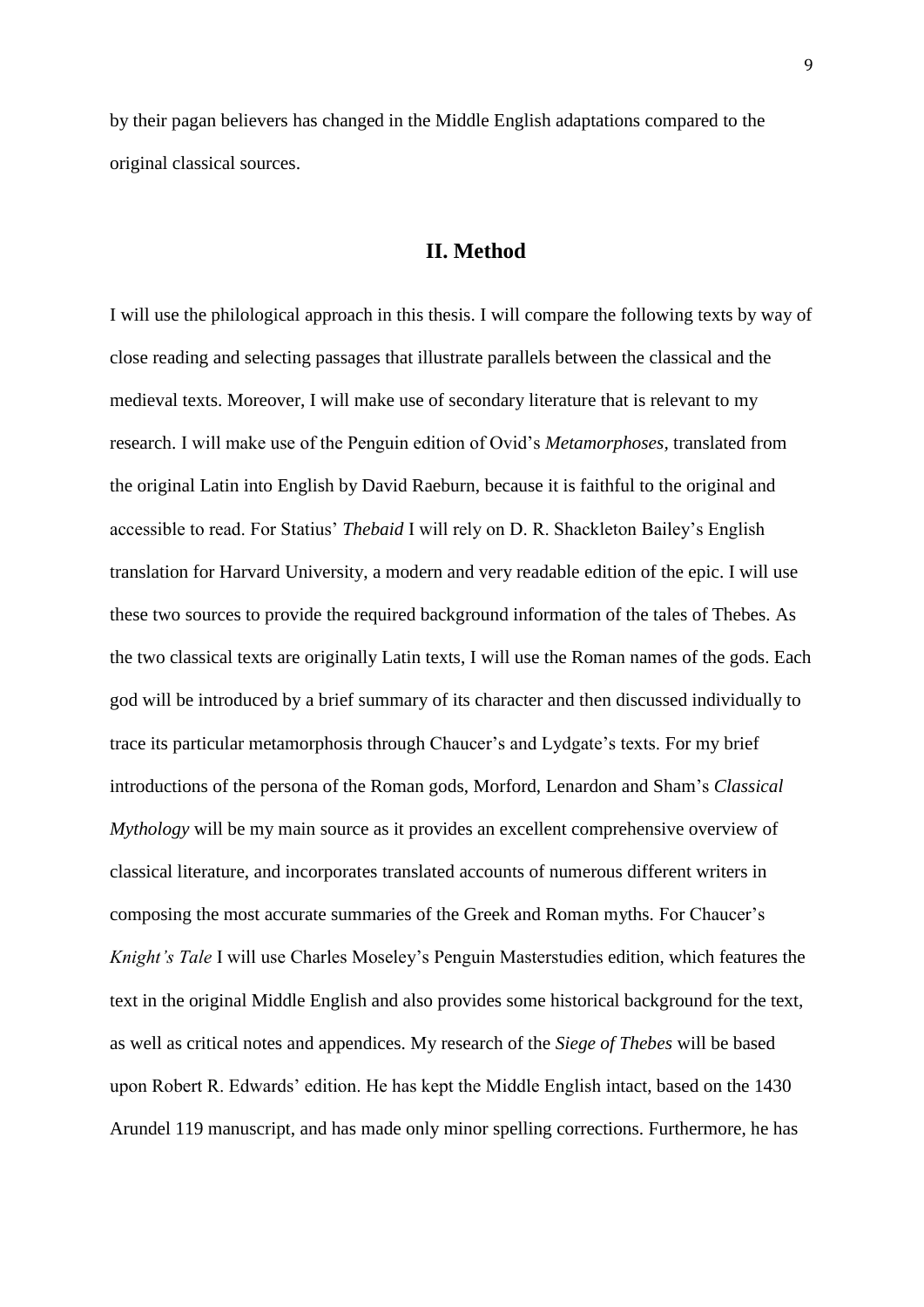provided the text with a useful introduction which discusses historical background and critical interpretations of Lydgate's work.

# **III. The gods**

#### *The auctoritas of Jupiter in selected classical texts.*

Jupiter, whose Greek name is Zeus, is the king of the gods. He is famous for his amorous conquests, and his offspring includes both gods and mortals. In later traditions, Zeus also becomes an upholder of high moral and ethical values, "a wrathful god of justice and virtue" (Morford et al. 114) and a protector of family and the state. In this tradition he is also seen as a more abstract being of philosophical and religious importance, referred to simply as God, spearheading a new monotheistic tradition. (idem 137)

As the supreme god, Jupiter is often associated with the creation of the world. There is no definitive classical creation myth, but several different accounts exist, for example by Hesiod<sup>19</sup>, Aristophanes<sup>20</sup>, and Ovid, which is the most relevant here. In the first book of *Metamorphoses, Ovid describes the beginning of the world as "Chaos" (I.7), a discord* between all the elements, without any order or meaning to them; until at one point, "the god who is nature was kinder and brought this dispute to a settlement. He disentangled the elements, so as to set them free from the heap of darkness, then gave them their separate places and tied them down in peaceful concordat. . ." (I.21- 26) This god, who is furthermore

<sup>19</sup> Hesiod presents the classic Greek version, in which the Muses bring him the information from Zeus himself, which must therefore be correct. According to him, "Chaos came into being" and several other forces of nature spring from it: Gaia (earth), Eros (love), Tartarus (a region of the underworld), Erebus (the darkness in Tartarus) and Night. Day sprung from the union of Night and Erebus. (Morford et al. 56- 7)

<sup>20</sup> Aristophanes in *Birds* recounts the existence Chaos, Night, Erebus and Tartarus. Night and Erebus bore Eros, who mingled with Chaos and resulting in the birth of Uranus (sky), Earth, Aether ("the lower atmosphere"), Oceanus, and the race of the gods. (Morford et al. 58-9)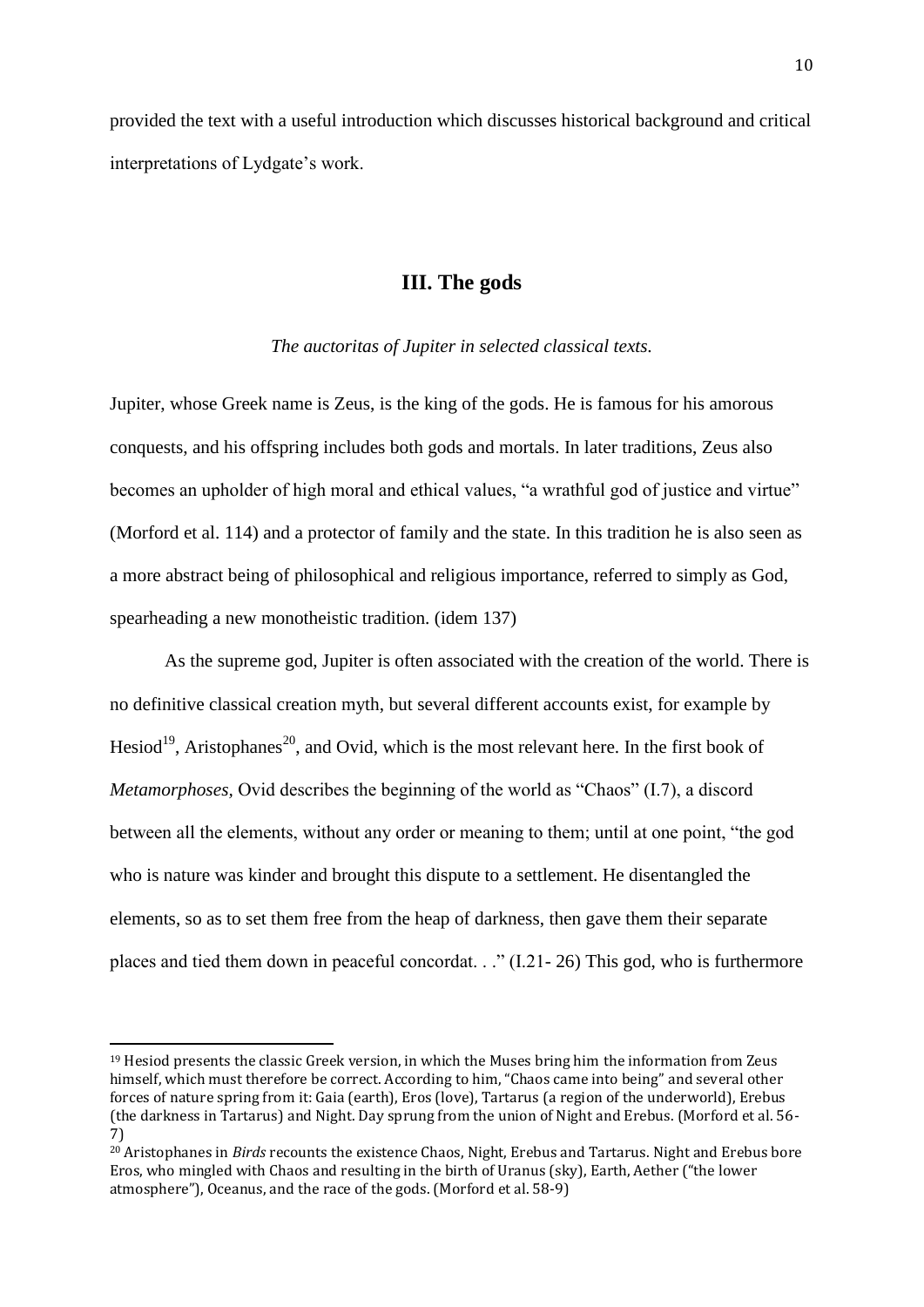referred to as "whichever one of the gods" (I.32) and "the creator" (I.57), is not given an explicit name. A few lines onward, Ovid recounts the creation of Man:

Maybe the great artificer made him of seed divine in a plan for a better universe. Maybe the earth that was freshly formed and newly divorced from the heavenly ether retained some seeds of its kindred element – earth, which Prométheus, the son of Iápetus, sprinkled with raindrops and molded into the likeness of gods who govern the universe. (I.77-84)

Thus, the creation of the world and its inhabitants was a job split between several entities. The Creator organized the universe, but it remains unclear whether he also made the mortals, or whether it was Prometheus who made the mortals in the image of the gods. Ovid then recounts how after the creation of mankind the world went through Four Ages which progressively decreased in innocence and glory, and became more and more determined by violence and egotism. (I.87-150) Jupiter's father, Saturn, presided over the Golden Age, which was without laws, battles and manual labour, but still maintained itself in peace and harmony. (I.88-112) When "Saturn was cast into murky Tártarus, Jupiter seized the throne of the universe" (I.113-114). Jupiter divided the year into four seasons, and the Silver Age began, followed by the Bronze Age (I.113-26) and the Iron Age, in which mankind hit its low point of wickedness and immorality. (I.128-131) This is the world Jupiter rules over. The distinction between ruler and Creator is muddled; he is referred to as "the Father omnipotent" (II.304), and "Almighty Father" (II.401), which implies that he is either Father of his people—mankind—or Father of all he has created. Jupiter is seen as part of the cosmic forces which created the universe, and thus a figure with auctoritas not only over people, but also over natural forces—hence his ability to flood the earth. However, I will next investigate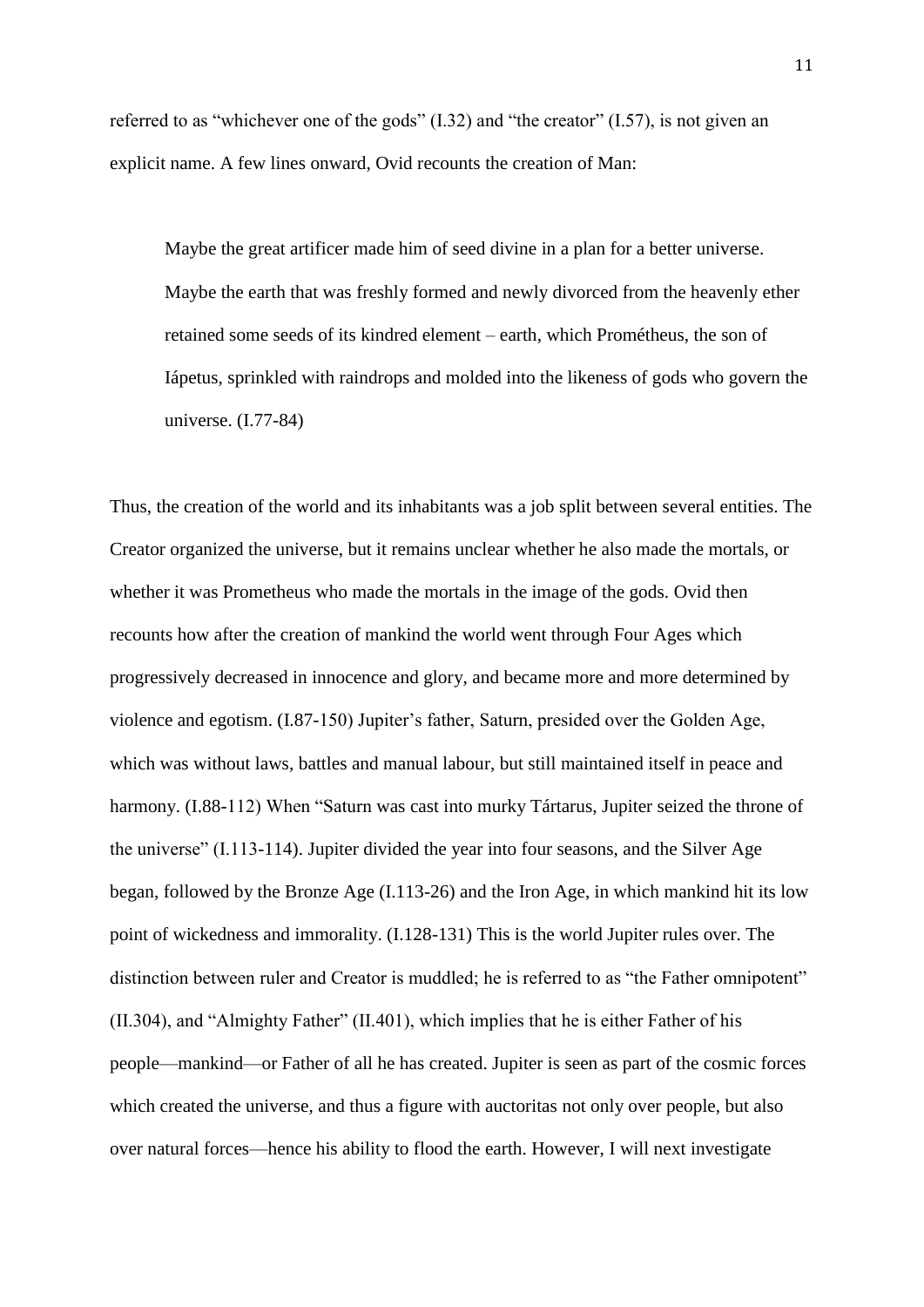whether Jupiter's more human, rather than cosmic, characteristics actually constituted him as a respectable, traditional auctor in the eyes of the Romans. In *Metamorphoses*, Jupiter is a king who summons the gods to a council while sitting on a throne. (I.175-7) He is clearly the supreme being who rules over the other deities. Ovid refers to Olympus as "the place which, if I could muster the boldness to say it, I'd not be afraid to describe as the Pálatine Hill of the firmament." (I.174-6) In this way, the auctoritas of the Olympian gods and Jupiter's supremacy is translated into human terms, by comparing him to the emperor of Rome. Ovid's reverence for the emperor becomes clear through this favourable comparison, to whom Roman citizens ascribed ultimate auctoritas on matters of state. The gap between the auctoritas of the gods and men is actually quite narrow: Ovid tells us that while Jupiter rules over the heavenes and other realms in the universe, Augustus rules over earth, and "each is ruler and father". (XV.859-60) However, in the light of Jupiter's more whimsical characteristics discussed below, we might wonder whether the comparison is so favourable to the emperor after all, and indeed whether Jupiter is the highest auctor: the worship of the emperor could be seen as a sign of religious decadence which implies that the gods are no longer considered very remote and powerful as before. Certainly they were still agents of divine, unpredictable power and benefaction, but so was the human emperor. (Fox)

Jupiter is characterized by an "Ovidian harshness" (Feeney 353); a god who is not hesitant to punish mortals if they have incurred his wrath. Certainly, during the Iron Age, Jupiter becomes angry at all the wicked human beings who cannot live in peace together, and decides to destroy them all by flooding the earth. (I.241-243) Some gods agree with this punishment, but some beg him to spare the mortals, for fear that there will be nobody left to sacrifice to them. (I.247-249). Disregarding their pleas, Jupiter destroys the entire human race, excepting only one man and one woman, who are tasked with repopulating the earth. Jupiter is not only portrayed as wrathful in the *Metamorphoses*, but also as mischievous and lustful*.*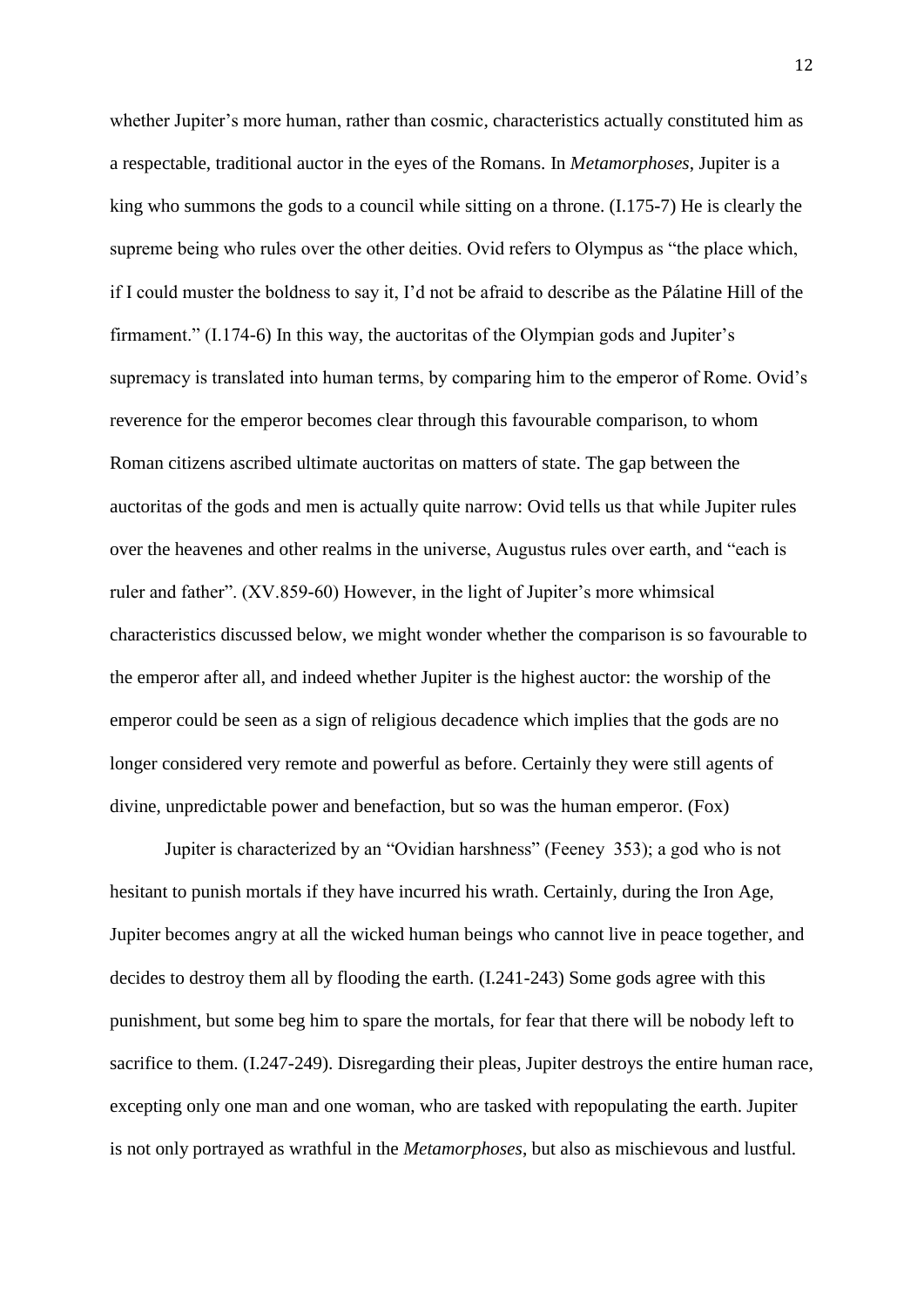Ovid frequently describes Jupiter's extramarital affairs—though the word "affair" would imply consent from both sides, whereas in many cases it simply comes down to rape. The rapes can be seen as conquests, by means of which Jupiter asserts his authority. Two of his victories that play a key role in the destruction of Thebes are the rapes of Europa and Semele. Europa was the sister of Cadmus, the founder of Thebes. To seduce her, Jupiter changed himself into a magnificent bull, and when she was no longer afraid to touch him, he carried her away on his back and raped her. (II.833-875) Cadmus was sent out to find her. When he tired of searching, he received an oracle that told him to follow a divinely sent cow and build a city, Thebes, wherever the cow laid down to rest. (III.1-25) Thus the rape of Europa was instrumental in the founding of the city. Semele, Cadmus' daughter, became pregnant with Jupiter's child. When Juno discovered this, she took her revenge on Semele by making her ask Jupiter to present himself to her in full deific splendour. When Jupiter did so, surrounded by clouds and lightning, Semele was killed by the impact in bed. The child in her belly survived and became the god Bacchus<sup>21</sup>. (III.273-310) "But who can detect Jove's thievish amours?" (III.6) Ovid asks us, emphasizing that what seriously harms his mortal victims matters little to Jupiter, as gods cannot measure themselves by standards of human suffering. This invulnerability allows them to indulge their divine license, to act without consequences to themselves. (Feeney 202) This divine licence constitutes Jupiter's auctoritas in the *Metamorphoses.* He meets with very little opposition, aside from Juno's, because of the divine power that underlies his commands and acts of persuasion.

The *Thebaid* recounts the war between Polynices and his brother Eteocles. After their father Oedipus is no longer king, they agreed to each rule Thebes for one year and then switch places. However, Eteocles, who rules during the first year, does not want to give up the throne, upon which Polynices assembles an army of Greek allies and starts a war. The gods

<sup>&</sup>lt;sup>21</sup> God of vegetation, especially the grape and the vine, and wine, intoxication, sex, irrationality, music, dancing and ecstasy. His Greek name is Dionysos. (Morford et al. 298; 820)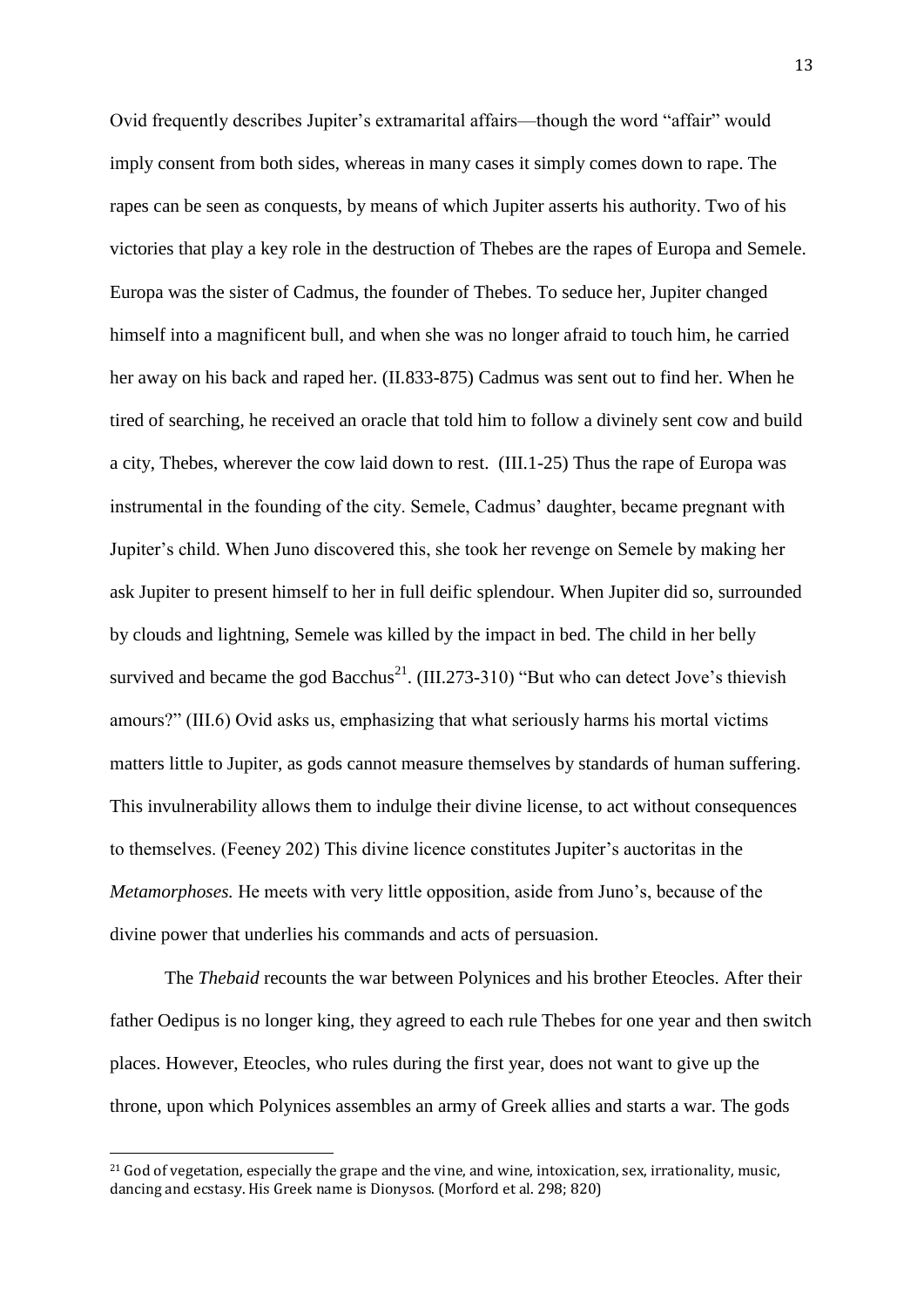are the audience, but meddle very little with the proceedings. Statius amplifies Ovidian Jupiter's qualities. His Jupiter, too, is a king and his mere presence has the other gods quaking with fear; they only dare to sit down when Jupiter allows them to. Feeney says of Jupiter's personality that "in his self-indulgence, violence, and final indifference, he pushes to the limit the menacing side of his epic personality." (371) Jupiter's auctoritas is reinforced by his "menacing side". Before the war between the Greeks and the Thebans begins, Jupiter tells his fellow deities not to attest his judgment and actions or to fight amongst themselves about the outcome of the war, as this day has been destined for battle since the beginning of time. If the other gods do not allow him to punish the city and its inhabitants for crimes against the gods, he will tear Thebes down himself or flood it with rain. (III.239-252) At this point, Statian Jupiter's auctoritas is asserted in two ways. The first is the confirmation of his ultimate authority over men and gods; both are afraid of him. "He spoke and they were amazed at his ordinance. You might have thought them mortal hearts, so did they all hold voice and mind in check." (III.253-4) The second is Jupiter's superiority over Fate. Though Fate has decided that the war will take place on this day, Jupiter allows for the possibility that the other gods might intervene so that it does not take place after all; in which case, he will take matters into his own hands and destroy the city. "Jupiter does not seem to represent himself as Fate's executor. Rather, he presents the existence of Fate as simply an additional reason for carrying out his own intentions." (Davis 477) Thus, Jupiter's divine license is not obstructed by anything. An example of Jupiter's violence is the death of Capaneus, a blasphemous Greek warrior who does not believe in the power of the gods. "'Valour is my deity, and the sword in my hand'", he claims. (III.615-616) Capaneus leads an attack on Thebes, withstanding the rain of rocks that the Thebans pelt him with from on top of the walls, and then appeals to the heavens. (X.827-83)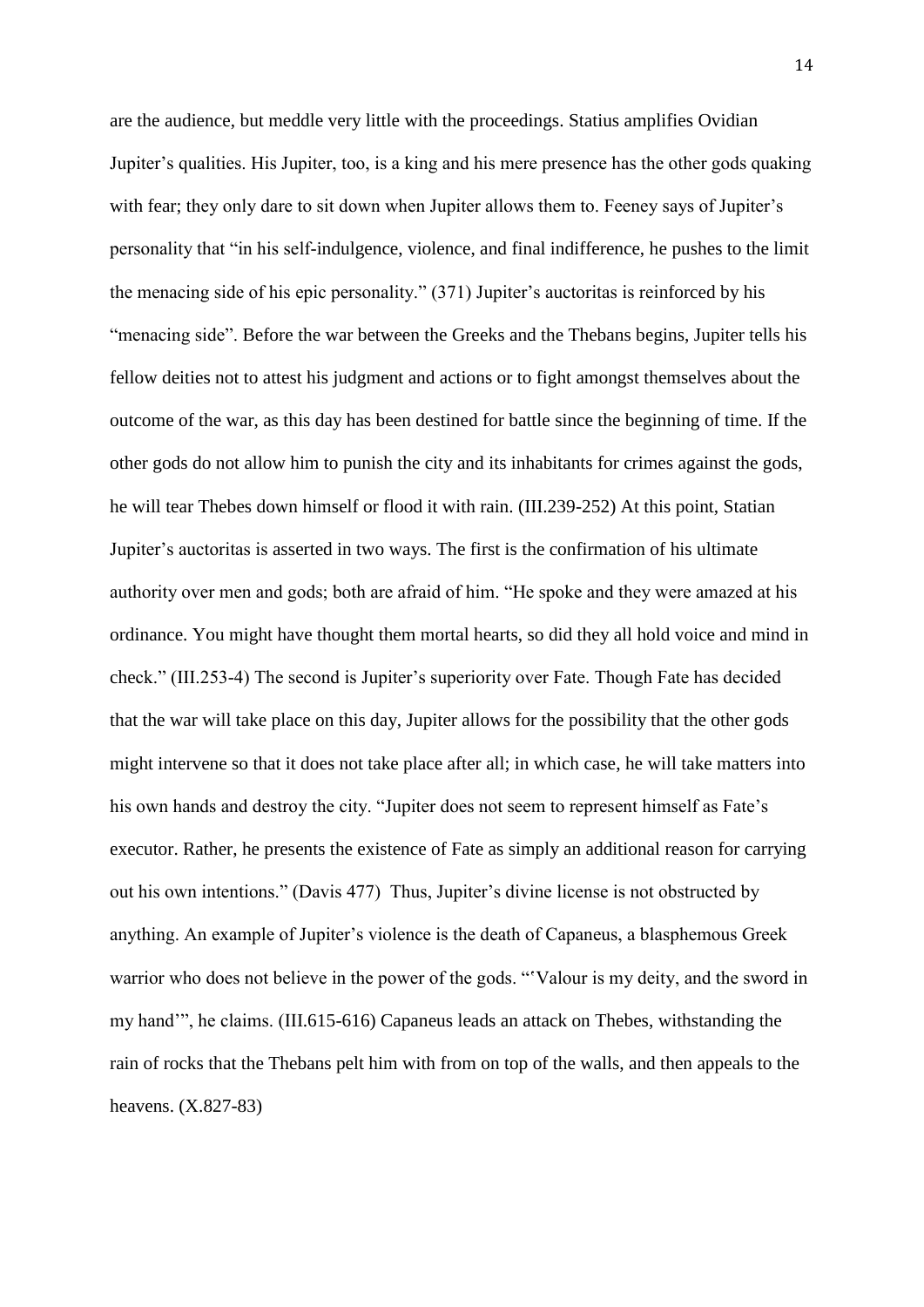'Do none of you deities,' he roars, 'take stand for trembling Thebes? . . .It irks me to urge inferiors; come you rather, for who is worthier to meet me?. . .Come now, strive against me with all your flames, Jupiter! Or are you braver at alarming timid girls with your thunder and razing the towers of your bride's father Cadmus?' (X.837-905)

Capaneus makes a rare reference to Semele—the only earlier reference to Jupiter's amorous nature is made by Juno (I.255)—which underlines that Jupiter's promiscuous side is not given credence in the *Thebaid.* Whereas this aspect of his humanized the Ovidian Jupiter, Statian Jupiter is all the more severe without it. The other gods urge Jupiter to strike Capaneus down. "The sky-dwellers are ashamed to fear these things, but when they see the warrior stand in the mid whirl of the world demanding crazy battles, they wonder in silence and turn pale for the dubious thunderbolt." (X.917-920) Jupiter flings a thunderbolt at Capaneus and burns him to the ground, displaying his almighty anger and his power to inflict serious mortal harm. Statius makes an example of Capaneus, and shows that Jupiter's auctoritas is not to be disputed. Interestingly, Jupiter's personal interest in the war decreases towards the end. As the final battle of the war is about to take place, in which Polynices and Eteocles finally confront one another, Jupiter decides that he does not want the gods to witness it.

'Sky-dwellers. . .an unspeakable duel approaches, a fight unknown to the unhappy earth. Avert your eyes! Let them dare such things in the gods' absence and hide from Jove. . .Earth, take heavy clouds and let the heavens withdraw. I am resolved to spare the world and my celestials.' (XI.122-132)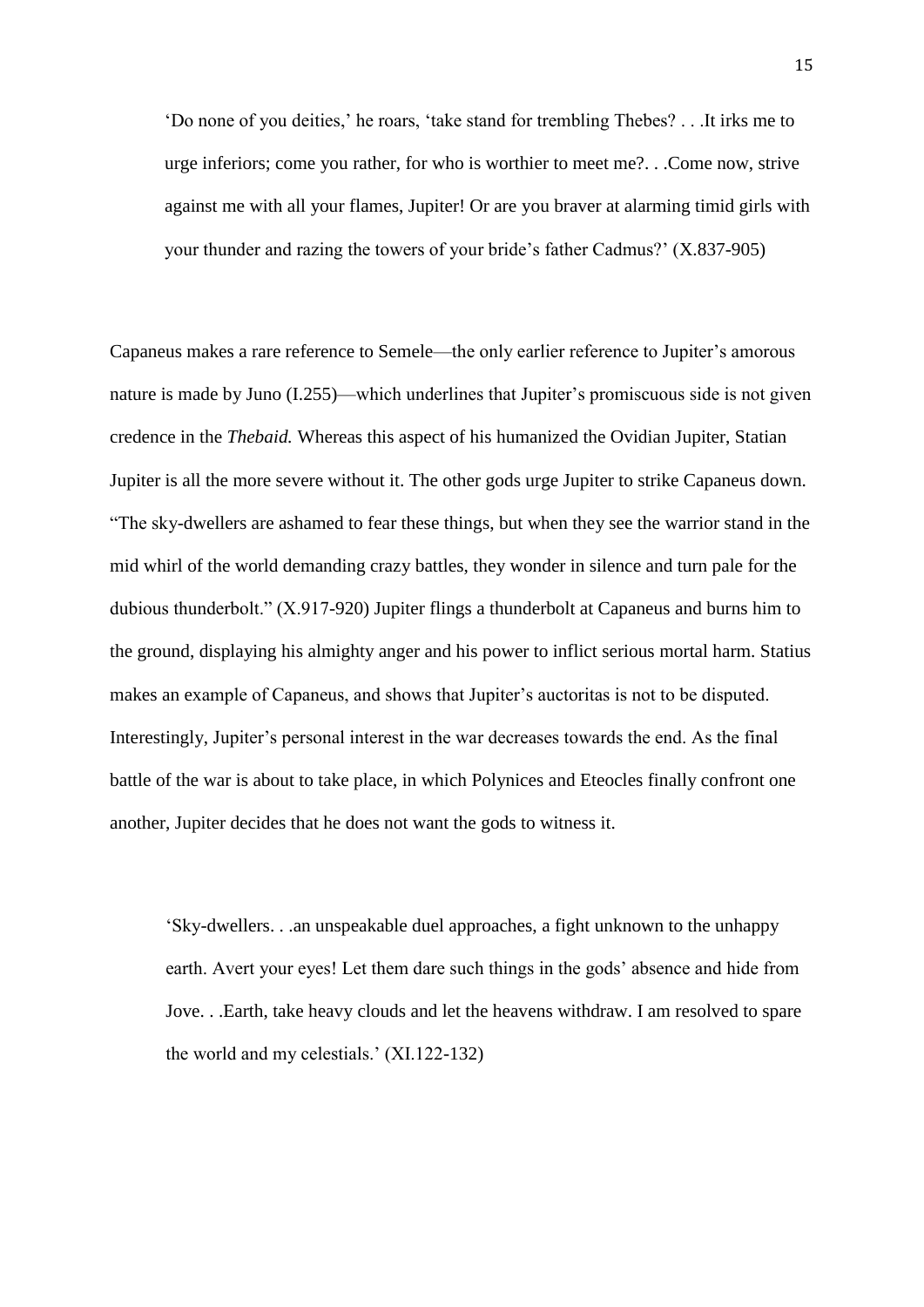The course of the battle is now in the hands of the humans themselves; the gods are not allowed to influence it. Jupiter's sudden abandoning of any auctoritas he exercises over the war and its participants is striking. According to him, the battle that is about to follow is worse than any other battle that has ever taken place, and too much for the gods. Apparently, humans are capable of breaking their own laws and committing such atrocities that even the gods cannot bear to witness it. As we have seen, the gods themselves do not scruple to kill mortals, but here Jupiter's involvement in the war is not more than human laws can comprehend: it is in fact checked by them, and deemed unable to quench the humans' thirst for blood. Jupiter's resolute removal from the battle, leaving the humans to clean up their own mess, as well as his violence and punishment for "crimes against the gods" while he himself has committed many crimes against mortals, i.e. his rapes, make him a questionable figure of moral superiority. (Feeney 355) At this point, the idea of the gods as magistrates rather than figures of absolute auctoritas gains credibility, because there is no ruling figure of auctoritas left in the world of the *Thebaid,* only gods who display their individual powers, among which is Jupiter's power to withdraw with all his fellow Olympians. It is telling that at the end of the tale, Theseus takes control of the battle. He is compared to Jupiter: "He spake, and hurling his spear dashed forth upon the road: as when Jupiter plants his cloudy footsteps upon the Hyperborean pole and makes the stars tremble at the oncoming of winter." (12.650-5) The ranking of Theseus*,* after his judgment is spoken, alongside Jupiter shows that they are on equal footing and that whatever they say is of equal importance; this, indeed, still shows that Jupiter's judgment is the highest and most important, but that a similar auctoritas can be approximated by a human being. It emphasises the humans' self-sufficiency from the auctoritas of the gods.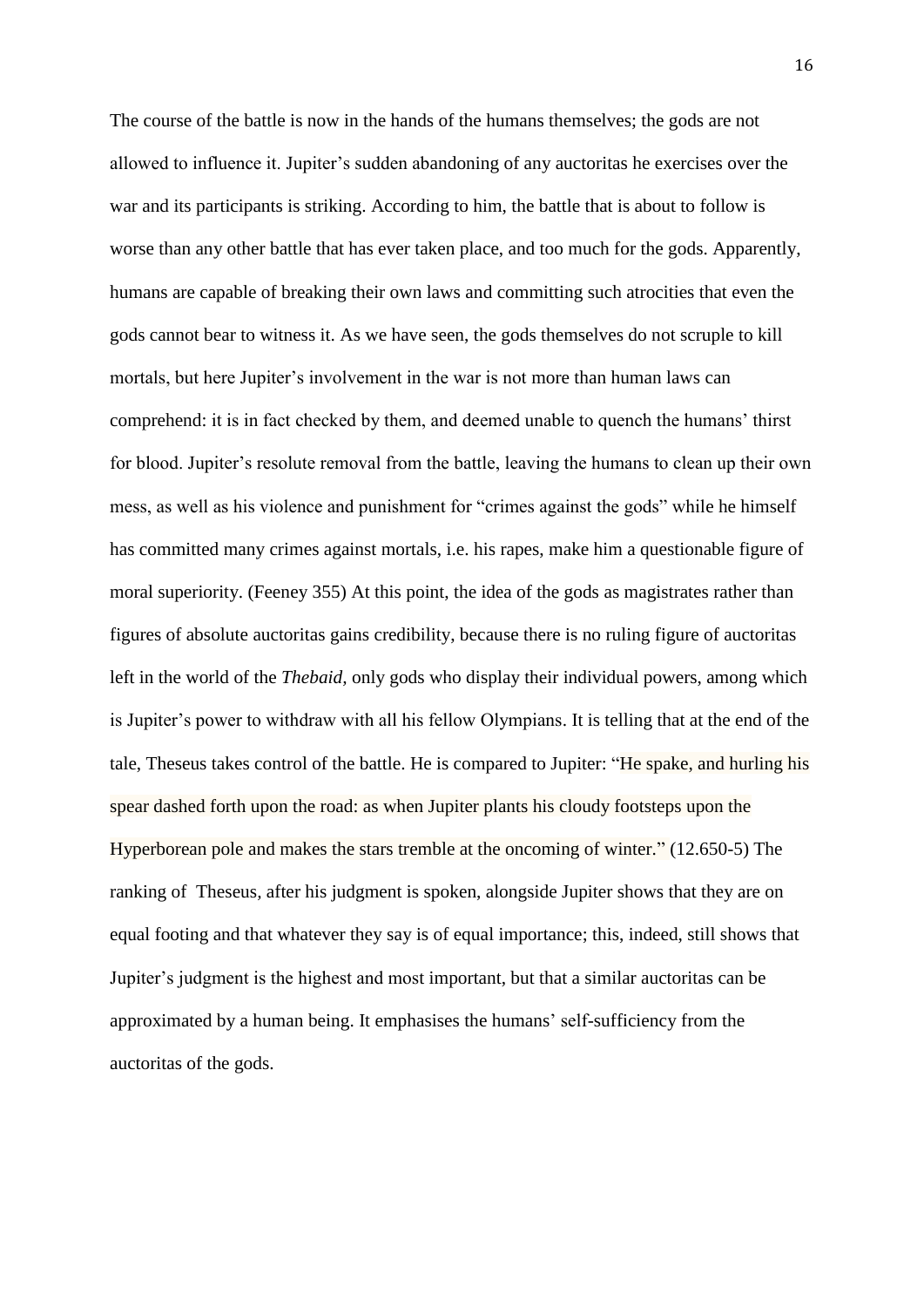#### *The auctoritas of Jupiter in selected Middle English texts.*

Chaucer's *Knight's Tale*, the first of the Canterbury Tale cycle, takes places after Thebes has been all but destroyed. The hero Theseus, who has killed the city's last tyrant, Creon, returns home to Athens victorious with his queen Ypolita and her sister Emelye. (I.1-146) He takes two Theban survivors, Palamon and Arcite, with him, and throws them in prison. (I.147-166) While imprisoned, both knights catch sight of Emelye in the garden and instantly fall in love with her, which leads them to fight. (I.175-253) Later, Arcite is released from prison—but exiled from Athens (I.265- 375). Unable to be apart from Emelye, he pretends to be someone else and becomes a squire at Theseus' court. Palamon, meanwhile, has escaped from prison and Arcite and Palamon run into each other outside the castle. They fight, and Theseus breaks them up. He organizes a tournament in which a hundred knights will fight alongside Arcite and a hundred alongside Palamon: the winner of this tournament gets to marry Emelye. (II.497-1022)

In the *Knight's Tale,* Jupiter is portrayed differently to the way we have seen him defined above. He is not referred to as a wrathful or promiscuous god, but he is still the leader of the gods. This is the first aspect of him we encounter when we are well into the story and afforded a glimpse into the heavens, to witness Venus and Mars quarrelling.

Swich stryf ther is bigonne . . .bitwixe Venus, the goddesse of love, And Mars, the sterne god armipotente, That Juppiter was bisy it to stente. Til that pale Saturnus the colde, That knew of so many aventures olde,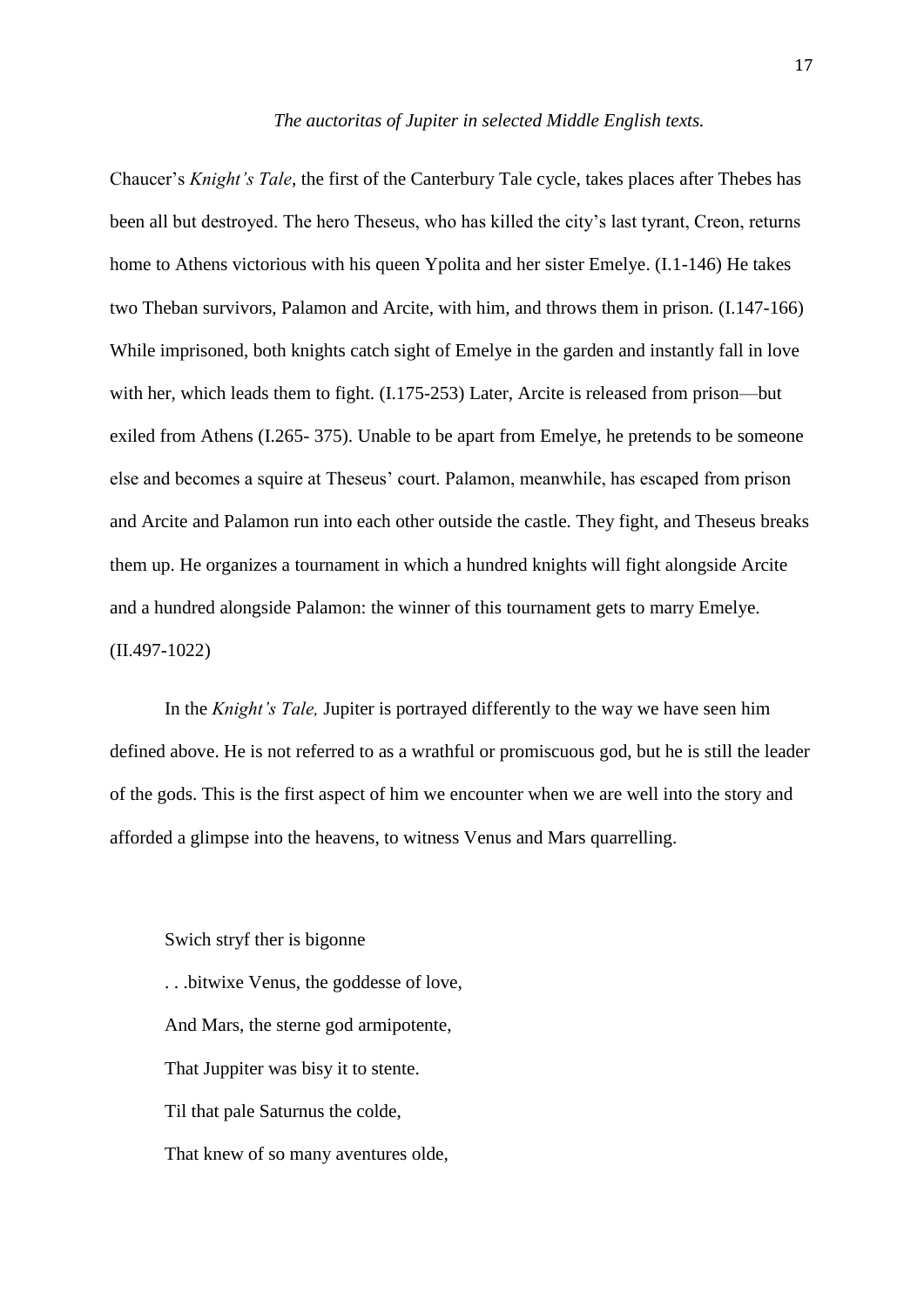Foond in his olde experience an art That he ful soone hath pleased every part... Saturne anoon, to stynten stryf and drede, Al be it that is agayn his kynde, Of al this stryf he gan remedie fynde. (III. 1580-94)

As the supreme god, Jupiter still has the *auctoritas* to forbid his fellow deities to fight amongst themselves, and tries to pacify Venus and Mars; but his father Saturn then steps in and does the actual placating of the two deities. Saturn explains in a short speech how his powers of "vengeance and pleyn correcioun" are undisputed and that he has brought ruin and death to many. He says that he is the eldest of the gods and thus portrays himself as traditional and reliable to establish his auctoritas, and he assures Venus that her knight will win Emelye though Mars will do his best to help Arcite win. Saturn urges the two gods to obey his commands and make peace. (III.1595-1620) This display of Saturn's auctoritas largely outshines Jupiter's. According to Minnis, this makes Jupiter a "moral coward", whose lacklustre attempt at reconciliation illustrates that he does not have such great authority over the pantheon after all. The squabbling and egotism of the gods show us their real nature, which is very much described in human terms, and remove the veil of glorified truth that Arcite and Palamon perceive the gods through. "Clearly, the pagans deserve better gods than the ones they worship". (141) Though Jupiter is mentioned by name only at a fairly late point in the story, his presence can be sensed earlier. If we keep in mind classical Jupiter's power to override Fate, the following passage is of interest. Theseus muses on the idea of Fate:

The destinee, minstre general, That executeth in the world overal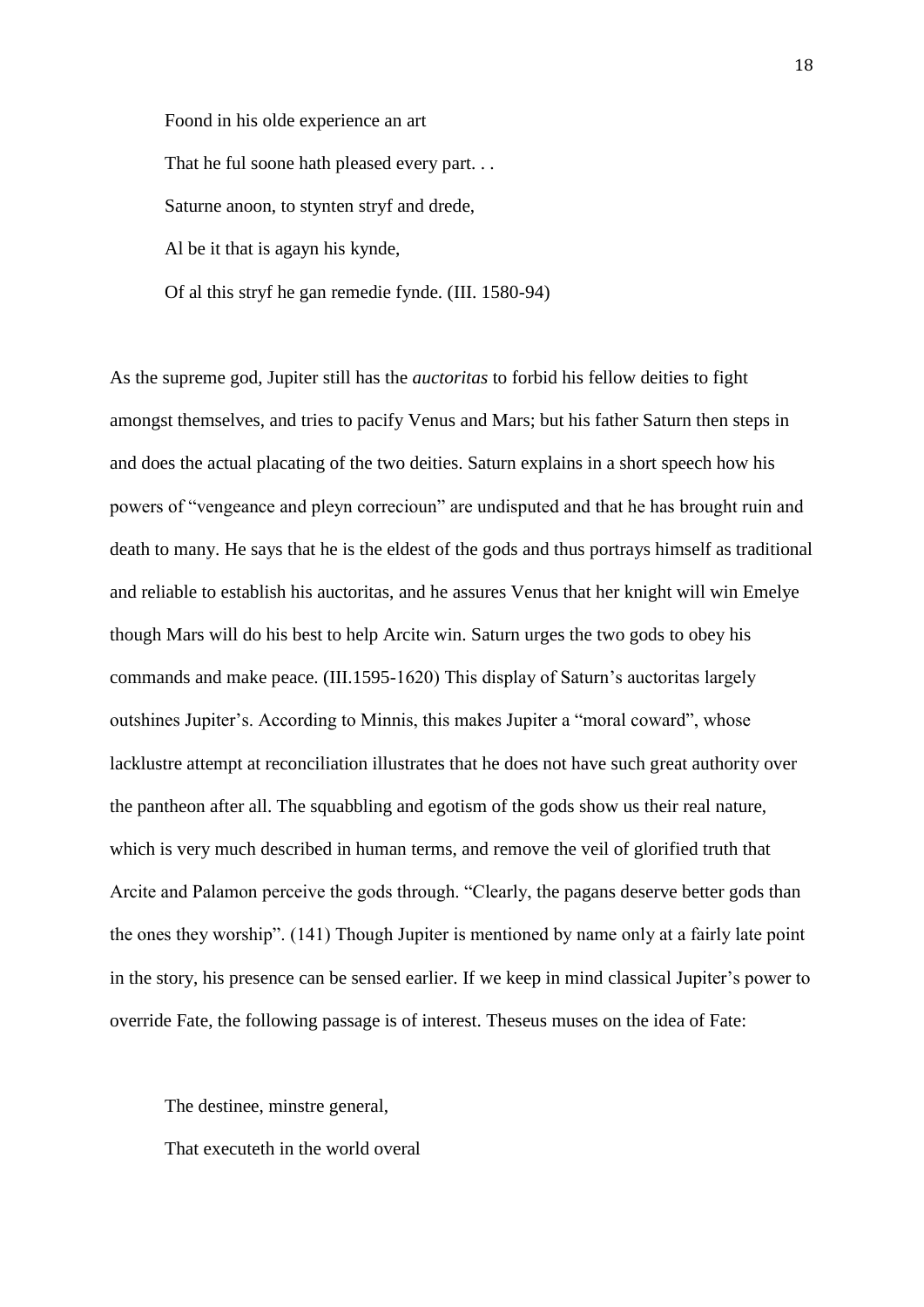The purveiaunce that God hath seyn biforn, So strong it is that, thogh the world had sworn The contrarie of a thing, by ye or nay, Yet somtyme it shal fallen on a day That falleth nat eft withinne a thousand yeer. (805-811)

Chaucer says here that destiny is an agent of God who ensures that what has been foreseen by God, Providence, takes place. The figure of God, then, also has the power to use Fate or destiny as he wishes. Destiny executes God's will, and that will is so strong that it can even make the unlikeliest things happen - things that will happen only once in a thousand years. We return to the idea of Fate at the end of the story, when Theseus makes a speech in which he contemplates the existence of a higher power, a stable and unchangeable mover who has brought order into the world and made all things mutable. Everything must die, human or not, and it is best to die well, when one is at their most excellent. (2129-99) In this speech, Jupiter is also recognized as Creator of the world. In the first part of his speech, Theseus says that "the firste moevere of the cause above" (2129) has used the force of love, Eros, as a means to bind the elements, "the fyr, the eyr, the water, and the lond" together, "that they may nat flee" (2134-35). This is similar to the beginning of the world as described by Ovid: the binding together and ordering of the elements by an anonymous god, later also identified with Jupiter. Theseus goes on to say that this god has also created the notion of time and mutability; the fact that nothing can escape the number of days they have on earth. If we recall Jupiter, who, after having ousted Saturn from the heavenly throne, introduced the seasons and thus the idea of cyclical time, we may assume that Theseus here refers to Jupiter. "Ther needeth noon auctoritee to allege, for it is proved by experience; but that me list declaren my sentence." (2141-2144) Theseus takes this for a fact; he recognizes that there is a god who has given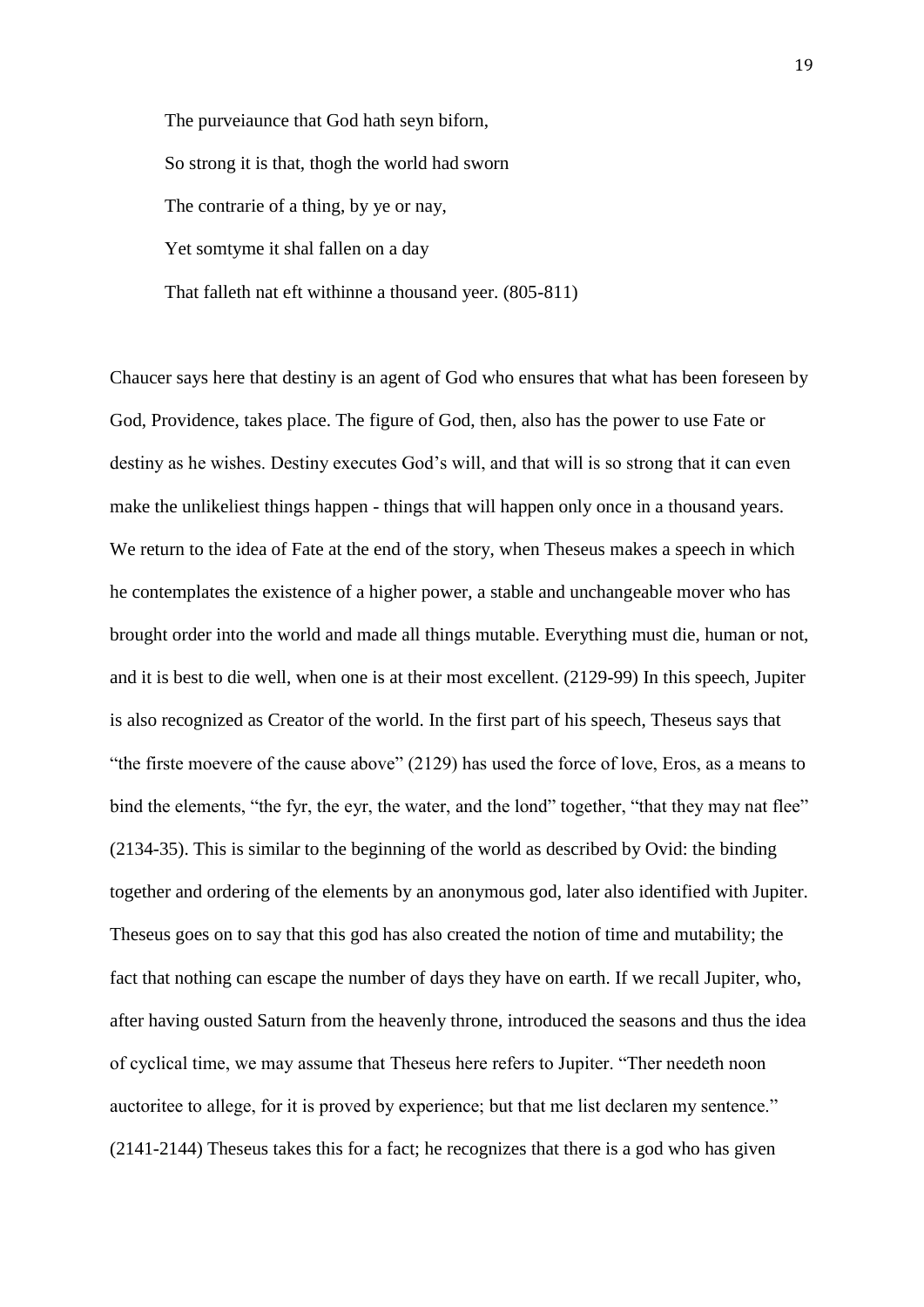everything on earth an expiration date, and the experience of seeing it unfold before his eyes is the only authority he needs. Then Theseus refers to Jupiter by name, "the only name [Chaucer] can allow Theseus to use for the First Mover." (Moseley 207) However, as Jupiter has barely been mentioned before and certainly not in a recognizable classical way, e.g. surrounded by thunder and lightning, we can understand Moseley when he says that "Theseus as a figure of Classical Antiquity cannot with decorum ignore the ruler of Olympos in Classical times, but the sudden appearance of Jupiter is awkward to us". (207) In his speech on creation and mutability, Theseus ascribes auctoritas to a higher figure. It is difficult to decide whom he means exactly; Theseus as a pagan could have ascribed it to Jupiter, but as a character that has been crafted by a Christian Middle English writer it is possible that Chaucer really had the auctoritas divina of the Christian God in mind, and inserted Jupiter's name purely for historical correctness. The conflation of Jupiter and the Christian god takes place at the end of the speech.

'What maketh this, but Juppiter the kyng? That is prince and cause of alle thing, Convertyng al unto his proper welle From which it is derived, sooth to telle, And heer agayns no creature on lyve, Of no degree, availleth for to stryve.' (III.2177-2182)

Here Theseus identifies Jupiter with the heretofore unnamed god as the ruler and creator of everything, who makes everything return to the source whence it originally came. No creature can escape this process, or fight against it. Minnis proposes that "the regal 'Juppiter' of Theseus' speech does exist: he may be identified. . .with the one true God who is known more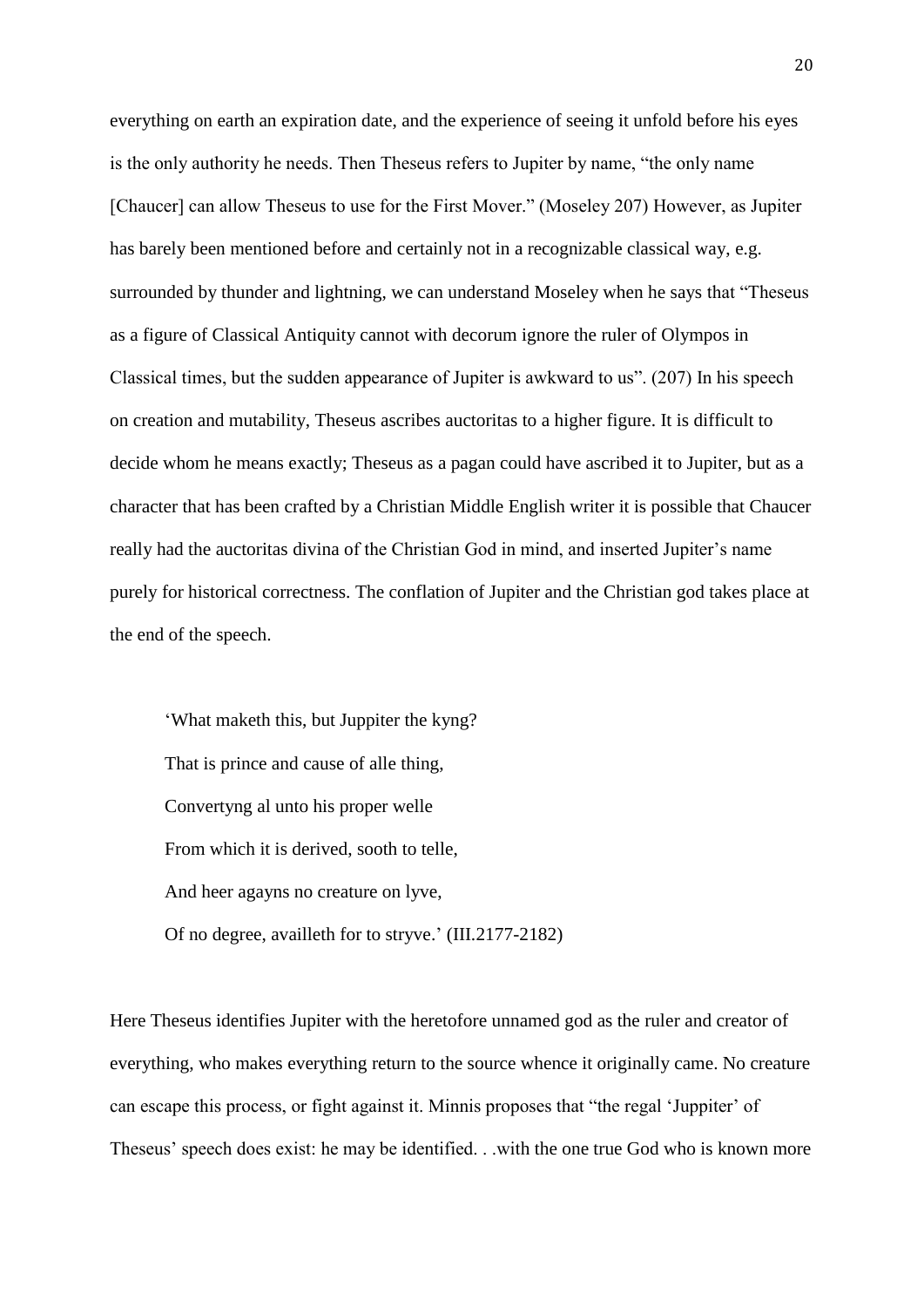fully to Christians." (142) However, Minnis also points out that Chaucer withholds total identification with the Christian God, because

This type of insight into the transitoriness of the sublunary world and the vanity of human wishes is presented as the height of pagan wisdom, which Theseus is able to attain. . .Yet he fails to move from the notion of Jupiter, prince and primary cause, to the notion of a loving god who can intervene in the determined course of events and suspend the normal operation of secondary causes. (Minnis 128)

Minnis suggests that Theseus is not wholly able to identify Jupiter with the Christian god, who can change Fate as he pleases. Yet this seems to me contradictory to the text, which discusses the First Mover—later identified as Jupiter—who has the power to intervene in causes determined by Fate, and whom Theseus thanks for his grace (IV.2211). In the speech Arcite makes just before he dies, he wishes that Jupiter would look after his soul (IV.1934), implying a trust in a loving god who will take care of him both in life and in death.

A different aspect to Jupiter's auctoritas in *The Knight's Tale* is found in the character Theseus. According to Minnis, Theseus' temperament is connected to Jupiter as a god and a planet: both are 'jovial' and benign, but strict and unyielding at times, and the influence of the planet Jupiter was thought to tone down the strife and fury caused by the planet Mars in astrological predictions. (116) Theseus is also portrayed as a god sitting on a throne (I.2528- 9), which reminds us of the image of Jupiter at the beginning of the *Thebaid* and in *Metamorphoses.* Furthermore, Theseus is also all-powerful in the decisions he makes in the story—the imprisonment of Arcite and Palamon, the organizing of the tournament, and choosing the winner of the tournament—just as Jupiter's will is unimpeachable. Not only is his power supreme, but his rule is seen as just and fair. Theseus, like Jupiter, is also the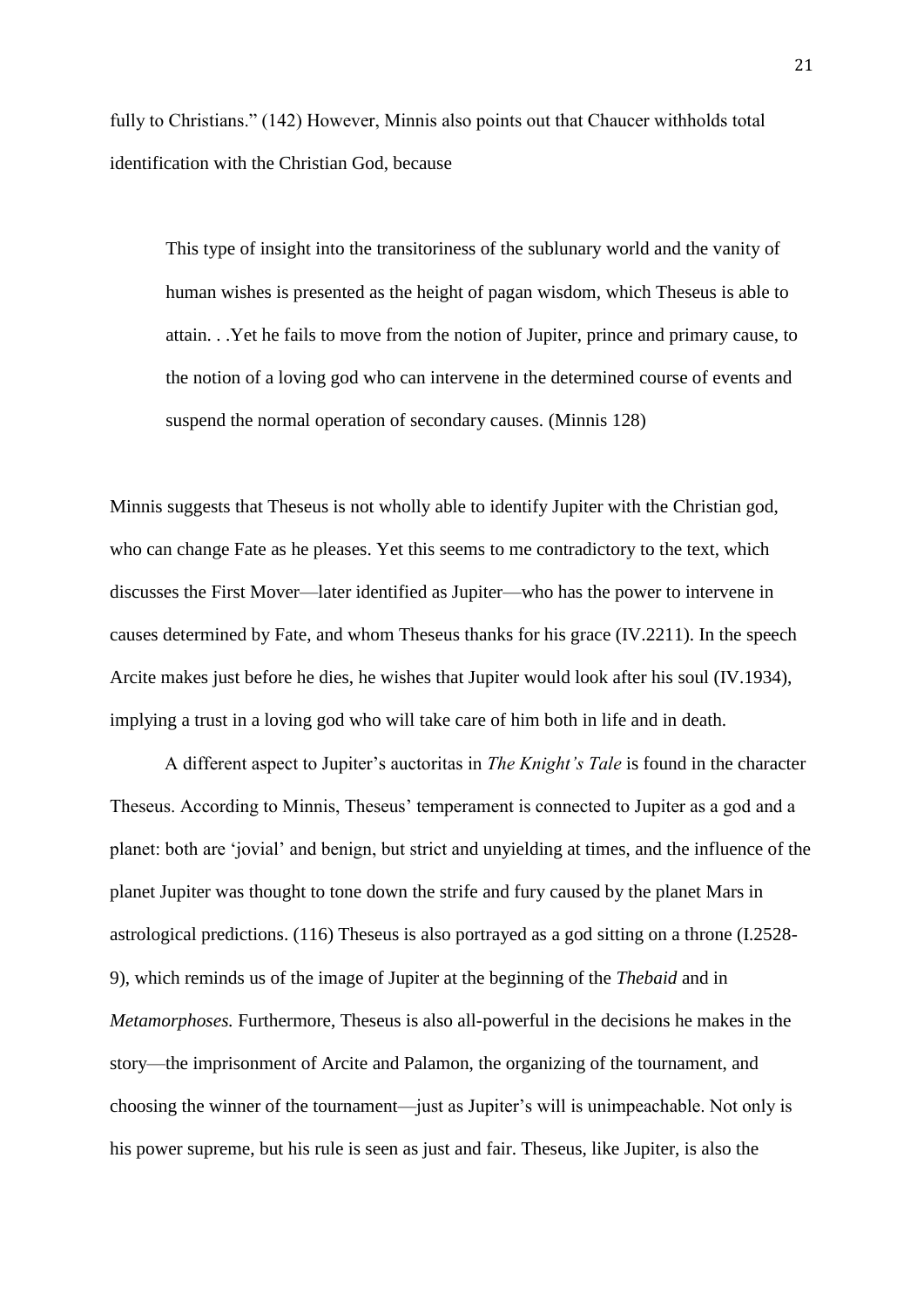peacemaker, as he breaks up Arcite and Palamon during their first duel and organizes a tournament to solve their quarrel. Thus both Jupiter's amiable and severe qualities are personified in Theseus; any harsh treatment of Palamon and Arcite in the beginning is more than made up for in kindness later on in the story. Just as he was at the end of the *Thebaid,*  Theseus becomes the human representative or even the replacement of Jupiter on earth, as the mender of strife. Just before Palamon and Emelye get married, he recalls the death of Arcite and looks ahead towards more joyful times: "And loketh now, wher most sorwe is herinne, / Ther wol I first amenden and bigynne." (IV.2215-6) In the *Thebaid* Jupiter's strange refusal to resolve the conflict in peace warranted Theseus' involvement, and in the *Knight's Tale*  Theseus is again the one who effects the final denouement of the tale. We can see a shift in auctoritas here. Theseus has the auctoritas to rule and be undisputed in his commands, whereas Jupiter is contested in his actions by other gods, like Venus, Mars, and Saturn.

We have seen that in classical texts Jupiter reinforces his auctoritas over men and gods mostly by his intimidating behaviour and his questionable morals. His absence in Lydgate's *Siege of Thebes* is perhaps unsurprising. Chaucer showed us that appropriating Jupiter and the Christian God could work, as he did not focus on the demotion of paganism and the supremacy of the Christian faith, but saw these two gods as equals. In the *Siege of Thebes*, however, Lydgate draws a clear distinction between the Christian God and Jupiter; no identification between the two takes place. The only reference to the latter as a god, rather than a planet (I.10-1) is found in the beginning of the story, when king Laius of Thebes prays to all the gods that his wife may get pregnant, and also to "Jubiter that hath so gret a myght" (I.346). Jupiter's "gret might" is not elaborated upon, and we may assume that Lydgate did not consider his auctoritas as great as that of the Christian god. Lydgate is "surprisingly benevolent" (Pearsall 154) in handling the pagan deities in this work, though his comments on pagan customs and rites are harsh. For example, the seer Amphiarus is swallowed up by the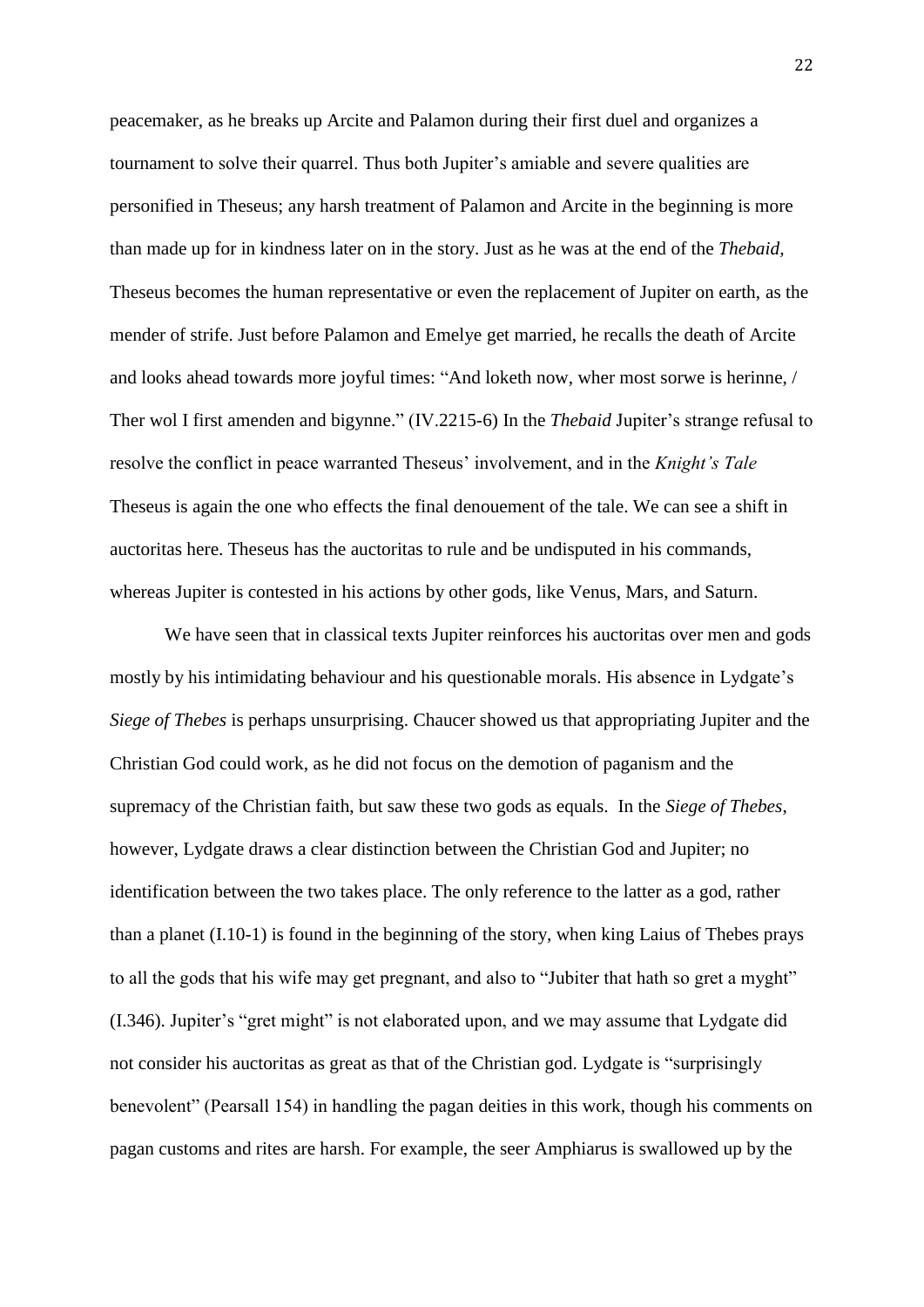ground for giving false counsel, and is chastised by Lydgate: "Lo, here the mede<sup>22</sup> of ydolatrie, / of rytys old and fals mawmetrye<sup>23</sup>." (III.4047-8) Due to a clear aversion for any pagan customs or rites, the *Siege of Thebes* is a good example of being permeated with auctoritas divina of the Christian god. This is the main difference with Chaucer, who describes pagan customs more objectively and with reverence to the original classical literature: "Two fyres on the auter<sup>24</sup> gan she beete, / And dide hir thynges, as men may biholde / In Stace of Thebes, and thise bokes olde" (1434-6) and thus ascribes auctoritas to the pagan gods, who must be pacified with sacrifice lest they become wrathful. Jupiter's absence, then, can be clarified. Lydgate's handling of the story of Thebes results in a very different product than the *Thebaid:* where Lydgate advocates pacifism and prays to a loving god, the *Thebaid* centres around the virtues and vices of war and the deities who advocate them. (Battles 14) Jupiter's auctoritas divina does not serve Lydgate's purpose. This makes any identification with the Christian god in *Siege of Thebes* is impossible. Not only do the gods in the *Metamorphoses* and the *Thebaid* possess a "characterful anthropomorphism" (Feeney 232), while the Christian god has no such persona, but their notion of auctoritas is very different. The pagan gods in the classical texts impose their will on their believers, and a large part of the respect they receive from their worshippers depends upon their different manifestations, in full deific regalia or in things that are sacred to them, the violation of which incurs their anger. The Christian god's auctoritas, in Lydgate's view, does not make itself known in such a material way. Furthermore, Statian Jupiter purposely gives up his auctoritas over mortals; in his indifference he hides himself behind the clouds, whereas Lydgate's God "seeth everything / Right as it is, for ther may be may be no cloude / Toforn his sight trouthe forto shrowde." (II.1760-2) Jupiter does not use his auctoritas to establish peace and a resolution of the conflict, like God does at the end of the *Siege of Thebes:* 

<sup>22</sup> Reward.

<sup>23</sup> Idolatry

<sup>24</sup> Altar.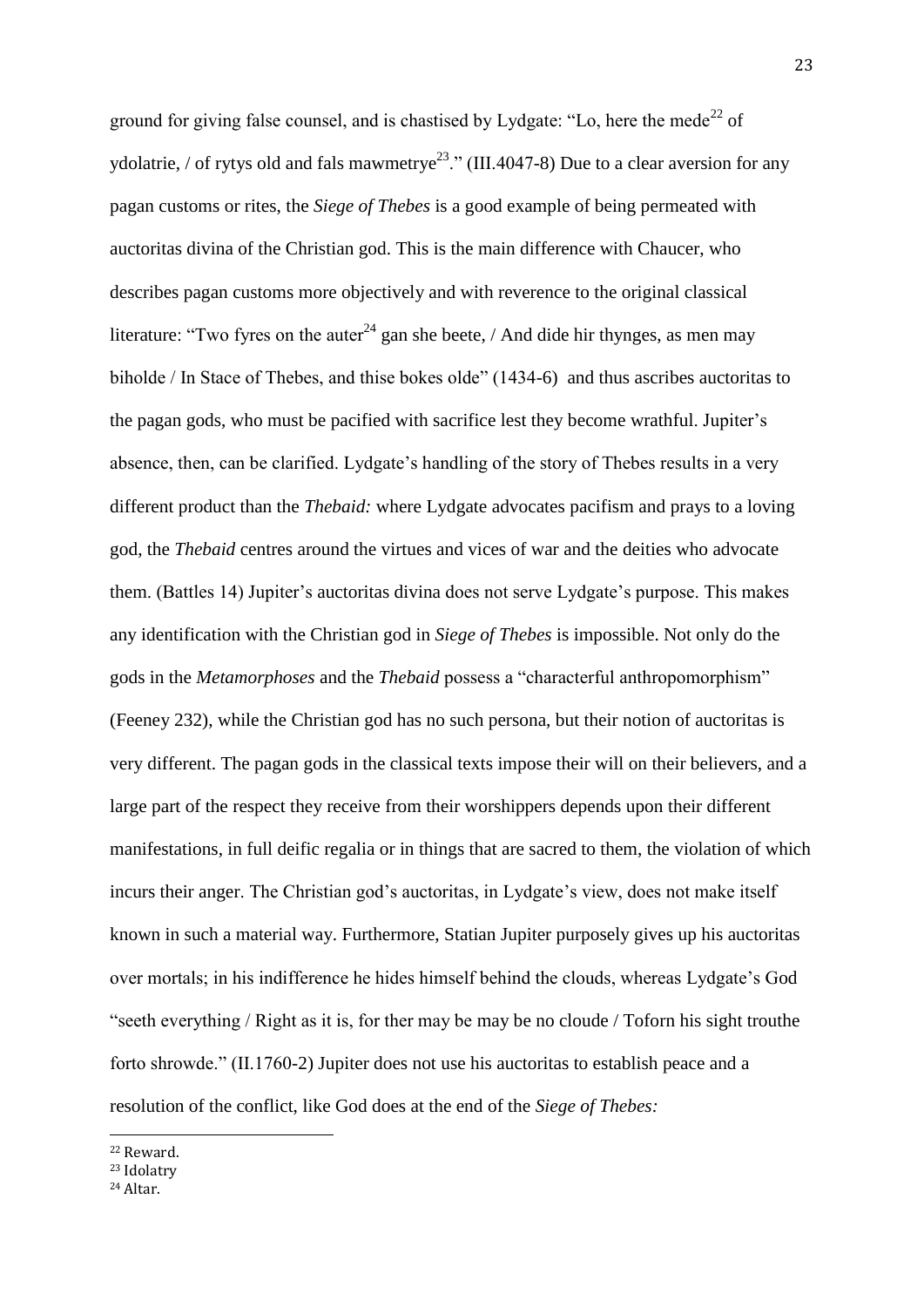And He that is both on and two and thre, Ek thre in on and sovereyn lord of pes, Which in this exil for our sake ches. For love only our troubles to termyne<sup>25</sup>... (III.4704-7)

Lydgate above describes the divine auctoritas of the Christian god, the sovereign lord of peace, who acts according to the universal laws of love and morality and saves his believers from their troubles. Ovidian Jupiter would have been too vulgar for Lydgate. For example, at Oedipus' wedding to his own mother, Jocasta, Lydgate ensures us that "tofor God [it] is neither feire ne good / Nor acceptable blood to touch blood" (I.787-8). The reference to incest shows a clear departure from what we saw in the classical legends: Jupiter married his own sister and had affairs with numerous mortals who were in some way descended from him. Thus, we can perceive a clear shift between the auctoritas divina in classical texts—where Jupiter had power over humans and gods, but also exhibited such human characteristics as made him a questionable moral figure to his believers—the auctoritas divina in *Siege of Thebes* purports universal moral truths for all believers to live by. Where auctoritas of the gods in classical times gave them license to commit sins and never meet with the consequences (Feeney 222), auctoritas in medieval times means the execution of will of the Christian god, which is checked by human boundaries to show what is right and what is wrong. Accordingly, Lydgate describes the events that take place in the *Thebaid* and provides moral glosses for the erroneous behaviour of the characters, which includes paganism. For example, the incident from the *Thebaid* where Jupiter struck Capaneus down for insulting the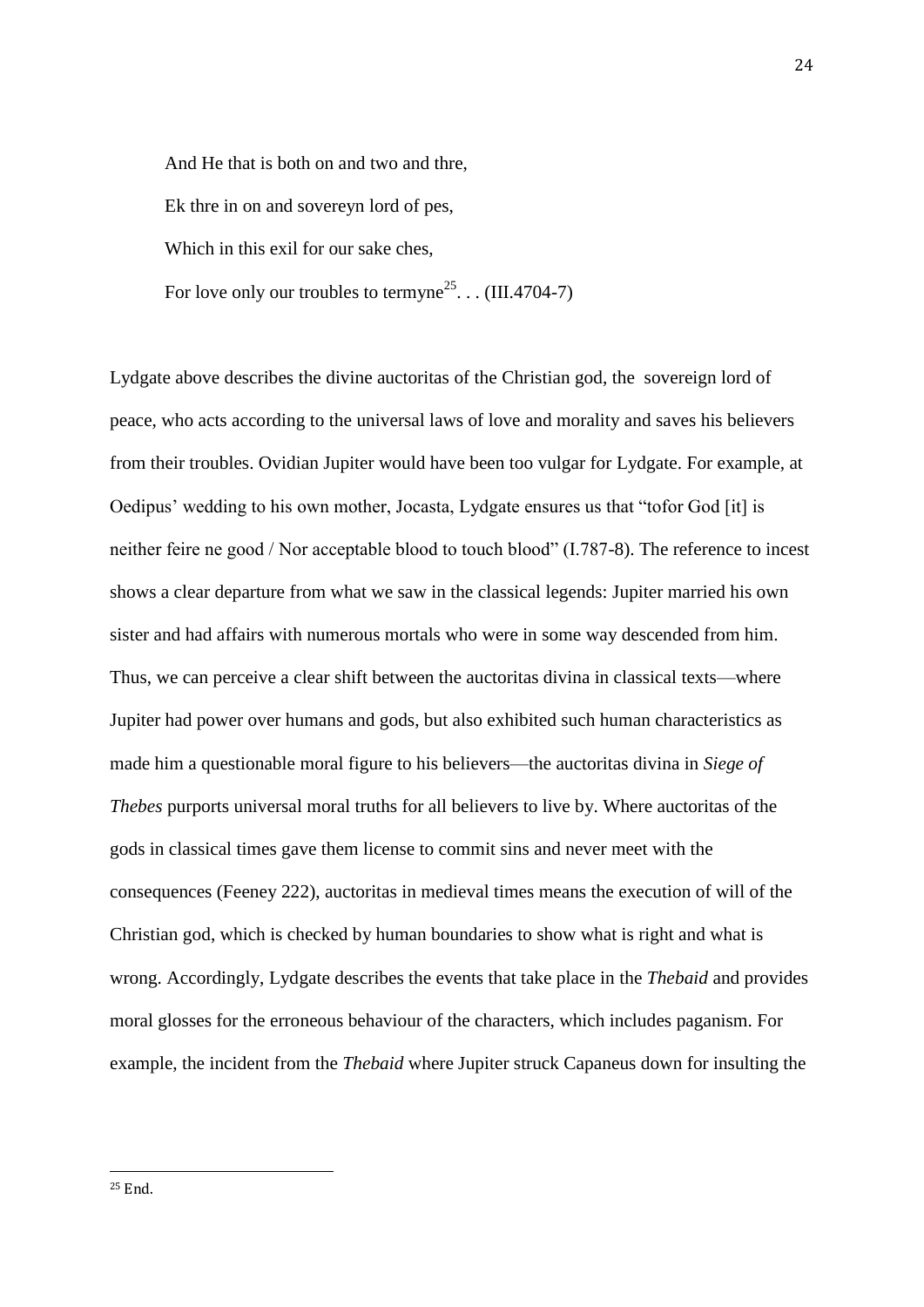gods is, strikingly, reduced to a few lines, allowing Capaneus to die a natural, less eventful death.

Campaneus was on the wallys slayn; With cast of ston he was so overlade. For whom Adrastus such a sorowe made That no man might reles hym of his peyne. (III.4546-4549)

The uniqueness of Capaneus' act of rebellion against the gods, in which he challenged their auctoritas and immediately received proof of its existence, becomes meaningless. Given Lydgate's low opinion of paganism, he would have ascribed no auctoritas to the pagan gods, and any challenge of this authority would therefore not be of interest to him.

Lydgate imitates Chaucer by including a speech on the notion of Fate. He stresses that "whan the wheel of kynde<sup>26</sup> cometh aboute / And naturely has his cours yronne" (I.728-9), men of all stations must accept their death, when the Fates have snapped their lifelines. $^{27}$ (I.731-5) The only thing men should complain of is being too prudent to vex the ordinance of the gods: "Best is, as semeth unto me, / No man gruch<sup>28</sup> but of high prudence / The sonde<sup>29</sup> of goddis tak in pacience." (III.3433-44) Lydgate through the voice of his pagan character Adrastus $30$  warns against volition towards the decrees of Fate and the auctoritas of the gods. It is possible that he means only the Christian god, however, because in the overall story it is apparent that both the gods and Fate do not have the same auctoritas as the Christian god. Lydgate joins them up with Fortune, which can be fickle and wicked, and which is therefore

<sup>26</sup> Nature.

<sup>&</sup>lt;sup>27</sup> Fate was sometimes also portrayed as three old women, goddesses who are responsible for the destiny of mortals. Clotho spins the thread of life, Lachesis measures the thread, and Atropos cuts it off when life is due to end. (Morford et al. 130)

<sup>28</sup> Complain.

<sup>29</sup> Ordinance.

<sup>30</sup> The king of Argos who supports Polynices with an army in his battle against Eteocles; one of the Seven against Thebes.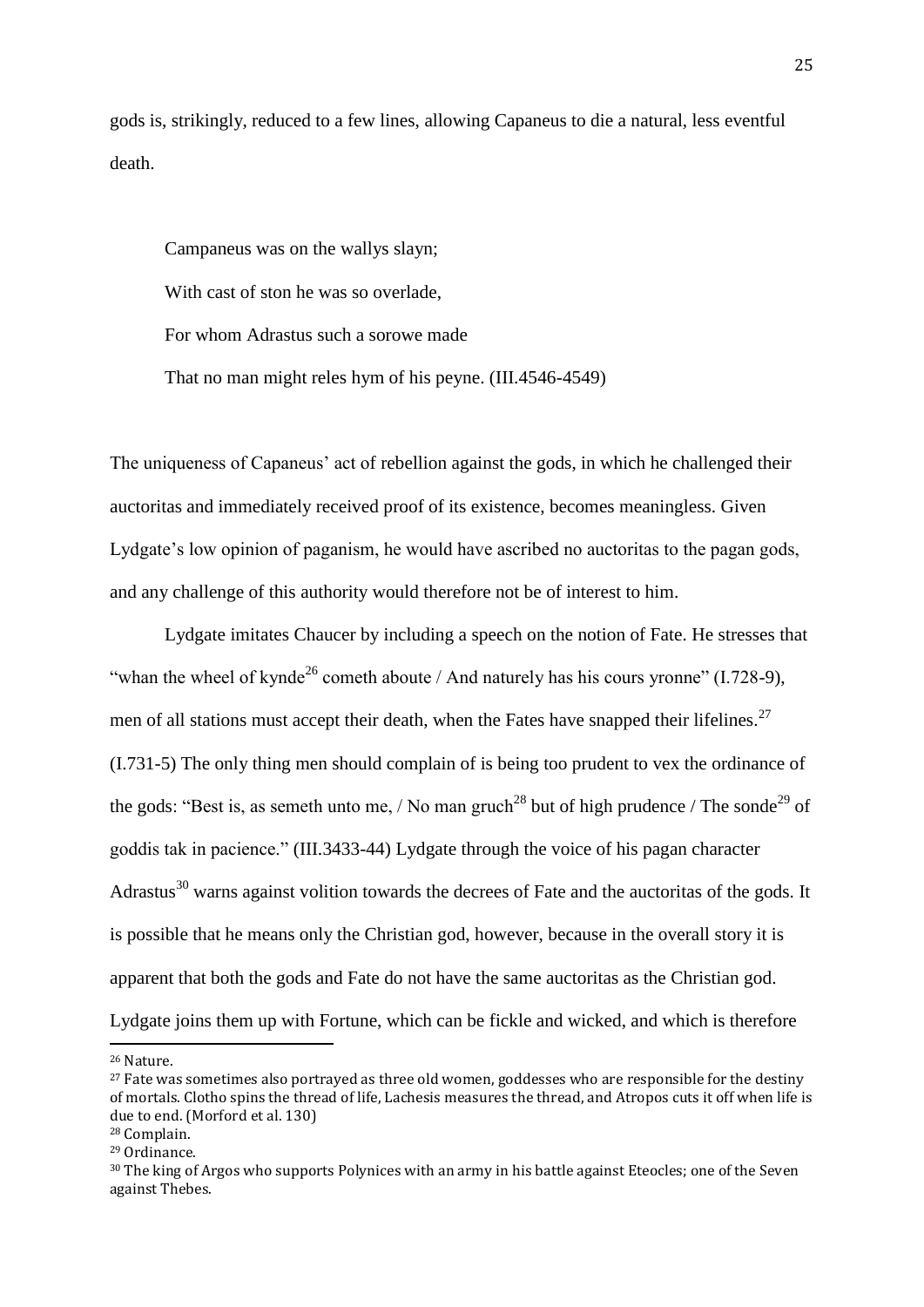not to be trusted. (I.887-94) These are rather forces that work together to accomplish something, while none of them has absolute power like the First Mover we saw in the *Knight's Tale.* When the knights Tydeus and Polynices arrive in Greece, the king Adrastus praises their arrival, which has been affected by "'goddys ordynaunce, / And after next thorgh fatys purveaunce, / And be workyng of Fortune's hond'" (II.1571-3). Lydgate lumps together several of the classical authorities that determine the course of a mortal's life, in keeping with his historical setting and to illustrate the pagan's ignorant belief in the auctoritas of any other than God. It is God who ultimately restores peace to all. Because the guidance of the pagan gods is lacking in *Siege of Thebes*, the course of the war is the responsibility of the humans themselves—the gods are ascribed no auctoritas throughout the story, not just at the ending as in the *Thebaid*.

We have seen Jupiter's auctoritas in the classical texts, where he is the supreme god who wields divine power over gods and men: all obey his commands and very few dare to contest him. I believe that he commands respect mainly through intimidation of mortals and immortals, but that his actions can be amoral. Both in the *Metamorphoses* and the *Thebaid* we saw that mortal men like the Roman emperors and Duke Theseus can aspire to the same auctoritas as that of the king of the gods, making it seem as though they share the power to rule with Jupiter. Theseus also shows a certain autonomy from the auctoritas of the gods, meaning that he does not necessarily obey them, for example when they take leave in the *Thebaid.* As Jupiter is brought on par with earthly rulers, I believe he is too much like a human being in his actions to have the ultimate moral high ground, but he is still the highest auctor to whom his believers pray. There is a definite shift from this auctoritas divina to the one applied to the Christian god in the Middle English texts. As Jupiter is conflated with the Christian god in the *Knight's Tale,* we see that this notion of auctoritas is constituted by the power over Fate and over human beings, but at the same time Jupiter's auctoritas can be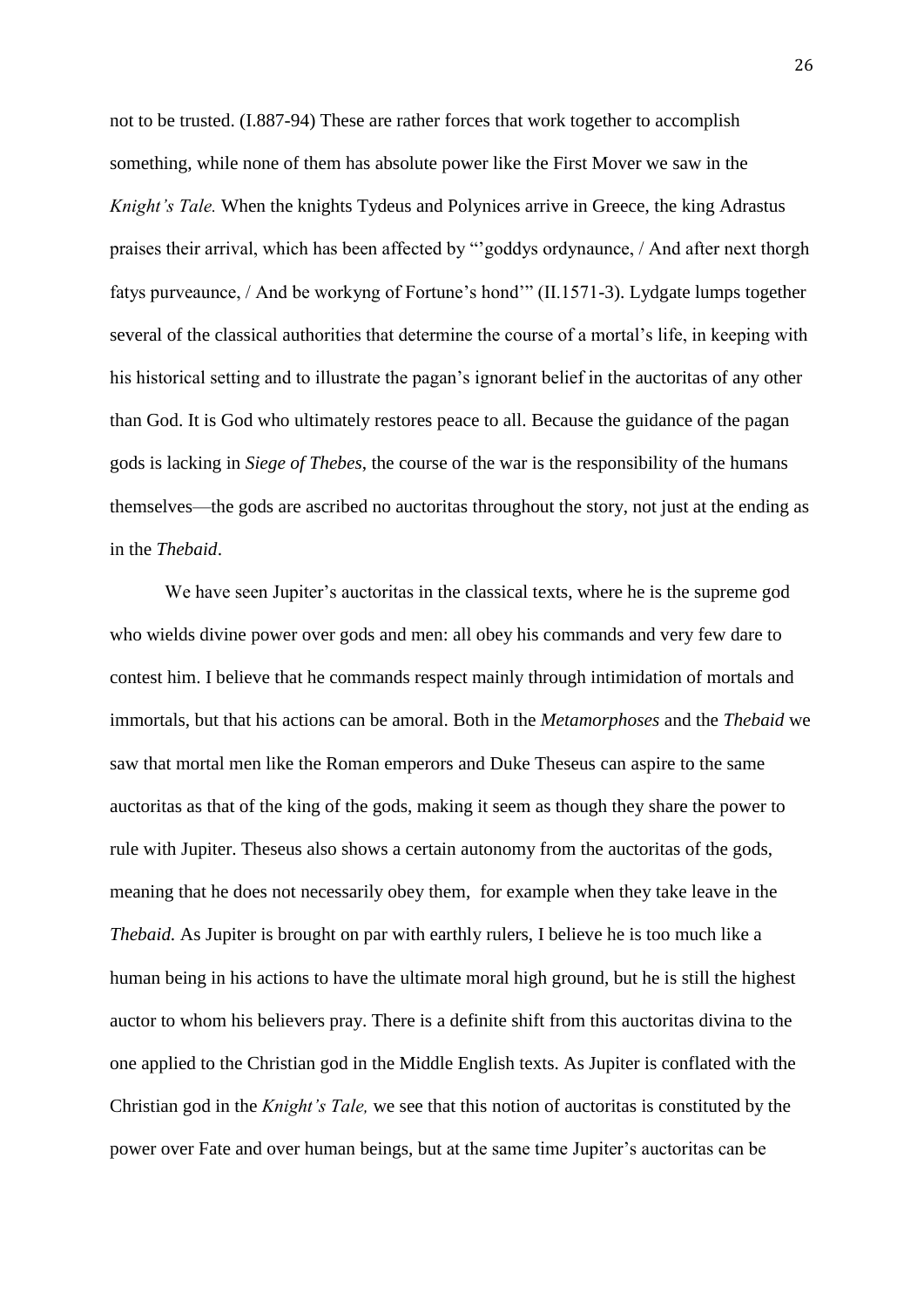contested by the other prominent gods in the tale. Here we are beginning to see that Jupiter does not have the highest auctoritas of all the gods, as in the classical texts. In *Siege of Thebes*  the auctoritas divina of the Christian god is clearly the norm, and no conflation with Jupiter takes place.

#### *The auctoritas of Mars in selected classical texts.*

Mars, whose Greek name is Ares, is the god of war and a child of Jupiter and Juno. He represents the grimness, wastefulness and madness of war, leaving the strategic, moral aspects of war for other deities to preside over. The Greeks often portrayed him as "little more than a butcher." Mars does have a soft spot, however: his relationship with Venus, the goddess of love. (Morford et al. 128-9) The Romans also called him Gradivus, which means "the Marcher". Before and after battle he received sacrifices from them, as well as part of their spoils of war. In Roman literature, Mars is usually accompanied by some lesser deities and personifications, the most famous of these being the war goddess Bellona, who is sometimes his charioteer. Furthermore, the wolf is associated with Mars. (idem 655)

In the *Metamorphoses,* Mars plays an important part in the founding of Thebes and the house of Cadmus. While looking for water for ritual cleansing before sacrificing to Jupiter, Cadmus' men encounter a dragon sacred to Mars, and are killed by it. (III.26-34) Cadmus follows later on and discovers the dragon and the bodies of his comrades. He kills the dragon with a spear. (III.51-95) Immediately after that, a voice from the heavens tells him that he "shall also live as a snake to be gazed on" (III.98-9)—as Mars has just been wronged, the voice is likely his. Cadmus then sows the teeth of the dragon, from which an army springs. These men fight amongst each other until all but five are dead, and these five warriors help Cadmus found Thebes. (III.101-130) Mars' prophecy comes true when Cadmus and his wife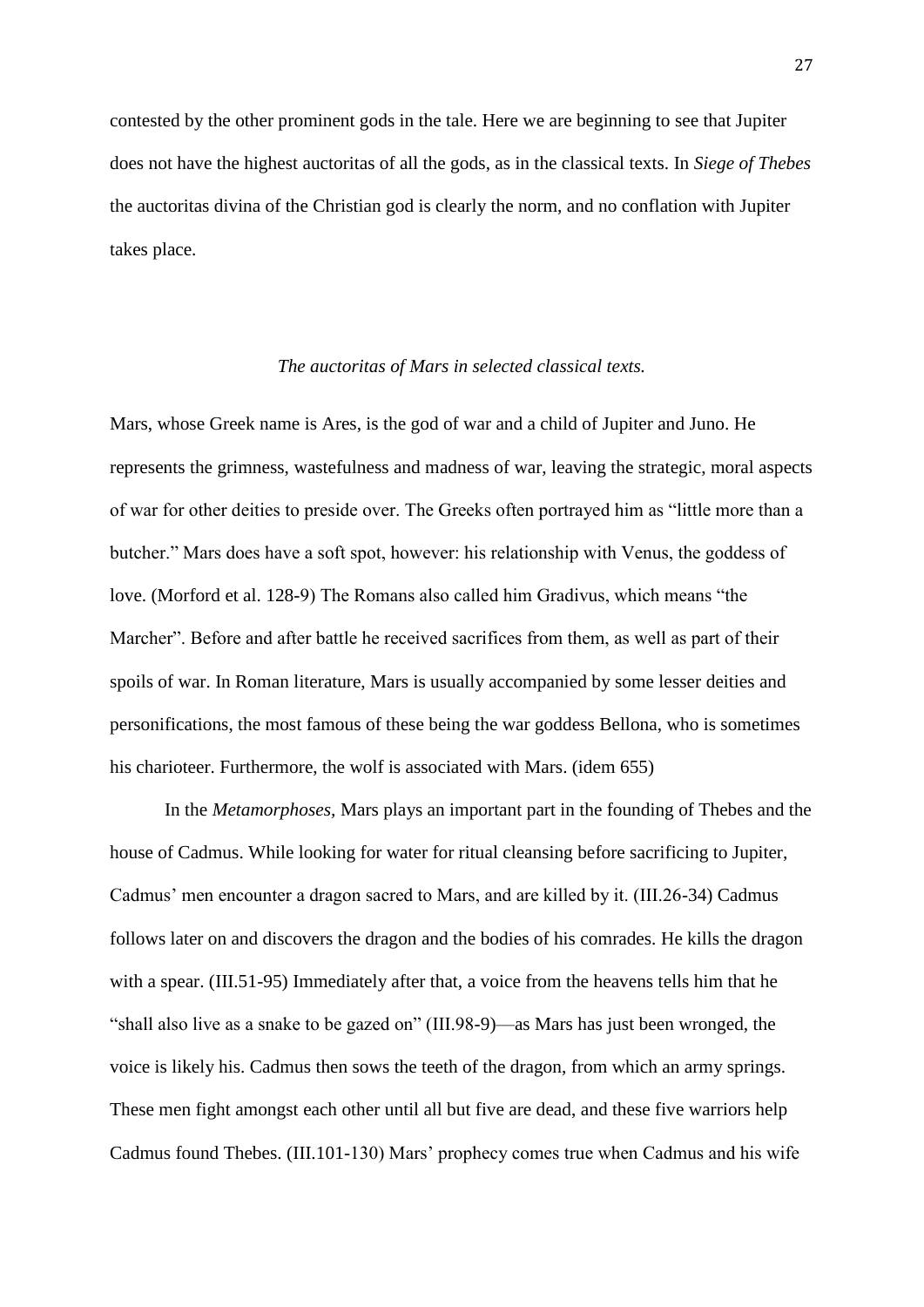Harmonia, the daughter of Venus and Mars, come to the realization that their family must have been cursed by the gods for killing the sacred dragon. They are then transformed into snakes themselves: "Perhaps I provoked the wrath of the gods and this is their certain revenge. If so, let me also be changed into a long-bellied serpent!" (IV.571-602). Mortals' fear of the wrath of the gods, Mars' in this case, is indicative of the divine auctoritas of the gods, who are particularly concerned about honour and sacrifices. This is an example of one of the ways in which the auctoritas divina of the pagan gods is manifested: in animals, but often also in trees, springs, fields or other elements of nature that were sacred to a particular god.

Mars in the *Thebaid* still has auctoritas over the battle field, but he appears to be in danger of having his function usurped, as we shall see later on. The first description of Mars that Statius gives us, is when Mars is summoned by Jupiter.

The sire of the stars. . .bids Gradivus be summoned in haste. He had ravaged the raging Bistones and the Getic towns with carnage. Wildly he was urging his chariot to the heavenly citadel, brandishing the splendour of his bolt-crested helm and shield somber in gold, alive with monsters' fearsome forms. The sky thunders with his wheels and his buckler's light blushes blood red, its orb striking the sun in distant challenge. (III.218-26)

Certainly, this image of Mars arriving in all his splendour is impressive. Jupiter sends him out on an errand, to rouse the lust for battle in the Greeks: "'Let them drive out sluggish restraints and, hating all things, crave you, dedicate lives and hands to you headlong. Sweep them on if they falter. Confound treaties. . . to you 'tis lawful to set the very hosts of heaven aflame with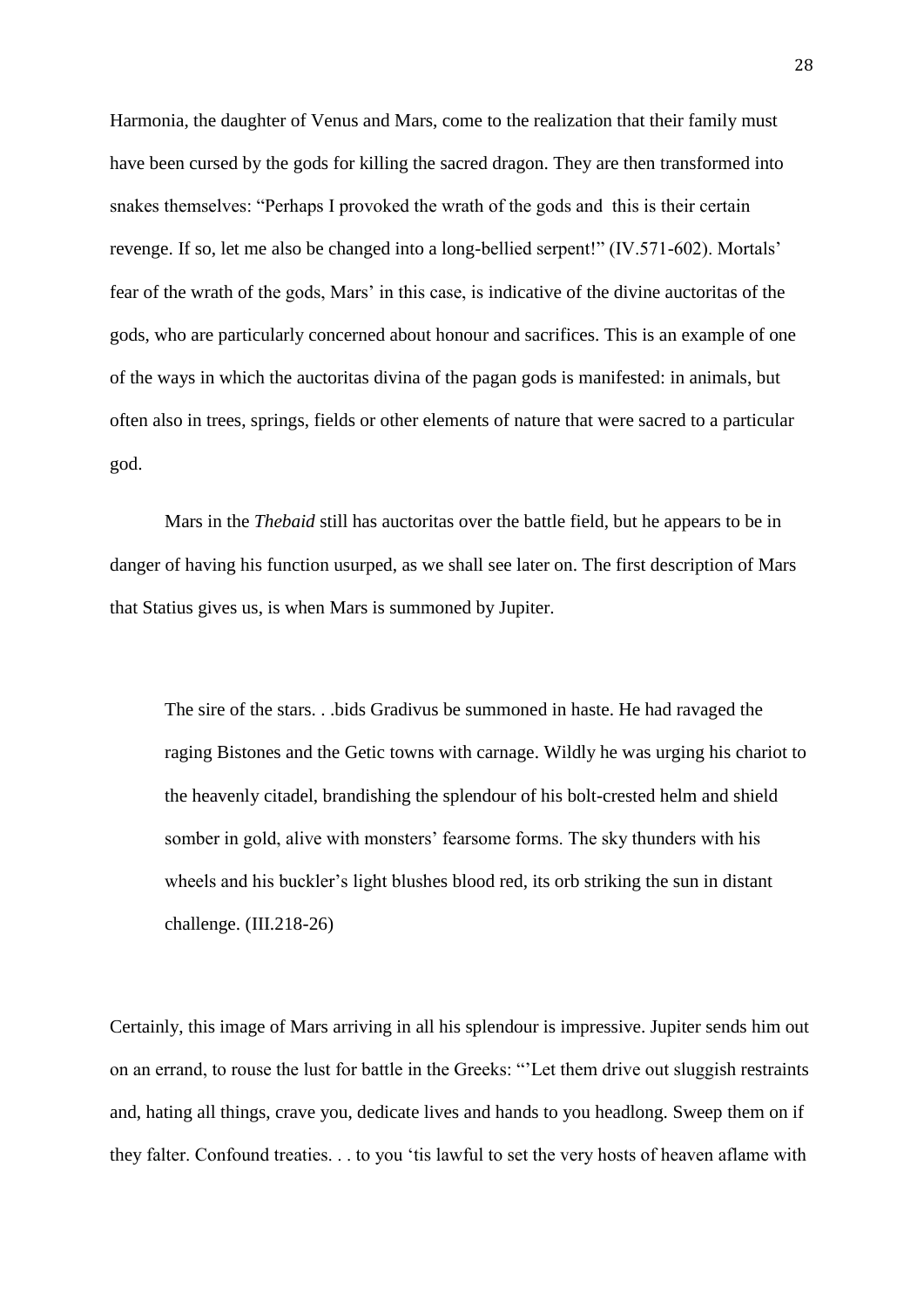war.'" (III.232-5) Mars obeys him. When we return to Mars a few books later, however, Jupiter is unsatisfied with the results; he complains that Mars has been taking a break from the war, leaving the Greeks to languish in their camps. He sends Mercury<sup>31</sup> to summon Mars, whom he traces to his dark and terrible dwelling. When he sees Mars appear, covered in blood, Mercury "grew stiff with terror at the sight, and cast down his eyes: ay, even the Father himself would feel awe, were he present, and would forgo his threats nor command so sternly." (VII.74-5) Statius here makes Mars aesthetically recognizable as the god of war, a full-fledged deity who has the respect of the other gods and of whom even Jupiter stands in awe. However, his appearance is not enough, and we have reason to doubt Mars' auctoritas as his only function in the *Thebaid* is to execute Jupiter's orders and act on his whims. Jupiter chides Mars for not doing his job properly:

'Is this your rage, Gradivus?. . .if he himself has the frenzy, the wild delight in battle that he is so proud of, he will ruthlessly give guiltless cities to ash with steel and fire and strew peoples on the ground. . .But now he is mild in warfare and my anger relaxes him. . .I threaten nothing cruel; let him be a gentle, kindly deity, let his wild ways slacken into peace, let him give me back horses and sword, nor any more shall he have power over blood. I shall look upon the earth and order universal peace. Tritonia<sup>32</sup> shall cope with the Ogygian war." (VII.10-33)

Jupiter's satirical threat to denounce Mars as the god of war if he does not obey his orders speedily is worse than physical punishment. Jupiter says that if Mars does not perform his duties as the god of war he might as well order universal peace—provided that it lies in his

<sup>&</sup>lt;sup>31</sup> The messenger of the gods who can travel between realms. He is also the god of trickery, cleverness and thievery. His Greek name is Hermes. (Morford et al., 287-9) <sup>32</sup> Pallas Athena.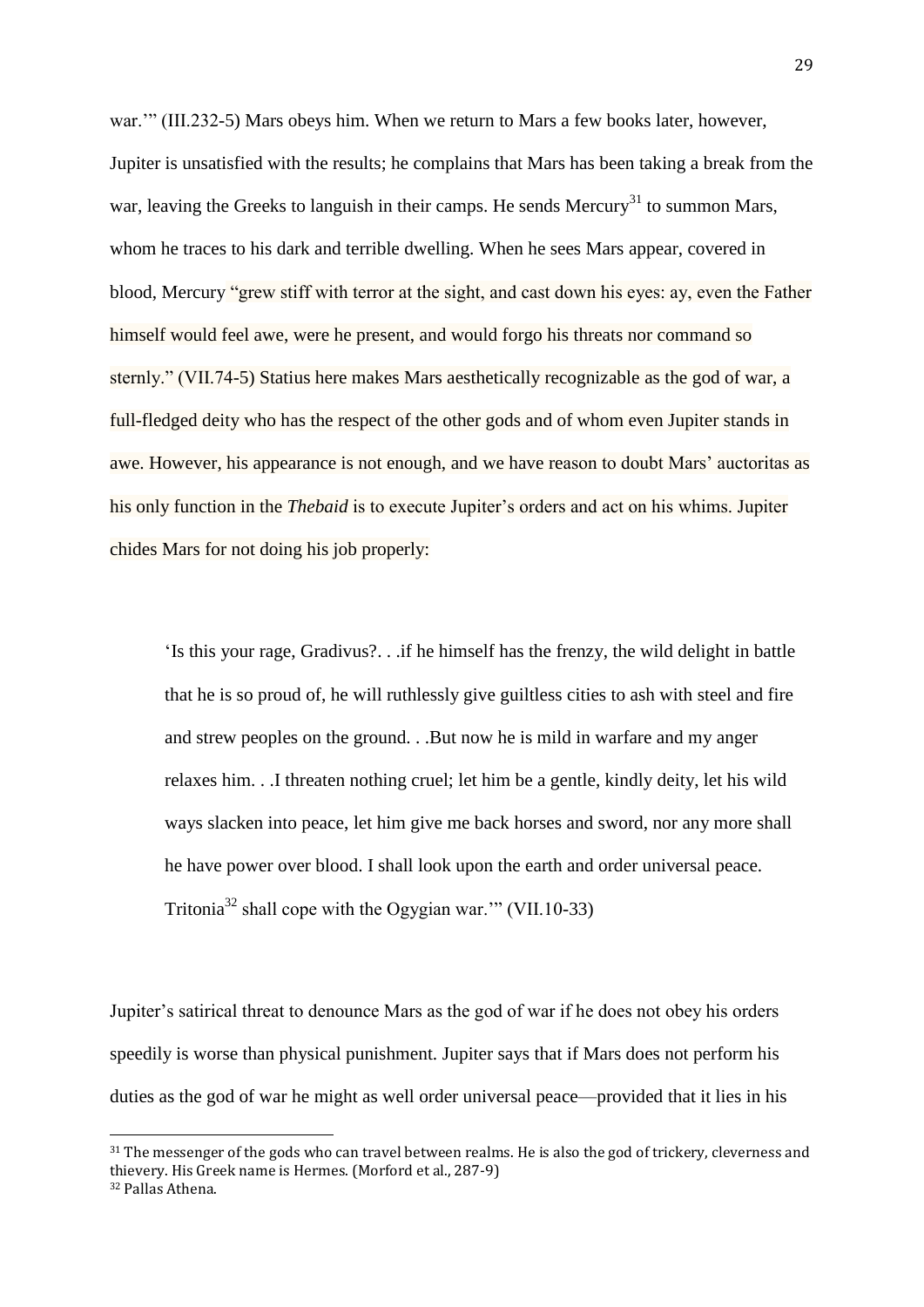auctoritas to do so. Mars is deemed useless—and, even worse, Pallas, who is also a goddess of battle<sup>33</sup>, is mentioned as his replacement to be the leading force in the Greek-Theban war. Nor is this the first time that these two deities are compared to each other. A prayer to Pallas mentioned earlier in the story begins thus: "'Fierce goddess, glory and wit of your great father, mighty in war, on whose cheeks sits the grim helm in fearful beauty, as the bloodbespattered Gorgon glowers (nor would Mars and Bellona spear-armed for battle rouse more fiery trumpet blasts). . .'" (II.715-9) Mars and Pallas have equal auctoritas over the battlefield, and are both able to instigate the lust for battle in people and so to influence the process of the war. A further threat to Mars' auctoritas is formed by the personifications which travel with him. "Madness and Wrath [who] arrange his plume" and "Panic, his squire" (III.424-5), to name but a few, are not merely Mars' strengths, but tangible agents who share his and fulfil their designated parts of Mars' job. When Mars is on his way to the Greeks, he orders Panic to go before his horses, as there is "none more skilled than he" at spreading terror and stealing courage from mortals: an all-persuasive monster who can assume any guise and has innumerable voices and hands. (VII.107-12) Statius describes Panic as an allegory more capable than Mars in his field, as Mars in this myth at least is not endowed with shapeshifting capabilities. Feeney proposes that Statius' Mars lacks definitive behaviour and an "epic personality", which makes Mars merely another personification alongside those mentioned above, rather than the definitive, authoritative God of War. (368) However, it seems to me that due to numerous allusions to Mars in the text regarding his appearance, his relationship with the other gods, his dwelling, and his offspring, he is still a concrete figure and not a mere personification; he does hold the command over all these lower allegories, after all. It does seem to me that Statius creates the impression that Mars' duties can for the most part be outsourced to other entities than himself, and I agree with Feeney's argument

<sup>33</sup> As well as of military, political and domestic skills, such as weaving. She was also renowned for her cunning and her wisdom. (Morford et al. 180)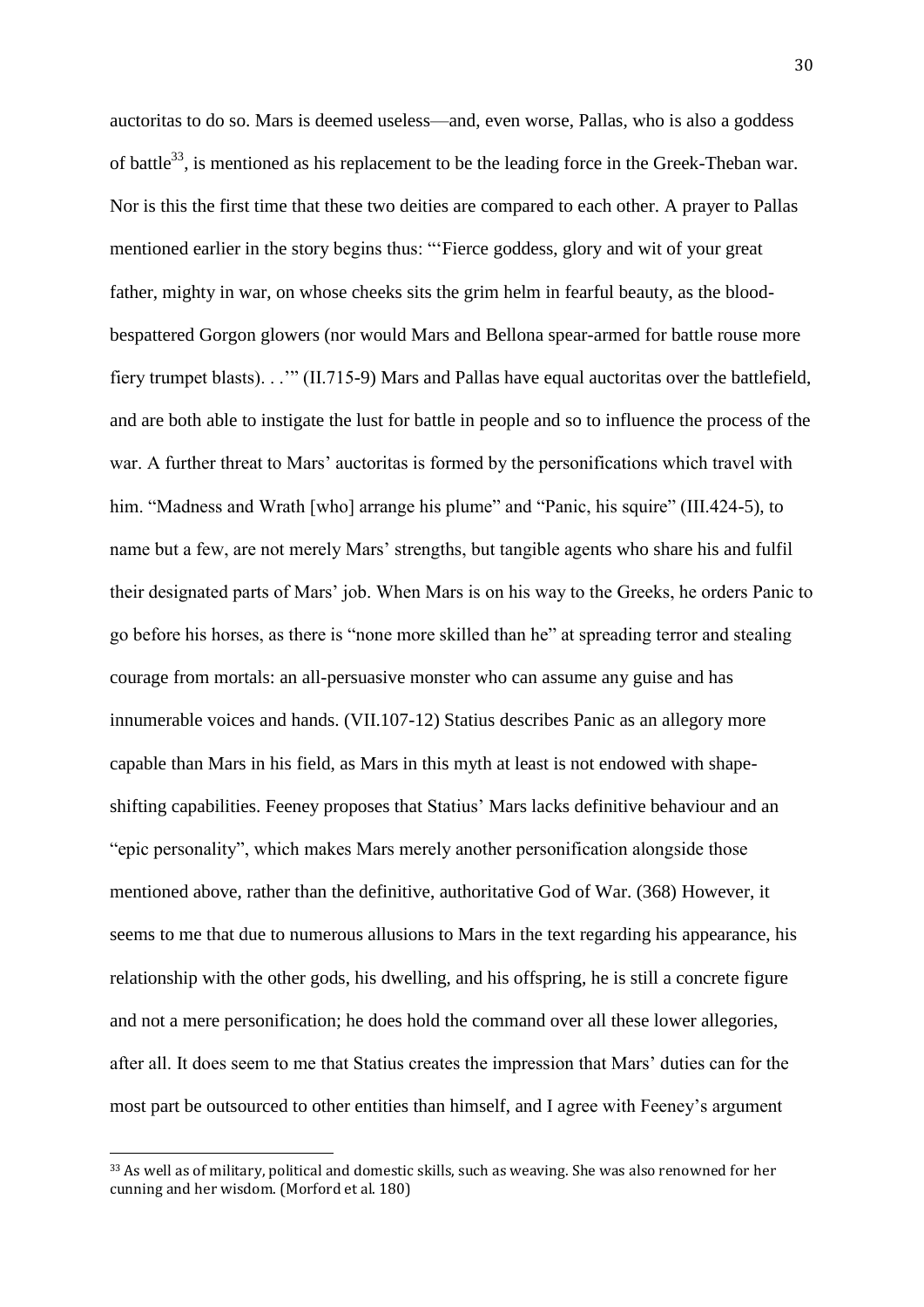that Mars' auctoritas is largely reduced to its essence—inciting lust for war—without needing a motive; he simply performs this task when Jupiter, or the Fates, want him to. (367) This overall impression of Mars in the *Thebaid* is apprehended by Venus, who confronts him when he is about to go to the Greeks. She asks him whether he has forgotten his ties with Thebes the city of his daughter Harmonia's husband—and, as Feeney suggests, thus reminds him of his own mythology, his divine heritage. (368) Mars, softened by her appeal, says that he is forced to aid the Greeks when Jupiter and the Fates command him to, but that they cannot forbid him to take Thebes' side during battle. (III.296-316) As decisive as this sounds, however, we later find "the Lord of War" standing in the centre of the battlefield, "his spearhead still dry" and his allegiance divided, as he "turns his shield now on these, now \$on those, arousing arms, effacing homes, wives, children." (VIII.383-5) From this I believe it is apparent that in the *Thebaid,* Mars, though he is the embodiment of war and mortals pay their respects to him when they go to war, does not have ultimate auctoritas, but is rather like the magistrate (Pollmann 170) who still answers to a higher authority; namely, Jupiter.

#### *The portrayal of Mars in selected Middle English texts.*

Mars plays an important role in the *Knight's Tale.* He is portrayed as the patron of warriors, with Duke Theseus as his main disciple. When Theseus performs his knightly duties, "the rede statue of Mars with spere and targe, / So shyneth in his white baner large, / That alle the feeldes gliteren up and doun." (I.117-9) 'Red' Mars is carried around on a flag like the universal symbol for battle. Theseus also swears by Mars when he breaks up the fight between Arcite and Palamon. "'Na moore, up peyne of lesyng of youre heed! / By myghty Mars, he shal anon be deed / That smyteth any strook that I may seen!"" (II.849-51) Moseley suggests that the connection between Theseus and Mars is a particular Chaucerian addition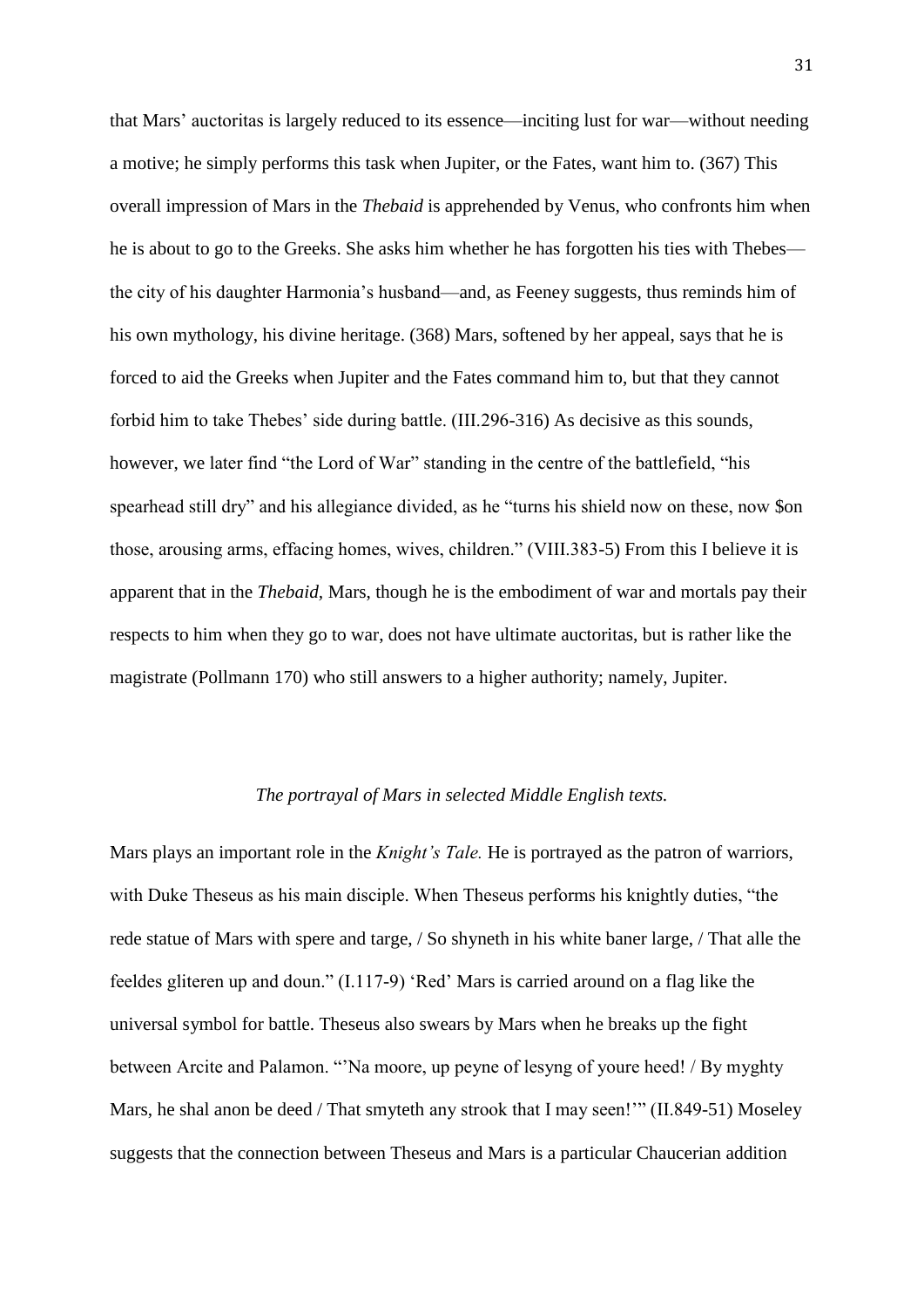(85): it is an interesting one, as we have seen before that Theseus can also be linked to Jupiter in the text. Bearing the allegiance to different gods in mind, we turn to Theseus hunting in the forest.

In his hunting hath he swich delit That it is al his joye and appetit To been himself the grete hertes bane; For after Mars he serveth now Diane. (II.821-4)

Rather than worshipping all the gods, it seems as though Theseus leaves off worshiping one god, Mars, when the battle is over, and begins to serve Diana, the goddess of hunting, when he decides to pursue the particular activity that is characteristic to her. This is an interesting example of the gods as the particular patrons of mortals. The main difference with classical worship is that one might have one god as their particular patron, but would still have to worship the other gods for fear of being rebuked by an angry deity for receiving less attention than other deities. (Fox) This suggests that the classical view of the auctoritas of each pagan god, like Mars, Diana or Jupiter was universal for all believers—because the wrath of the gods establishes their power and ability to punish if they are ignored or otherwise insulted but no one god, not even Jupiter, has a final, overarching auctoritas. In the medieval view that Chaucer puts forth, the believers can pick and choose their patron god—Arcite picks Mars, Palamon picks Venus, Emelye picks Diana—but the gods do not become angry at the lack of worship from the other characters. Rather, they endorse their mortals in a competition against the other gods. This shows a shift in auctoritas divina from the classical texts to the Middle English text: it can be selective, rather than all-encompassing of its subjects. Mars' appearance does not initially seem very impressive: when we witness the quarrel between "Venus, the goddesse of love" (II.1582) and "Mars, the sterne god armipotente" (II.1583),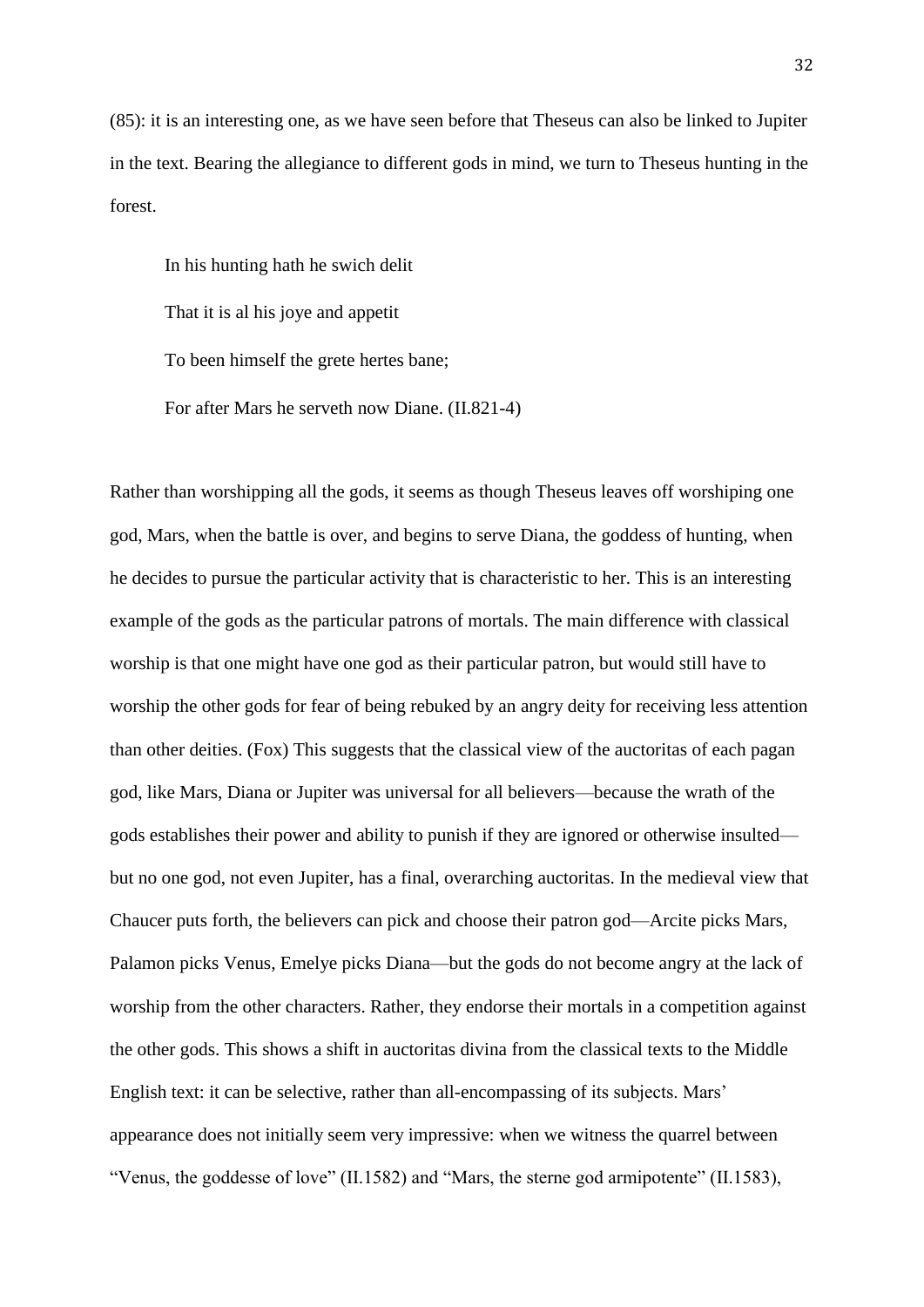these descriptions are but pale suggestions of the splendour we have seen surrounding Mars before. However, Mars is characterised more fully in the description of his temple. It is made of steel, populated with atrocious allegories, and has the murders of several Roman emperors painted on the walls. (III.1124-8) A very similar description of Mars' temple is given in the *Thebaid*; but where in the *Knight's Tale* the overall picture is of agony, death and horror, Mars' temple in the *Thebaid* also displays war trophies weapons from conquered enemies, thus showing the more alluring side of war. Both temples are occupied by entities like "felonye" (II.1138), "cruel ire" (II.1139) and "woodnesse, laughing in his rage" (II.1153), but also "Fear" (VII.49) and "Valour" (VII.51). Like in the *Thebaid,* Mars is accompanied by these allegories which represent many different aspects of war and strife. There is also a statue of him, which constitutes almost as physical an appearance as we have seen in the classical texts.

Armed, and loked grym as he were wood. . . This god of armes was arrayed thus. A wolf ther stood bifore hym at his feet With eyen reed, and of a man he eet. With subtil pencil was depeynted this storie In redoutynge of Mars and of his glorie. (II.1184-92)

Mars is depicted as a "bellicose" man (McCall 110); armed and angry-looking, he is an image many warriors can identify themselves with. The wolf accompanies Mars on his search for subjects to prey on (idem 111) and represents his blood-thirst. We can understand why glorious Mars is depicted on Theseus' banner, but the mad and cruel aspects of war that accompany him seem more unlikely to be associated with virtuous Theseus. Mars' auctoritas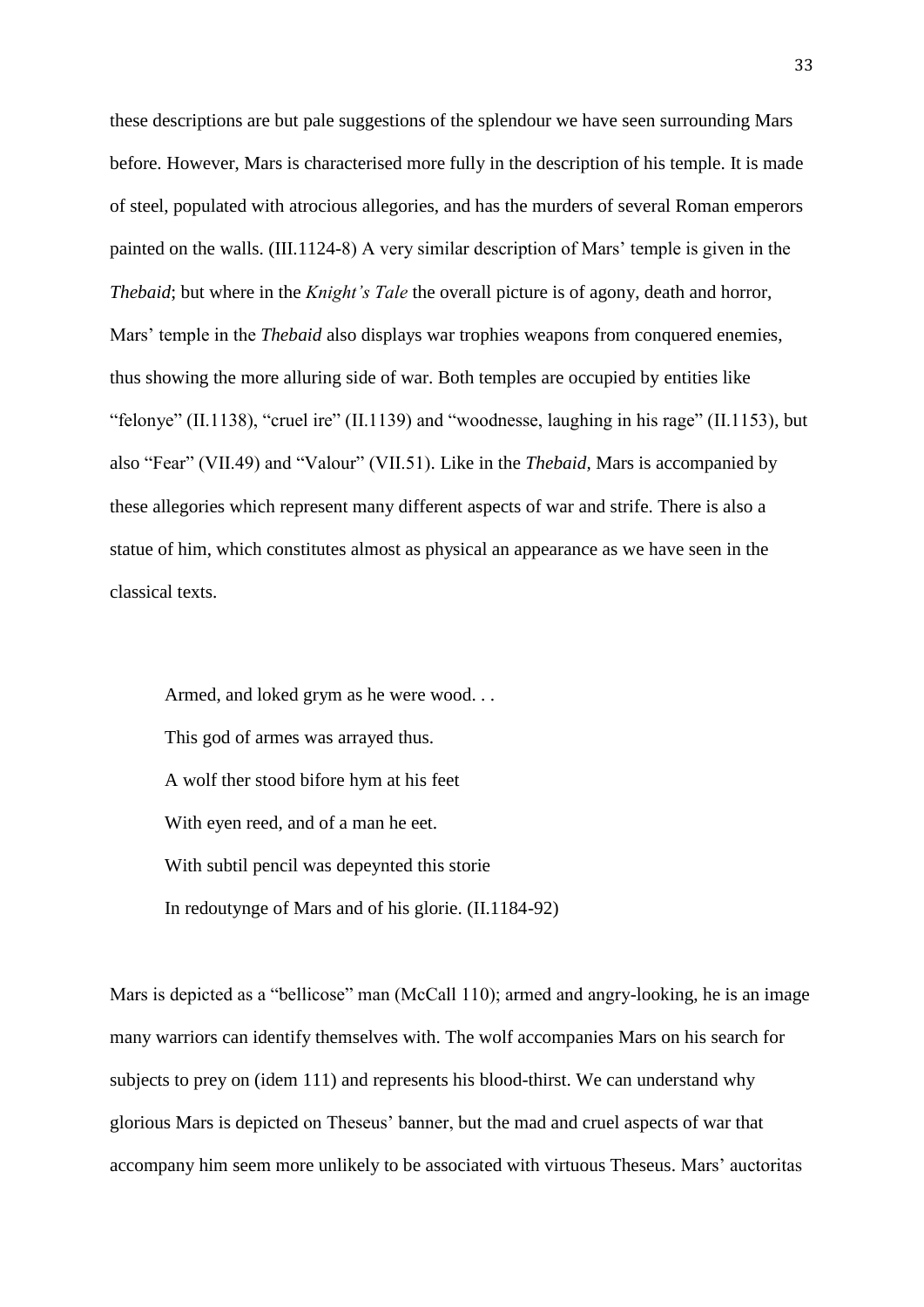over both the glorious and terrible sides of war becomes manifest in the temple and in the statue. Chaucer knew Mars as the furious instigator of the Theban strife (idem 16), and it is therefore interesting that Mars is not only linked to Theseus as a patron god, but also to Arcite, for whose woe he is responsible through his curse on Cadmus. Arcite mentions Mars alongside Juno when he laments the injustice done to the Thebans by the gods: "'Allas! Thou felle Mars! Allas! Juno, / Thus hath youre ire oure lynage al fordo, / Save oonly me and wrecched Palamoun.'" (II.701-3) Thus Arcite is aware of Mars' input in the destruction of Thebes. However, he does not hold it against the god of war, as he later clearly recognizes Mars' auctoritas to bring him victory in the battle against Palamon. "'Do that I tomorwe have victorie, / Myn be the travaille, and thyn be the glorie!'" he prays. Arcite's desire for victory links him in temperament to the god of war. "'Yif me victorie, I aske thee namoore'" (III.1562), is his plea to Mars. By contrast, Palamon asks his patron, Venus, not just for victory, but for Emelye herself: "Yif me my love, thow blissful lady deere'" (III.1402). When he grants Arcite's prayer, Mars actually appears to be present in the temple:

The statue of Mars bigan his hauberk rynge And, with that soun, her herde a murmurynge, Full owe and dym, and seyde thus: 'Victorie!' For which he yaf Mars honour and glorie. (II.1573-5)

Arcite pledges to serve only Mars for eternity if his prayer is granted, an "almost feudal" promise (Benson 110) which gives Mars auctoritas as Arcite's patron. As Mars is Arcite's patron in the *Knight's Tale,* he is also the one who must take care of Arcite when he dies: "Arcite is coold, ther Mars his soule gye!"<sup>34</sup> (IV.1957) We see here that the auctoritas divina

<sup>34</sup>

<sup>34</sup> "May Mars take care of his soul."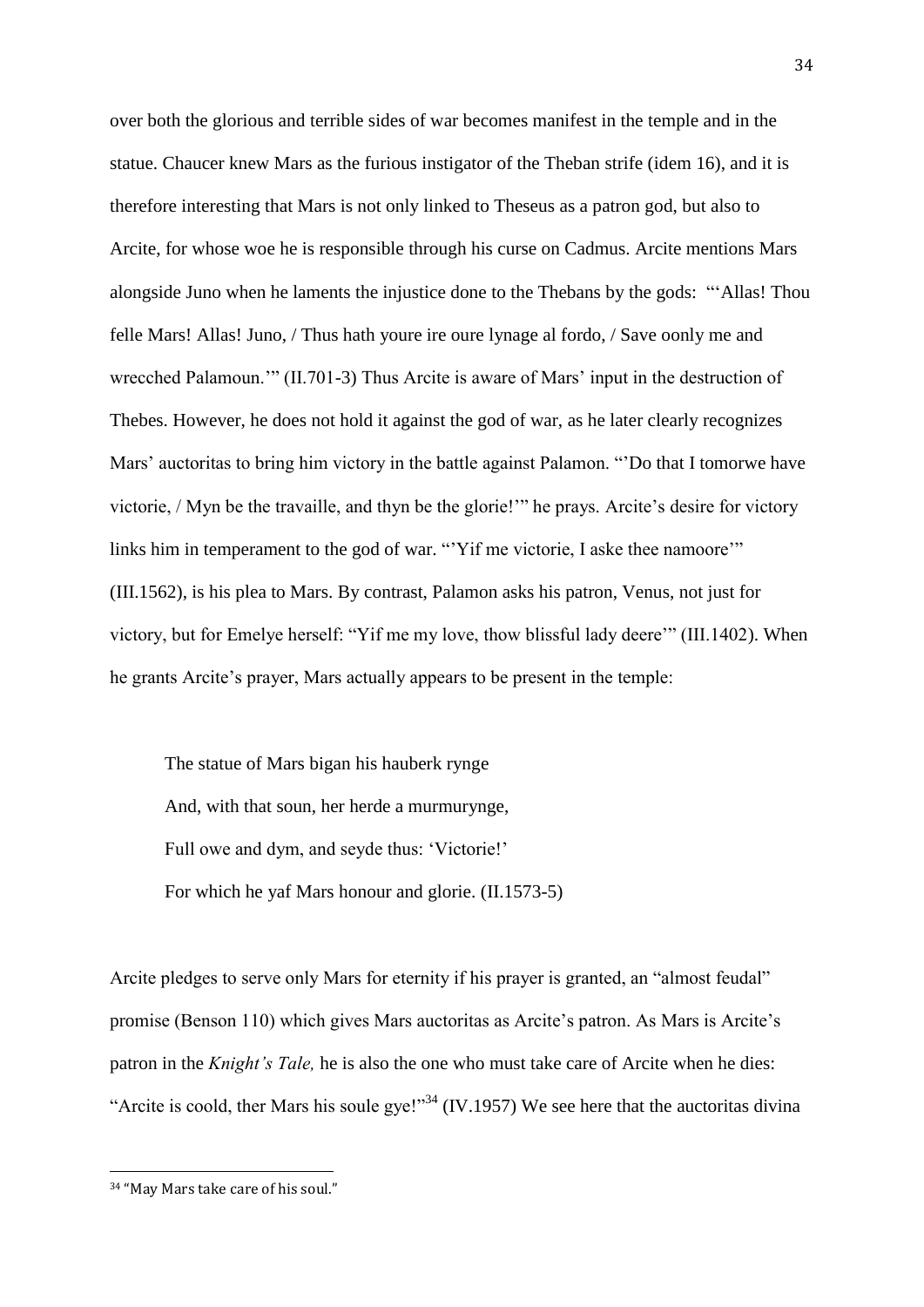of Mars has expanded, so that he also presides over what happens to his particular believers as they die; a task normally reserved for different deities, such as  $Pluto.<sup>35</sup>$  We see the approximation of other duties also in Venus, who supports Mars' rival Palamon. As Mars, the god of war, supports Arcite and his hundred knights during the final battle, so does Venus support Palamon, though she is normally associated with love and seduction. Palamon prays to Venus: "For though so be that Mars is god of armes, / Youre vertu is so greet in hevene above / That if yow list, I shal wel have my love." (III.1390-2) Palamon suggests that the goddess of love has auctoritas even over the god of war. We have already seen in the *Thebaid*  that Mars can be swayed in his decisions by Venus. No longer is Mars the universal spirit of war who inspires everybody to fight; Venus can fulfil this function for Palamon. Mars' influence on the battle itself is minimal. He plays along with the course of the battle when it is determined by Saturn (Benson 110), but he is not 'set loose' as is done by Jupiter in the *Thebaid*. As seen earlier,<sup>36</sup> Mars has no actual power when it comes to fulfilling Arcite's prayer: the ultimate decision is in the hands of Saturn. Just as Arcite emerges as the winner of Emelye's affections, Saturn sends a Fury to earth who startles Arcite's horse; the horse throws Arcite off, and he dies soon after. (IV.1810-41) Thus, just as we saw in the chapter on Jupiter, Saturn has the auctoritas to fulfil prayers and he has the last say on all matters divine.

Mars is frequently mentioned in the *Siege of Thebes*. He is listed alongside inhabitants of Hades such as Cerberus and the Furies and a large number of personifications, such as "Drede and Fraude and Fals Trecherie", as an attendant of Oedipus' cursed wedding. (I.853- 74) According to a prophecy, Oedipus would slay his own father, Laius; but when he encountered Laius on the road, he did not know it was his father and killed him in a duel. When Oedipus arrived in Thebes, which was then without a king, he married Laius' wife—his own mother—and became king of Thebes. (I.580-874) At this unlucky wedding, Mars is

<sup>&</sup>lt;sup>35</sup> Pluto, the god of the underworld and brother of Jupiter. In Greek, he and his realm are called Hades. (Morford et al. 375)

<sup>36</sup> See pg. 15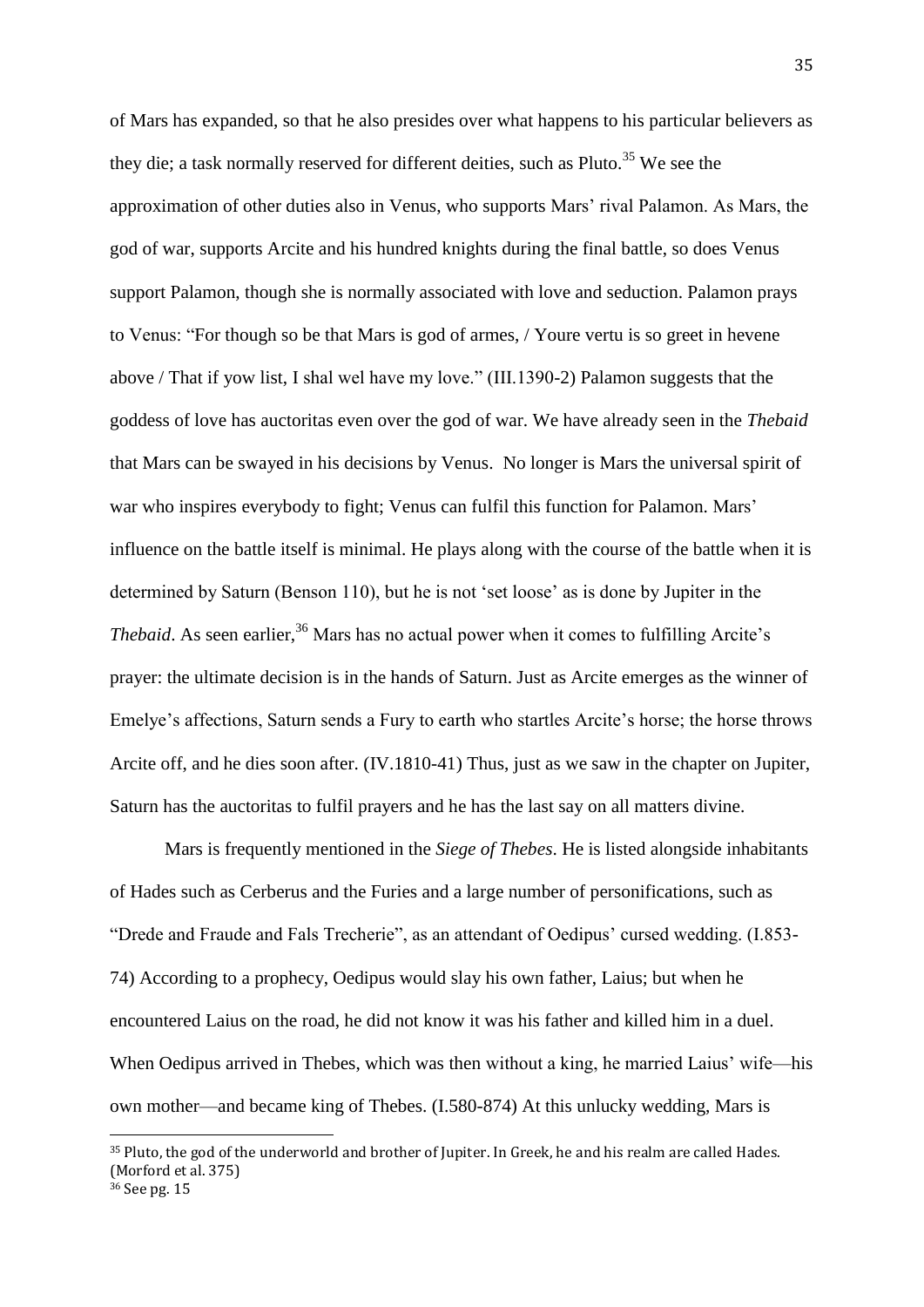present as one of the hateful influences that Lydgate invents to foreshadow Oedipus' terrible Fate. It is an example of the allegorization of pagan myth by a Middle English Christian writer. Mars' auctoritas over amoral people and actions has become the antithesis of the Christian god's divine auctoritas, which lays down the moral laws of Christianity for its believers. We see this at the beginning as well as at the end of the poem, where Mars is equated with the forces of evil:

The venym and the violence Of strif, of were, of contek, and debat. . . Shal be proscript and voided out of place, Martys swerd shall no more manace, Nor his sper grievous to sustene Shall now no mor whettyd be so kene Nor he no mor shal his hauberk shake. (III.4690-7)

More positively, Mars is still the patron of knights. He is linked both to the valorous Greek Tydeus, who enters Thebes and is "markyd ful wel in many mannys sight, / Lich Mars hymsilf, in stiel armed bright" (II.1881-2). Furthermore, Theseus remains Mars' servant. When he has slain Creon, he returns to Athens "with laurer crownyd in signe of victorye / And the palme of conquest and of glorye, / [And does] his honur duely to Marte." (III.4595-9) Like the Romans in classical times, Theseus sacrifices to Mars after having won a battle, a sign that Mars still has auctoritas over the processions of war, and that his believers still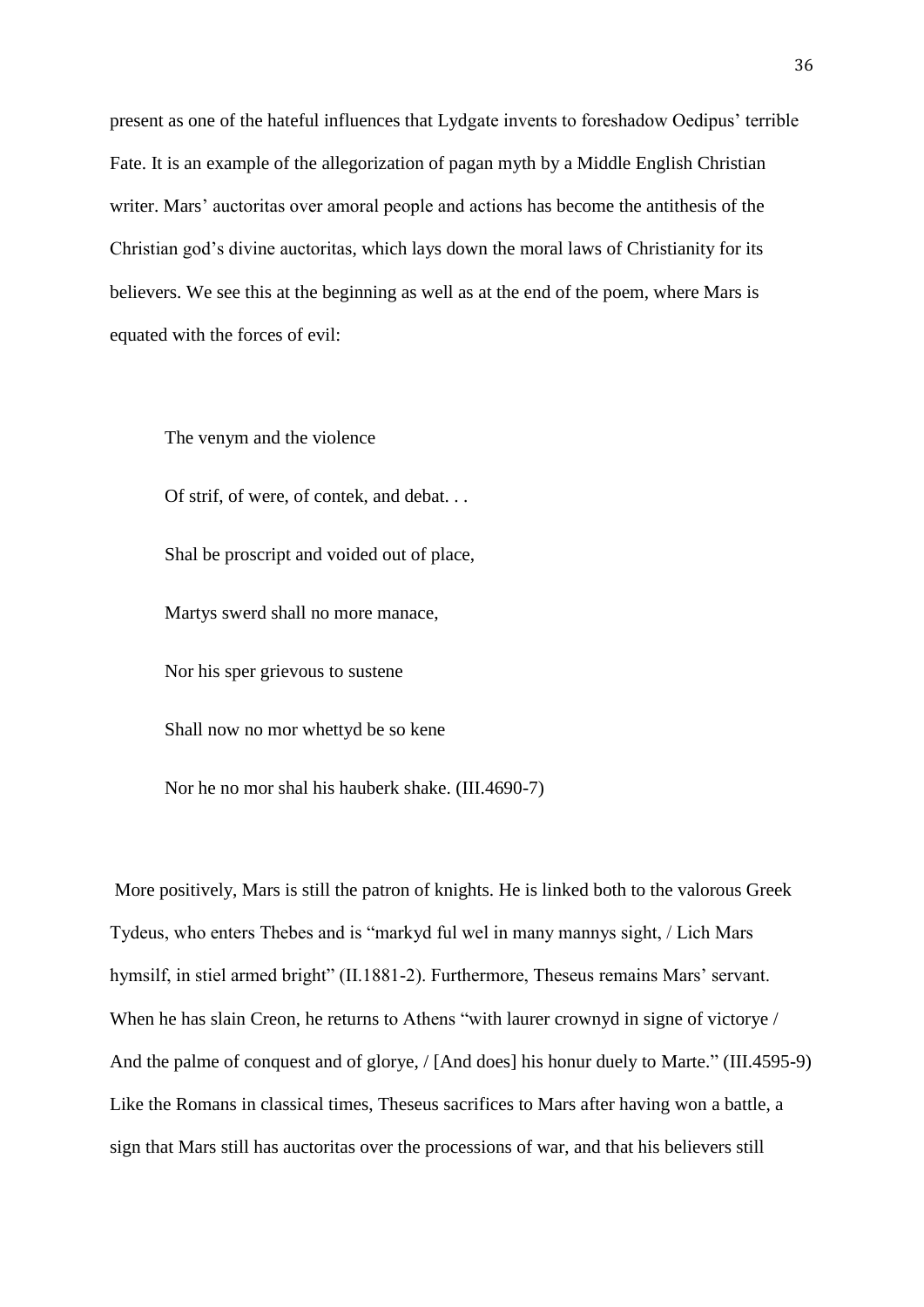honour him for it. This description of Theseus emphasises the more glorious aspects of war. Furthermore, as in the *Metamorphoses* and the *Knight's Tale,* Lydgate identifies Mars as the origin of hate which corrupted Thebes:

O cruel Mars ful of malencolye,

. . .What was cause that thow were so wroth

With hem of Thebes, thorgh whoos fervent ire

The cite brent and was sette afire,

As books olde wel reherce konne,

Of cruel hate rooted and begunne

And engendred, the story maketh mynde,

Oonly of blood corrupt and unkynde,

Causyng a stryf dredful and mortal,

Of which the meschief thorgh al Grece ran? (III.2553-67)

Mars is identified as the instigator of strife which runs through "al Grece". In this light, I believe the passage below suggests a parallel with the *Metamorphoses*:

The whiche serpent hath the cokkyl sowe Thorgh al eth of envye and debat, That unnethys is ther non estat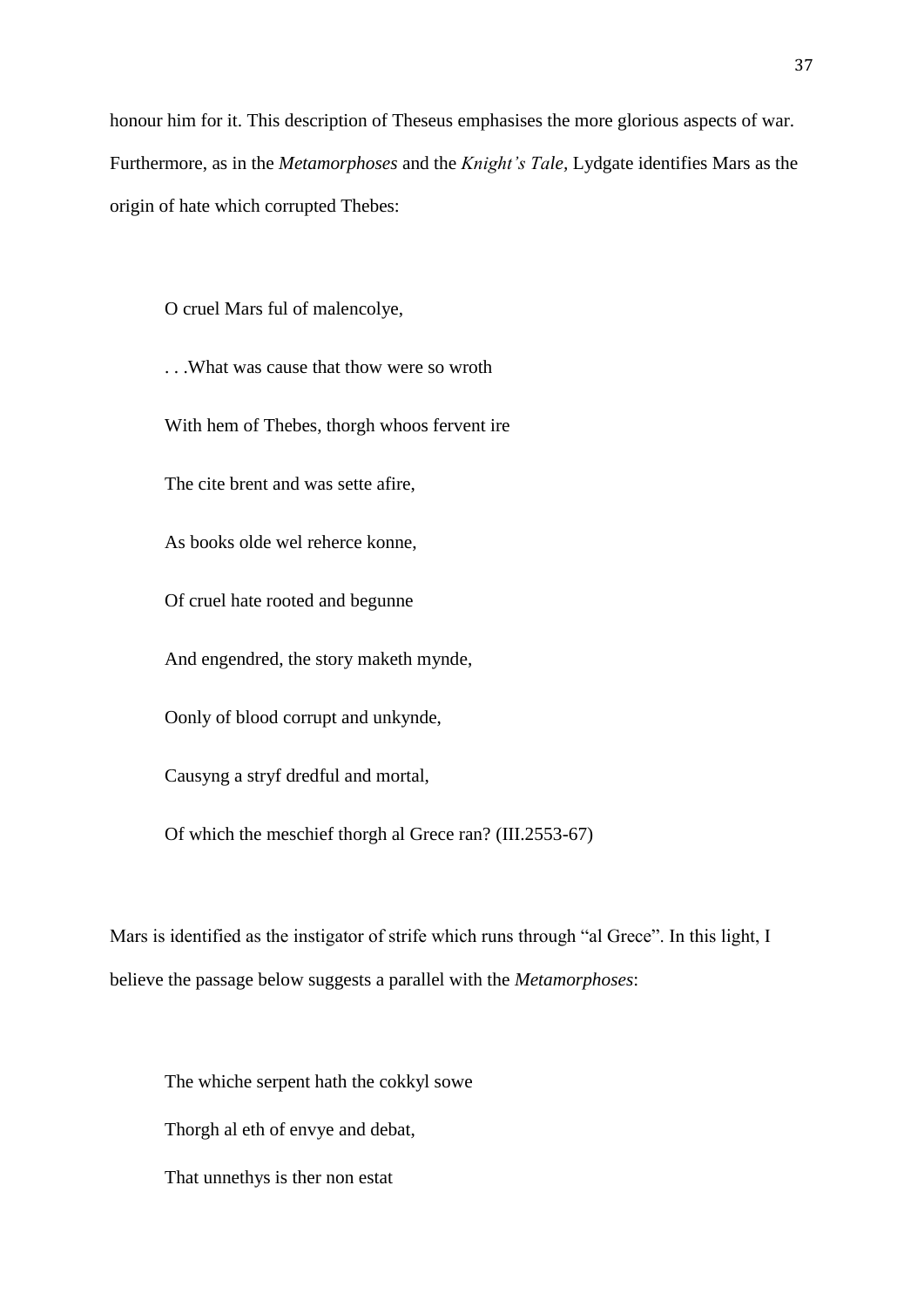Withoute stryf can lyve in charité. (III.4668-71)

Lydgate refers to Lucifer, who was disguised as the serpent in the book of Genesis. He was responsible for the Original Sin and thus corrupted the human race. However, in view of the Theban legend and the curse that has rested upon Cadmus' race from the beginning, we could also see this serpent as the one slain by Cadmus, which insulted Mars' honour and made him angry. As a result, the bloodbaths that permeate the history of Thebes are also proof of a state which cannot live without strife, and "ther is non estat / Withoute stryf" points to Mars' auctoritas as a god of strife whose influence stretches all over the world.

We have seen that Mars' auctoritas in all four texts is mainly constituted by the sacrifices and honour that his believers give to him. He is identified with both the gruesome and the glorious aspects of war. However, in both the *Thebaid* and the *Knight's Tale* we saw that Mars' actions are ultimately dependent on the final judgment of a higher deity, either Jupiter or Saturn, who have the power to unleash Mars upon the battlefield or to deny him that. Furthermore, there is the presence of allegories in *Thebaid,* the *Knight's Tale* and *Siege of Thebes* which suggest that Mars' function is not one that only he can perform: sometimes he is solely the embodiment of war, but he is more often surrounded by war's virtues and vices, who help him perform his duties. In the *Siege of Thebes,* Mars is identified with war and strife and becomes part of the opposing forces to the ruling, moral, Christian auctoritas. As such, I would say that Mars himself is not an auctor, but rather a magistrate: one who is leading in his own field, but does not have the highest power.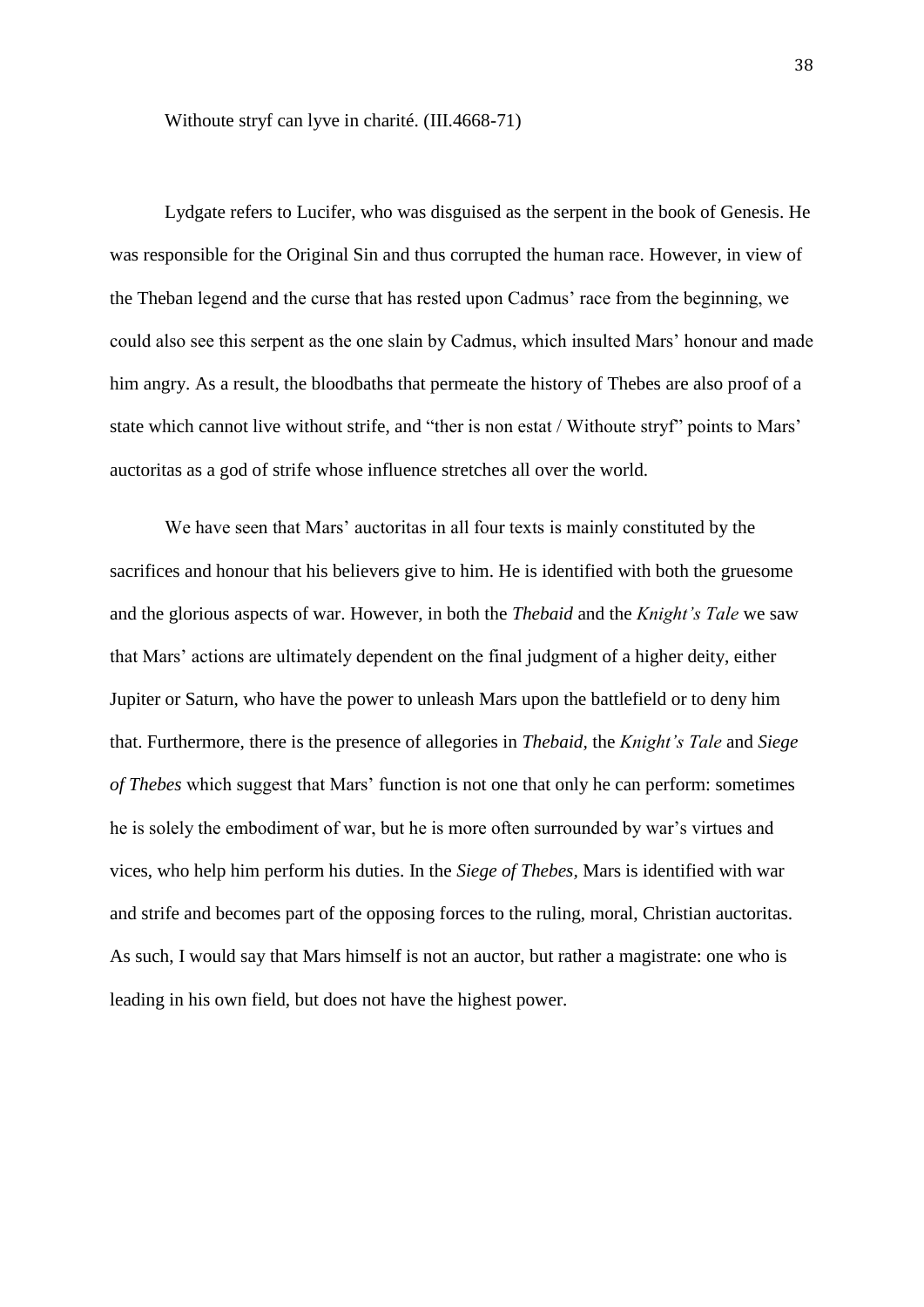### **IV. Conclusion**

Firstly, there are clear differences in the way auctoritas divina functions in the classical texts and in the Middle English texts, and secondly in the way this concept can be applied to Jupiter and Mars. In the classical texts, the auctoritas of a god is largely manifested in the material respect the mortals pay to him: by sacrifice and by worship of statues or other objects that are sacred to the god they establish their fear of angering the god or insulting his honour. These humane characteristics of the gods bring them down to the level of mortals in the way that their auctoritas is still the highest, but their believers could attach just as much respect to the auctoritas of a mortal emperor. The god's auctoritas extends to all believers of the pagan cult, and each god has auctoritas in his own field, which is not to be neglected in worship by the believers. We have seen in the *Knight's Tale* that gods can be inferior to one another in their duties and their auctoritas, that a certain god's auctoritas can apply to only a select group of believers who see him/her as their patron god. Their believers still honour and worship the gods, but the gods do not feel slighted by a lack of attention from other believers. The notion of divine auctoritas in the Middle Ages then comes to be identified with the Christian god, in whose case auctoritas means guardianship of religion and mortals. Classical divine auctoritas mainly comes down to subduing the believers and inspiring them with fear and awe, whereas Christian divine auctoritas focuses on the conduct of its believers and gives them a moral code to follow. In the *Siege of Thebes* the highest auctoritas is that of the Christian god, and Lydgate does not credit the pagan gods he mentions with any auctoritas: any allegiance to the pagan gods he condemns as wicked and amoral.

Jupiter and Mars differ in the way their auctoritas influences their believers. Jupiter as the supreme god holds auctoritas over gods, men, and Fate, but he does not possess a moral high ground; it is therefore questionable whether the comparison of a mortal's auctoritas with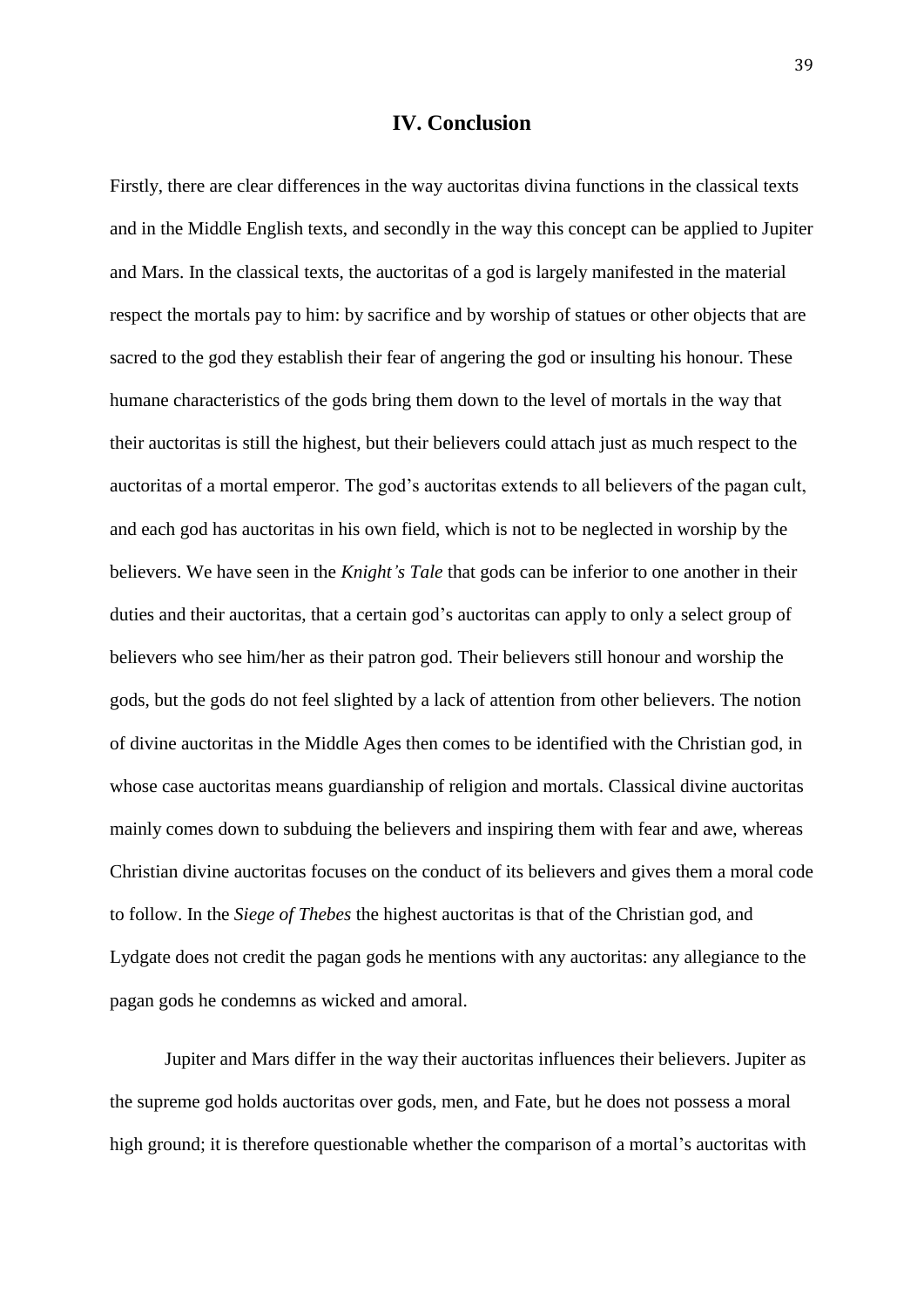Jupiter's is a favourable one. In the *Thebaid* and the *Knight's Tale* we saw how Jupiter's auctoritas became progressively less influential, until it could be overridden by Saturn. Jupiter's identification with the Christian god, ultimately, cannot be legitimised, as their respective notions of auctoritas are very different. However, by his believers, e.g. Theseus, Jupiter is still recognised as the highest, most powerful god. Mars as the god of war is always ultimately subjected to Jupiter's auctoritas, which makes Mars a magistrate rather than an auctor. Though he has auctoritas of his own on the battlefield and his believers sacrifice to him, he shares his powers with allegories of war and even other gods, as we have seen in the *Thebaid* and in the *Knight's Tale.* In *Siege of Thebes* Mars is grouped with the dark side, in the light of the Christian god's auctoritas that promotes virtuosity among its believers.

## **V. References**

#### Cover and index illustrations.

- Detail of miniature from Burney 257 f. 9. Publius Papinius Statius *Thebais , with the argumenta antiqua and Achilleis*; originates from Central France (Paris); dated 1st quarter of the 15th century (possibly c. 1405). Published by The British Library. Web. <http://www.bl.uk/catalogues/illuminatedmanuscripts/ILLUMIN.ASP?Size=mid&IllI  $D=8515$
- Detail of miniature from Burney 257 f. 108. Publius Papinius Statius *Thebais , with the argumenta antiqua and Achilleis*; originates from Central France (Paris); dated 1st quarter of the 15th century (possibly c. 1405). Published by The British Library. Web. <http://www.bl.uk/catalogues/illuminatedmanuscripts/ILLUMIN.ASP?Size=mid&IllI  $D=8574>$

#### Literature.

- —. *From the Norman Conquest to the Black Death: An Anthology of Writings from England.*  Ed. Douglas Gray. Oxford: Oxford University Press, 2011. Print.
- Battles, Dominique. "The Medieval Tradition of Thebes: History and Narrative in the OF Roman de Thèbes, Boccaccio, Chaucer and Lydgate". *Studies in Medieval History and Culture*, vol. 26. Ed. Francis G. Gentry. Routledge: New York, 2004. Web.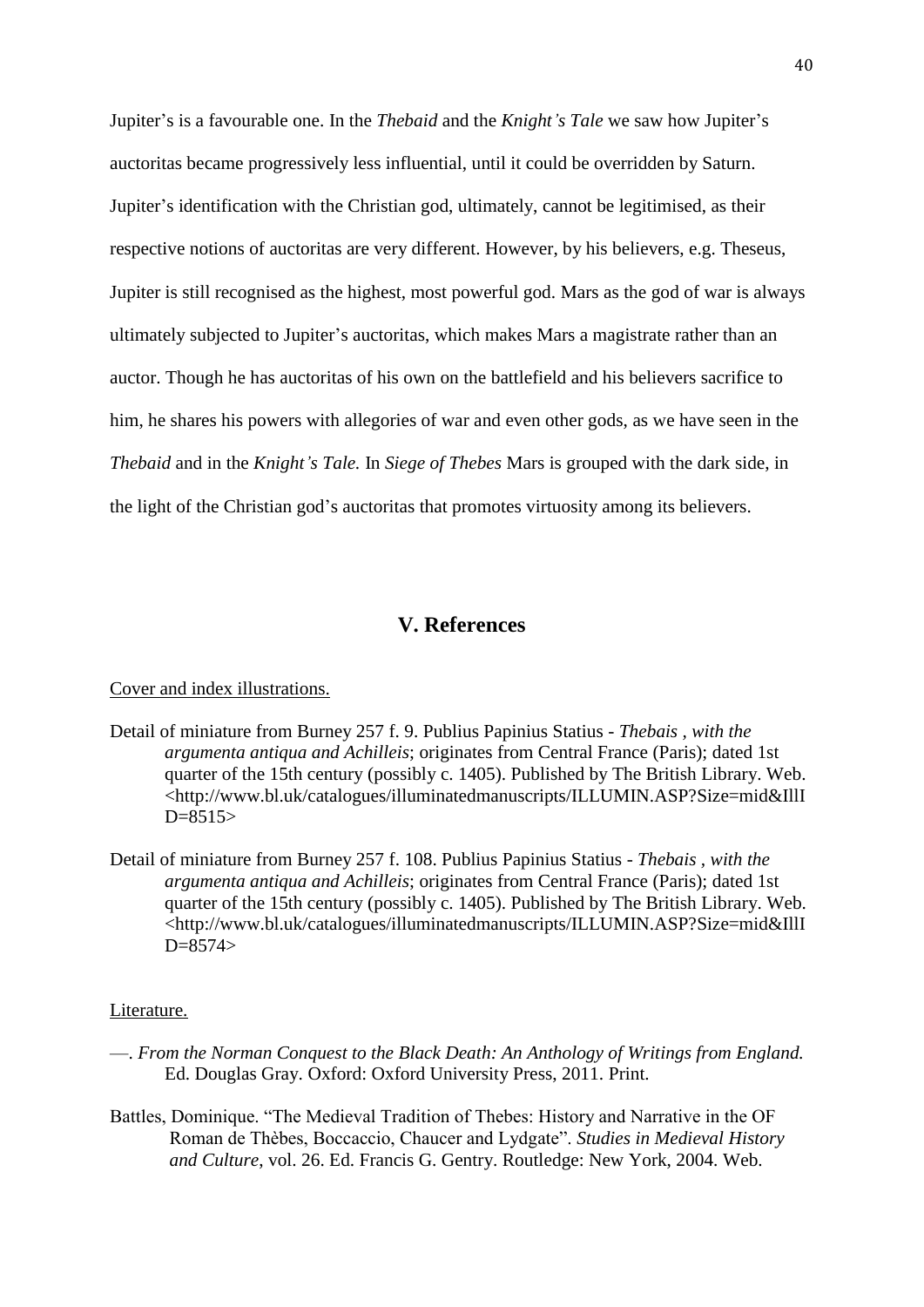- Benson, David C. "The 'Knight's Tale' as History". *The Chaucer Review,* vol. 3.2. Pennsylvania State University Press: 1968. Web.
- Brown, Peter and Andrew Butcher. *The Age of Saturn: Literature and History in the Canterbury Tales.* Basil Blackwell: 1991. Print.
- Carter, April. *Authority and Democracy.* London, Henley and Boston: Routledge & Kenan Paul, 1979. Web.
- Davis, P.J. "The fabric of history in Statius' *Thebaid*" in C. Deroux (ed.), *Studies in Latin Literature and Roman History* vol. 7 (Brussels, 1994) 464-483
- Feeney, D. C. *The Gods in Epic: Poets and Critics of the Classical Tradition.* Oxford University Press: New York, 1991. Print.
- Fox, Robin L. *Pagans and Christians.* New York: Penguin Group, 1986. Web.
- Fyler, John M. *Chaucer and Ovid*. Yale University Press: 1979. Print.
- Guidry, Mark S. "The Parliament of Gods and Men in *The Knight's Tale*". *The Chaucer Review*. Vol. 43, nr. 2. Penn State University Press: 2008. Web.
- Huntington Fletcher, Robert. *A History of English Literature.* Boston: R. G. Bader, 1916. Web.
- Kurose, Tamotsu. "Rhetorical use of 'Jupiter' in Medieval and Elizabethan Literature". *Anglica*: 1964. Web.
- Lydgate, John. *The Siege of Thebes.* Ed. Robert R. Edwards. Medieval Institute Publications: Kalamazoo, Michigan, 2001. Print.
- McCall, John. *Chaucer Among the Gods: The Poetics of Classical Myth.* Pennsylvania University Press: 1979. Print.
- Minnis, A.J. *Chaucer and Pagan Antiquity.* D.S. Brewer: Cambridge, 1982. Print.
- Minnis, A.J. *Medieval Theory of Authorship: Scholastic Attitudes in the Later Middle Ages.* Pennsylvania University Press: 2011. Web.
- Morford, Mark P.O., Robert J. Lenardon, and Michael Sham. *Classical Mythology*. 9th ed. Oxford University Press: New York, Oxford, 2011. Print.
- Moseley, Charles. *The Knight's Tale: A Critical Study.* Penguin Press: London, 1987. Print.
- Nolan, Barbara. *Chaucer and the Tradition of the Roman Antique.* Cambridge and New York: Cambridge University Press: 2008. Print.
- North, J.D. *Chaucer's Universe.* Oxford; Oxford University Press, 1988. Print.
- Ovid. *Metamorphoses.* Transl. David Raeburn. Penguin Books: London, 2004. Print.